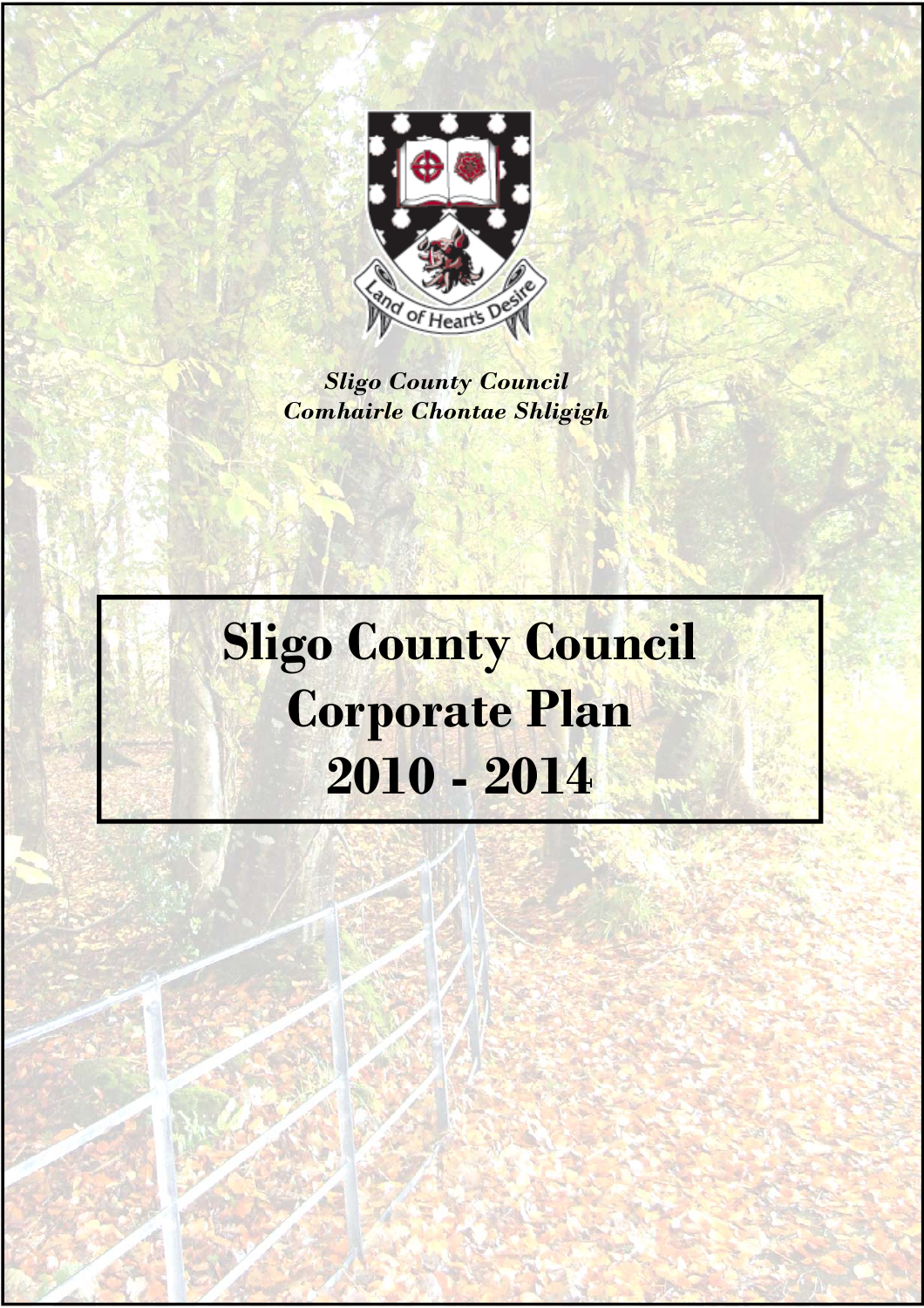# *Table of Contents*

| Cathaoirleach's Introduction       | $\overline{2}$   |
|------------------------------------|------------------|
| County Manager's Foreword          | 3                |
| <b>Mission Statement</b>           | $\boldsymbol{4}$ |
| <b>Budgetary Context</b>           | 5                |
| Objectives & Strategies            | 6                |
| Transforming Public Services       | 11               |
| Human Resource Development         | 13               |
| Key Development Factors            | 16               |
| Equality                           | 22               |
| Lifelong Learning                  | 23               |
| Contemporary Culture               | 25               |
| Managing & Protecting our Heritage | 26               |
| Renewal Through Partnership        | 27               |
| Creative Sligo                     | 31               |
| <b>Working with Communities</b>    | 32               |
| Access & Participation             | 34               |
| Climate Change                     | 36               |
| Major Emergency Management         | 38               |
| Civic Leadership                   | 39               |
| Appendices                         | 40               |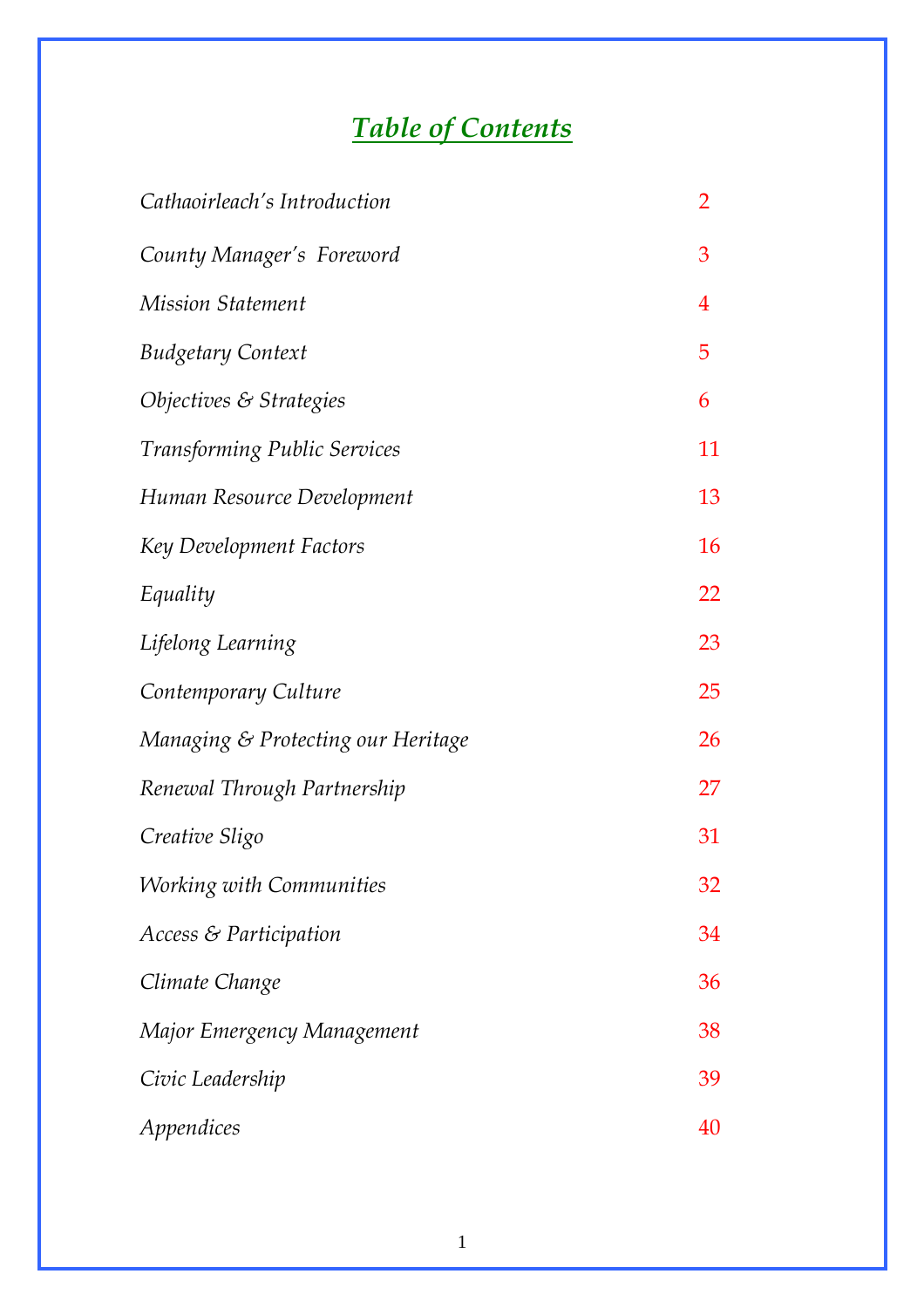# **CATHAOIRLEACH'S INTRODUCTION**



The *Corporate Plan 2010 – 2014* sets out the core interest of your local authority to delivering a quality service in a time of rapidly diminishing resources.

The Local Authority is committed to providing a quality service. In order to achieve this, the active participation of the community and local agencies is required.

There is a need recognised in the plan, for the reappraisal and prioritising of services, in accordance with the resources available.

I believe that there is in the community and among the elected members, management and staff the determination and the skills to overcome the many challenges of the immediate future.

**Councillor Michael Fleming Cathaoirleach, Sligo County Council**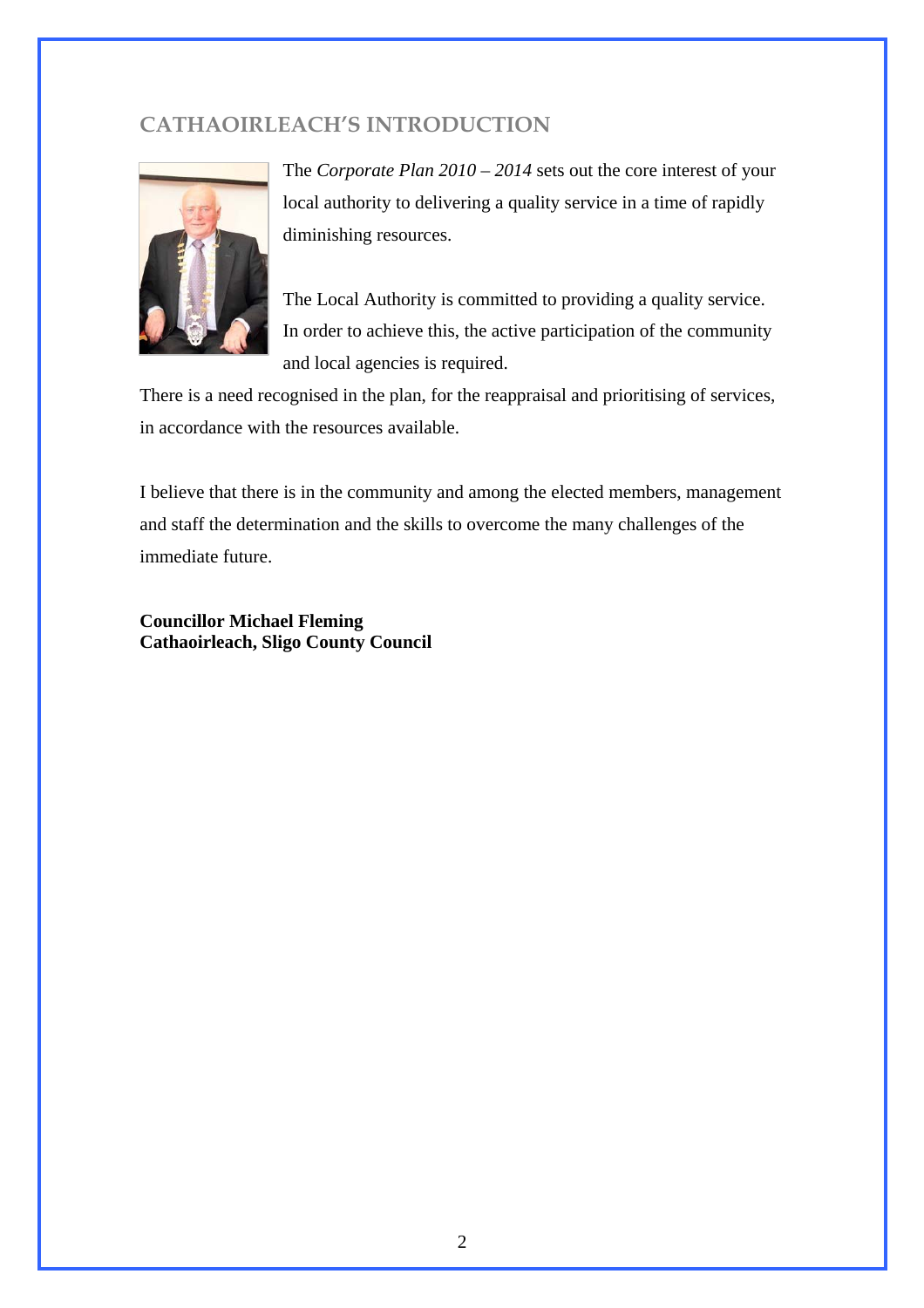# **MANAGER'S FOREWORD**



All local authorities are entering an unprecedented era of challenge and change, and Sligo County Council has to face the prospect of managing our services at a time when our income is significantly reduced. We remain committed to delivering a quality service to the people we serve, but these services will have to be re-appraised and prioritised in accordance with

available resources.

From a national perspective, if the country is to regain its international competitiveness, there is an urgent need for greater efficiencies at every level of service delivery. We have to recognise the benefit of shared services, to liaise in active partnership with other local authorities, and to work with key local agencies to deliver on agreed objectives.

While Sligo County Council can take the initiative in a number of areas, significant legislative changes are required to underpin our actions in a rapidly changing social and economic environment. I believe the various communities we engage with have the resolve and ambition to work with us to overcome the many challenges that lie ahead.

The transformation of every level of the public service in the coming years will impact on every level of society, and will have major implications for the way we do our business. Against this back-drop, it is vitally important that we are strategic, focused and candid about the scope and quality of services we propose to provide over the life of this plan.

**Hubert Kearns County Manager**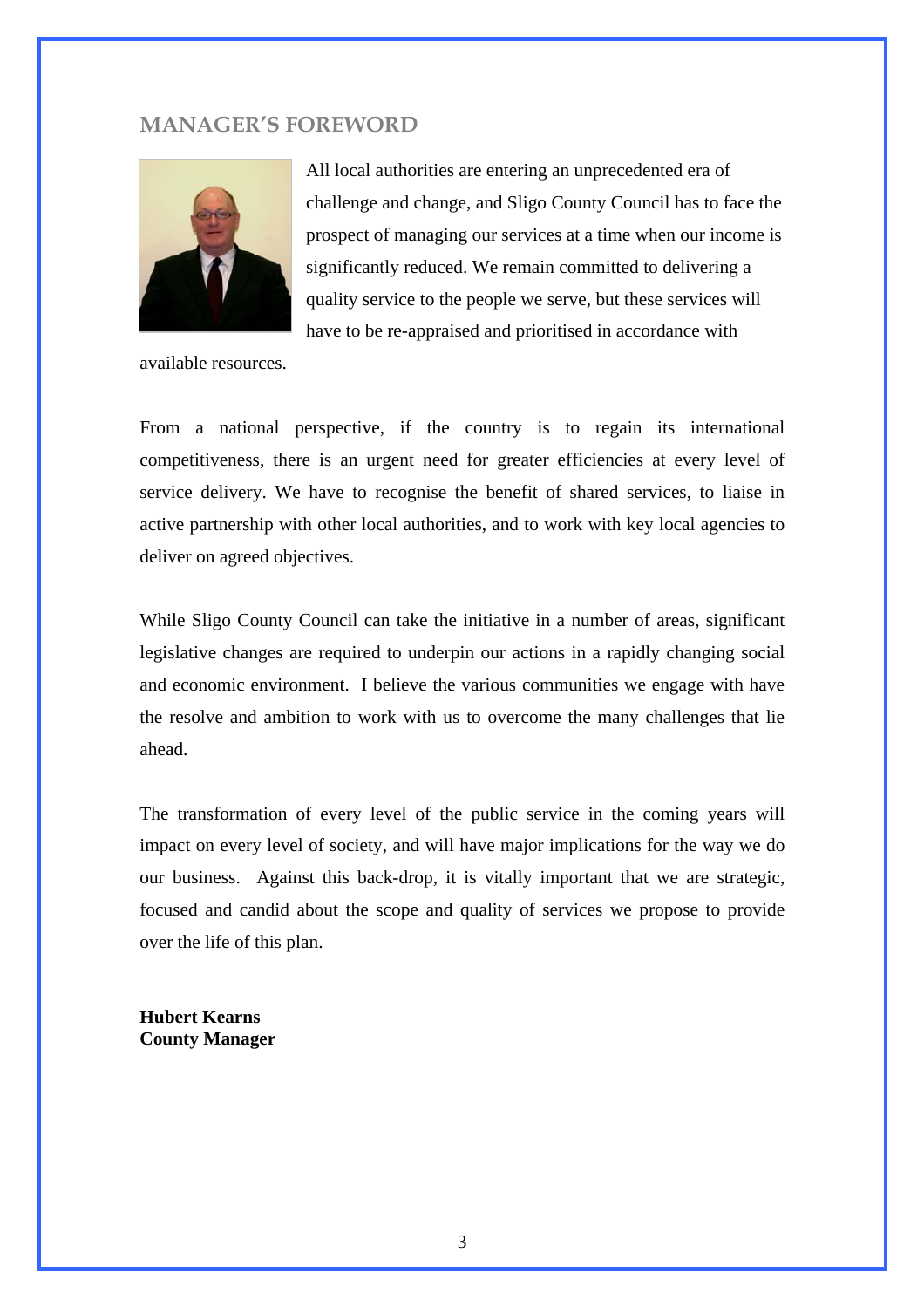# *MISSION STATEMENT*

*'To provide a process for democratic decision making at a local level and to enhance the lives of the people.'* 

# *CORE VALUES*

- *Democracy:* Our democratic mandate governs all our decisions and actions.
- *Public Service:* The public service is central to all activities.
- *Inclusion:* All people are valued equally.
- *Fairness:* All decisions are made in a fair, equitable and impartial manner.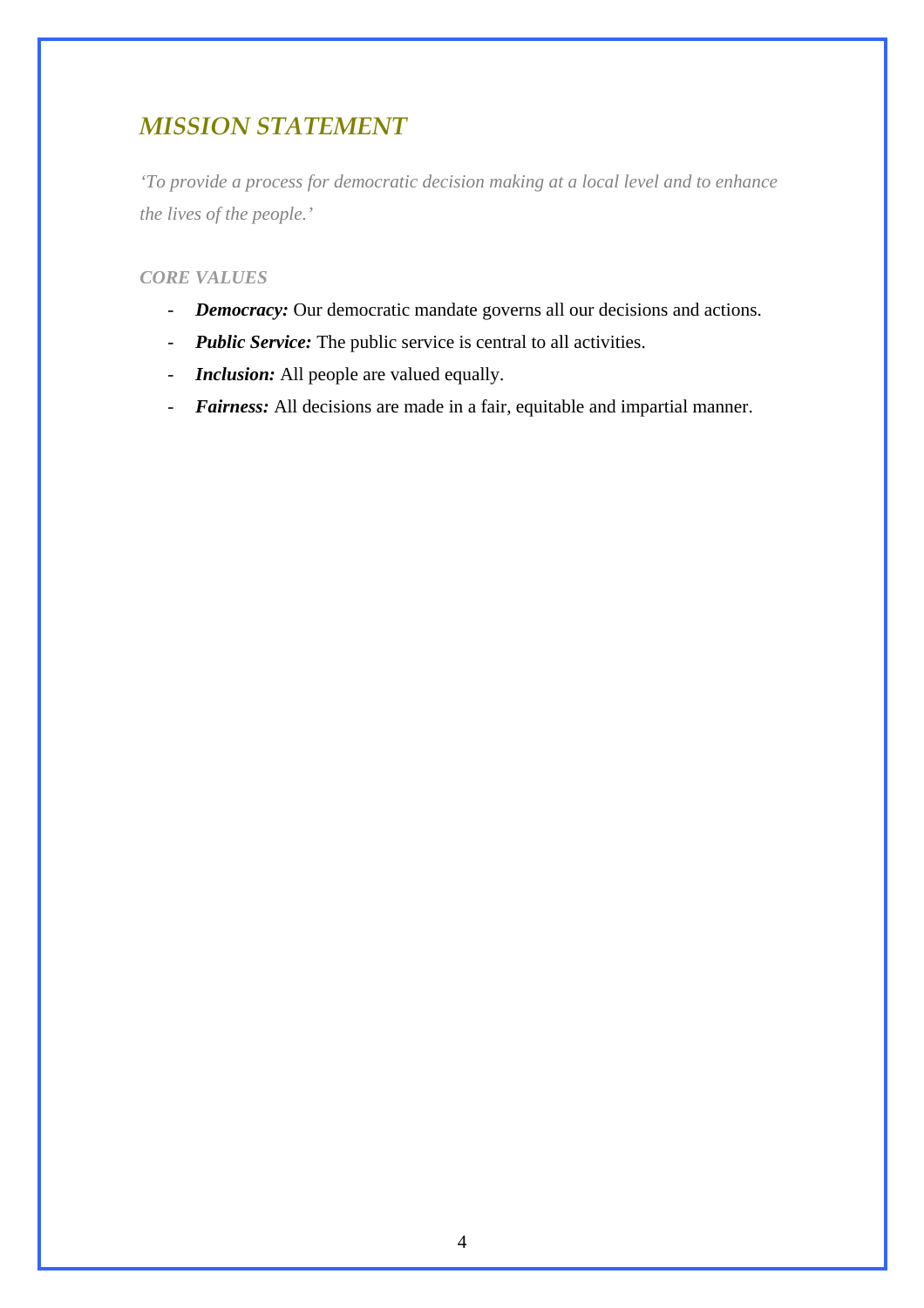# *BUDGETARY CONTEXT*

The estimated expenditure of  $\epsilon$ 56.7million in Sligo County Council for 2011 is a significant reduction on the 2010 figures and reflects the reducing fund-base and the very serious economic challenges facing the Authorities. The reduction in economic activity will impact severely in the Council's ability to generate income from commercial rates, planning fees etc. The Local Government Fund is the Council's largest source of discretionary income, and its reduction by 17% over the last three years presents great difficulties in terms of managing and delivering our various services.

Measures will be introduced over the life of the Corporate Plan to further reduce payroll costs and to introduce organisational efficiencies which will enable us to maintain our services at an appropriate level. Financial planning at local level will be informed by the provisions of National Recovery Plan, which includes reductions in public expenditure in both revenue and capital areas.

A difficulty faced by all Local Authorities is to oversee the prudent management of scare financial resources while having regard to the many statutory obligations imposed on them.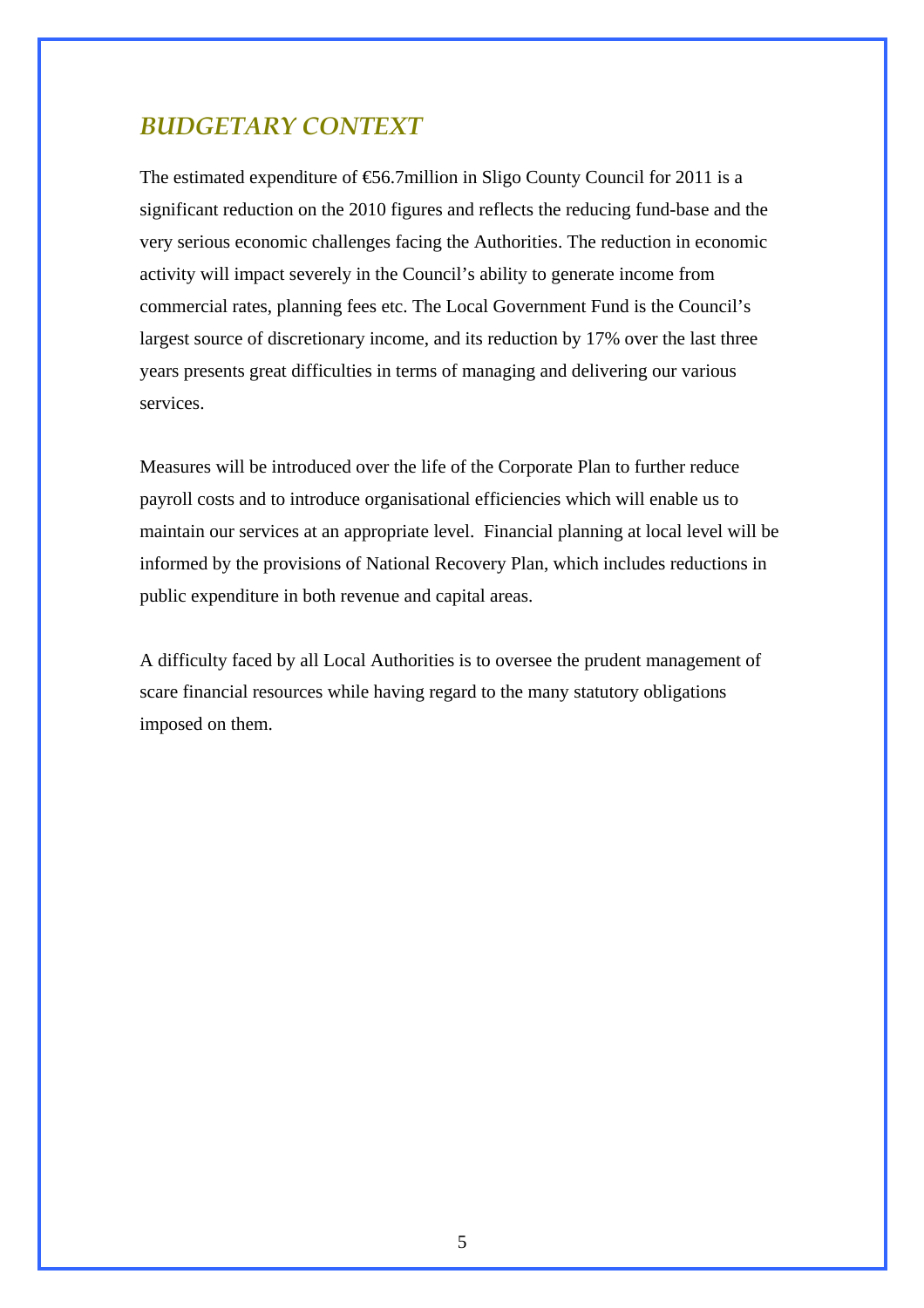# *OBJECTIVES & STRATEGIES*

# **ECONOMIC DEVELOPMENT AND PLANNING POLICY**

Sligo County Council will prioritise available resources to work with local communities to oversee a programme of regeneration and enhancement of our towns and villages, and to provide transport and service infrastructure to attract sustainable investment to Sligo.

# **Objectives**

To promote and encourage urban and rural development, and to ensure that development is carried out in a structured and planned manner to sustain the vitality of our communities.

#### **Strategy**

The National Development Plan and the National Spatial Strategy set out the national and regional context for the economic development and planning policy of Local Authorities. At local level the Sligo & Environs Development Plan and Sligo County Development Plan provide the framework for future planning and development with the objective of achieving balanced regional development.

- **Sligo County Development Plan 2011-2017**
- Sligo and Environs Development Plan 2010-2016
- County Sligo Heritage Plan 2007-2011
- **County Sligo Biodiversity Action Plan 2011-2015**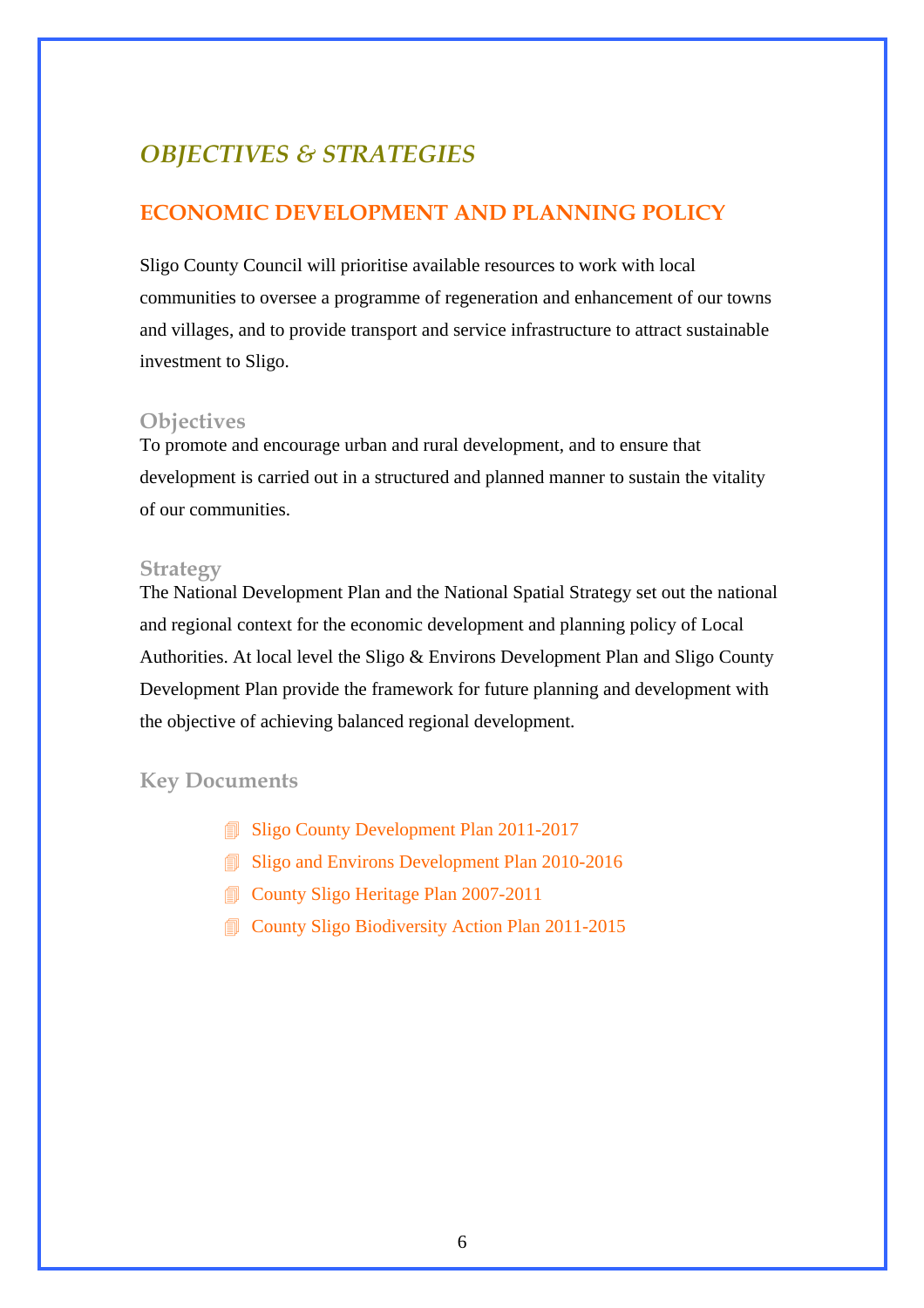# ENVIRONMENTAL POLICY

Sligo County Council is committed to providing a clean living environment for the people of Sligo and plan to deliver a range of policies to encourage awareness and protection of our environment and conservation of our quality water supplies.

#### **Objective**

A number of important environmental protection measures will be implemented over the course of the plan, including waste management, water quality and conservation, pollution control, litter management, noise and air pollution and climate change/energy efficiency.

#### **Strategy**

To work with consumers on the planning and delivery of water conservation measures to eliminate wastage and to ensure treated water is regarded as valuable resource, and will produce information programmes in the critical areas of environmental awareness and climate change/energy efficiency.

#### **Delivery**

- $\Rightarrow$  Provide a clean living environment for the citizens of Sligo.
- $\Rightarrow$  Promote the conservation of areas of areas of natural environmental value.
- $\Rightarrow$  Protect and improve water and air quality in Sligo.
- $\Rightarrow$  Reduce the amount of waste going to landfill.
- ⇒ Prepare and implement a 'Climate Change & Energy Efficiency Strategy' for Sligo County Council.

- Sligo County Development Plan 2011-2017
- Sligo and Environs Development Plan 2010-2016
- County Sligo Water Conservation and Network Management Project
- **I** National Climate Change Strategy 2007-2012
- **I** Local Authority Climate Change and Energy Efficiency Measures: Best Practice & Current Initiatives.
- Maximising Ireland's Energy Efficiency: The National Energy Efficiency Action Plan 2009-2020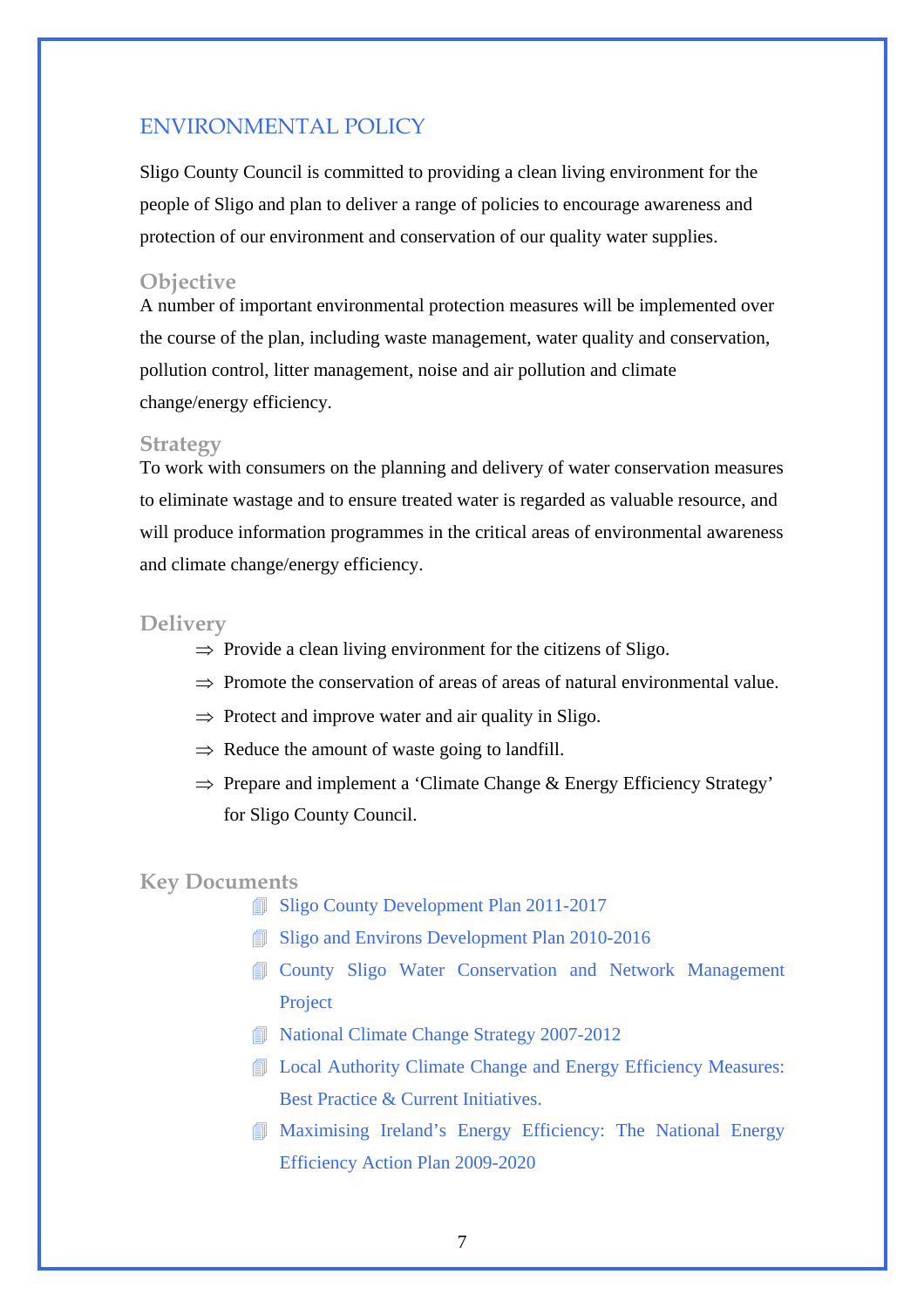# **TRANSPORTATION AND INFRASTRUCTURE POLICY**

Sligo County Council is responsible for the provision and maintenance of a modern and efficient transport network and to facilitate the delivery of a service infrastructure to attract sustainable investment and enterprise.

#### **Objective**

Subject to available resources, a number of important environmental protection measures will be implemented over the course of the plan, including waste management, water quality and conservation, pollution control, litter management, noise and air pollution and climate change/energy efficiency.

#### **Strategy**

To work with consumers on the planning and delivery water conservation measures to eliminate wastage and to ensure treated water is regarded as valuable resource, and to produce information programmes in the critical areas of environmental awareness and climate change/energy efficiency.

#### **Delivery**

- $\Rightarrow$  Provide a clean living environment for the citizens of Sligo.
- $\Rightarrow$  Promote the conservation of areas of natural environmental value.
- $\Rightarrow$  Protect and improve water and air quality in Sligo.
- $\Rightarrow$  Reduce the amount of waste going to landfill.
- ⇒ Prepare and implement a 'Climate Change & Energy Efficiency Strategy' for Sligo County Council.

- Roads Act, 1993
- Sligo & Environs Development Plan 2010-2016
- Sligo County Development Plan 2005-2011
- **Water Services Investment Programme 2010-2012**
- **I** County Sligo Water Conservation and Network Management Project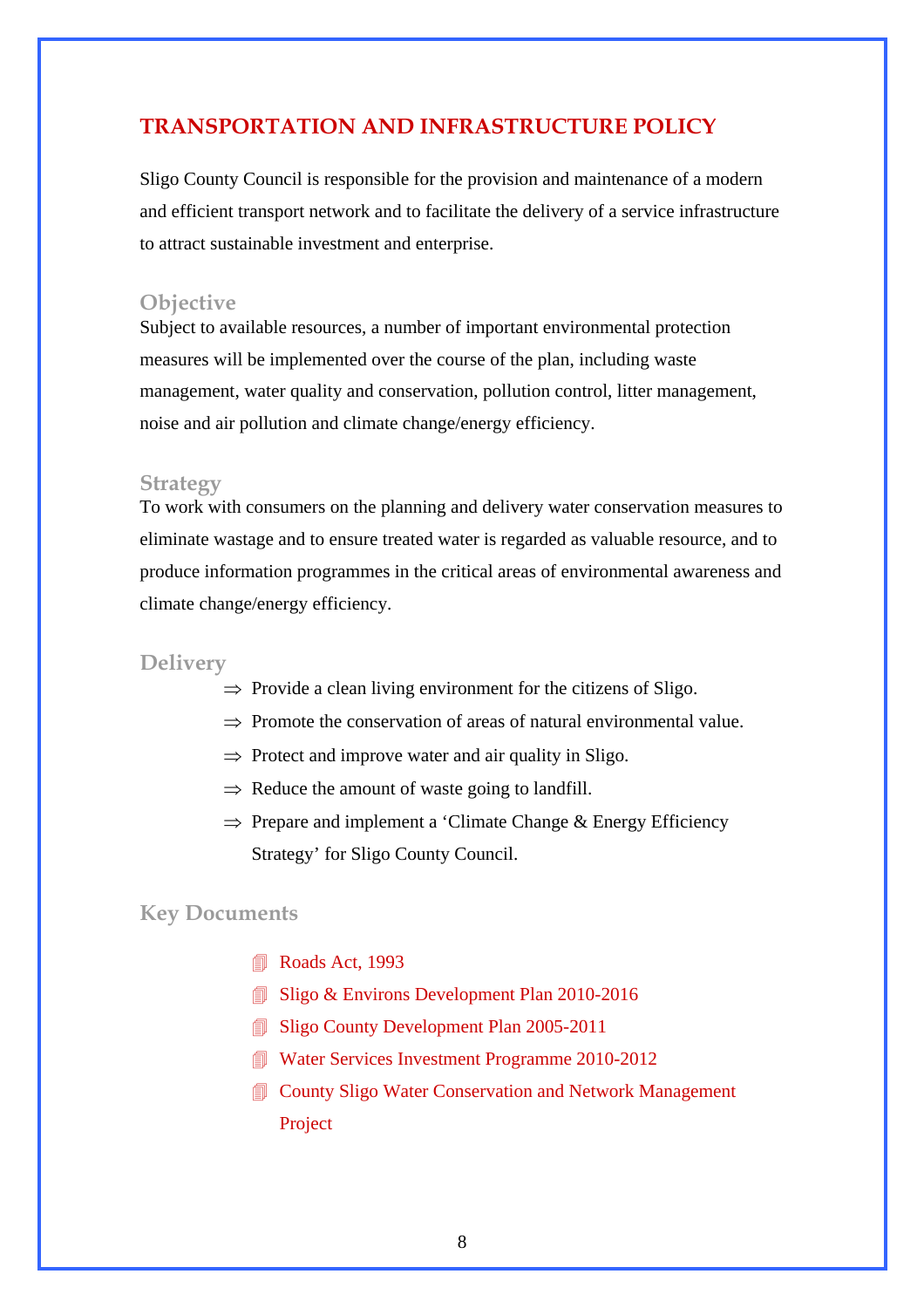# **HOUSING POLICY, SOCIAL AND CULTURAL DEVELOPMENT**

Sligo County Council is responsible for meeting the housing needs of people who are unable to do so from their own resources, and work with other agencies to provide a range of accommodation and other housing services. Sligo County Council is committed to fostering a social inclusive society and to promote Sligo's status as a centre for cultural tourism.

### **Objective**

Sligo County Council will provide and maintain public housing, deliver a traveller accommodation programme, and encourage home ownership and community focused estate management. The authorities will also work with the arts community to enhance Sligo's reputation at national and international level as a popular cultural destination.

#### **Strategy**

To work with voluntary housing organisations and other agencies to plan and deliver a housing programme to reflect current and predicted demographics and available resources. Sligo County Arts Service will work in partnership with key stakeholders to deliver a high quality arts service for the people of Sligo and to promote greater public involvement in the arts in a wide range of social and community settings.

# **Delivery**

The Sligo County Council will foster a closer partnership with local development bodies to deliver a co-ordinated multi-agency approach to housing, social and cultural agendas and to monitor and review the Sligo County Development Board's Social Inclusion Strategy.

- Traveller Accommodation Programme 2009-2013
- **I** CDB Integrated Economic, Social and Cultural Strategy for County Sligo 2002-2012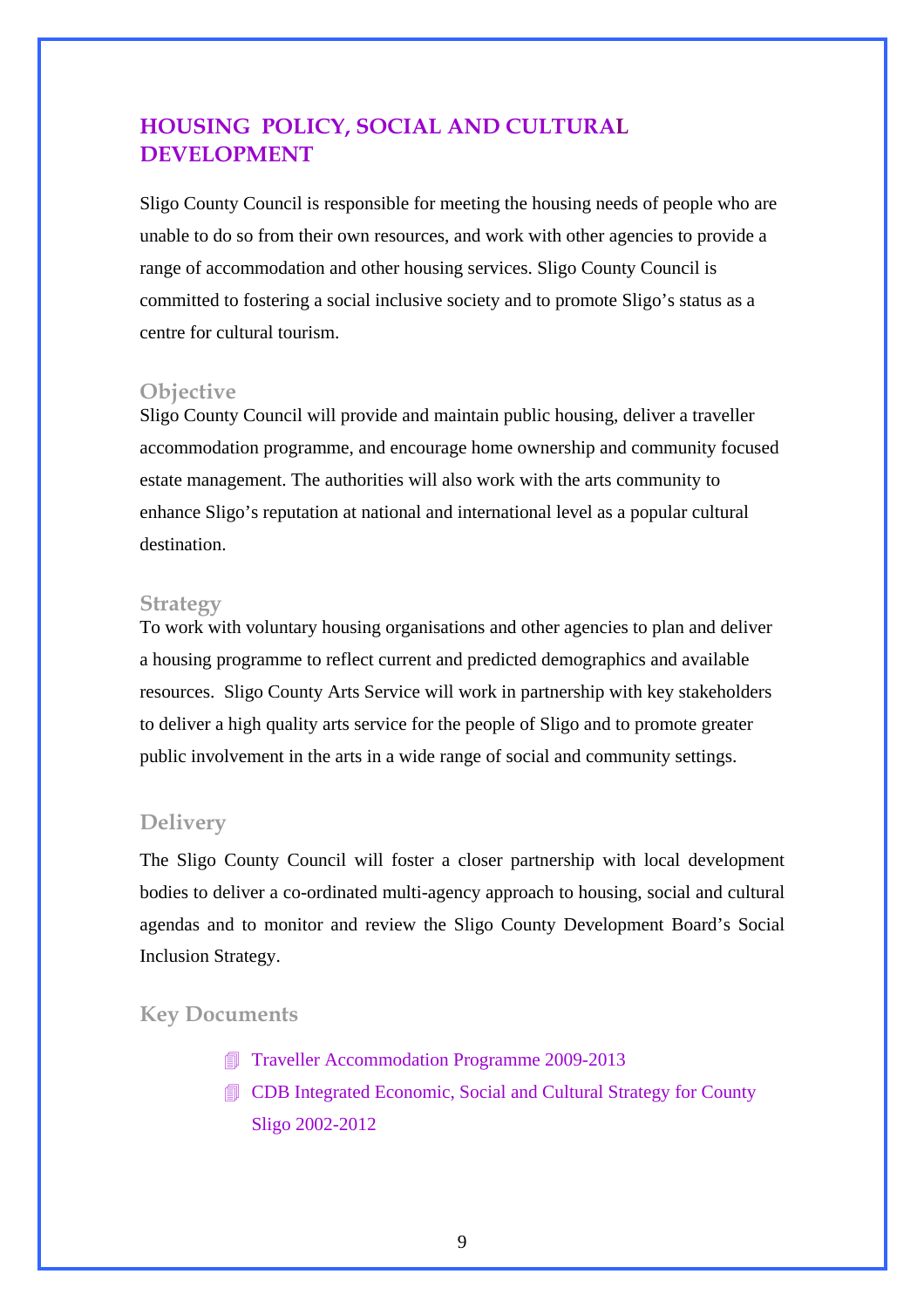- Review of Performance Economic, Social and Cultural Development 2006-2008 and Priorities for mid 2009-2012
- County Sligo Interagency Traveller Strategy Group Strategic Plan 2007-2012
- **RAPID Area Plan 2008-2012**
- **NW Regional Homelessness Framework Plan**
- **Sligo Arts Plan 2007-2012**
- Arts & Health Strategy for Sligo 2007-2012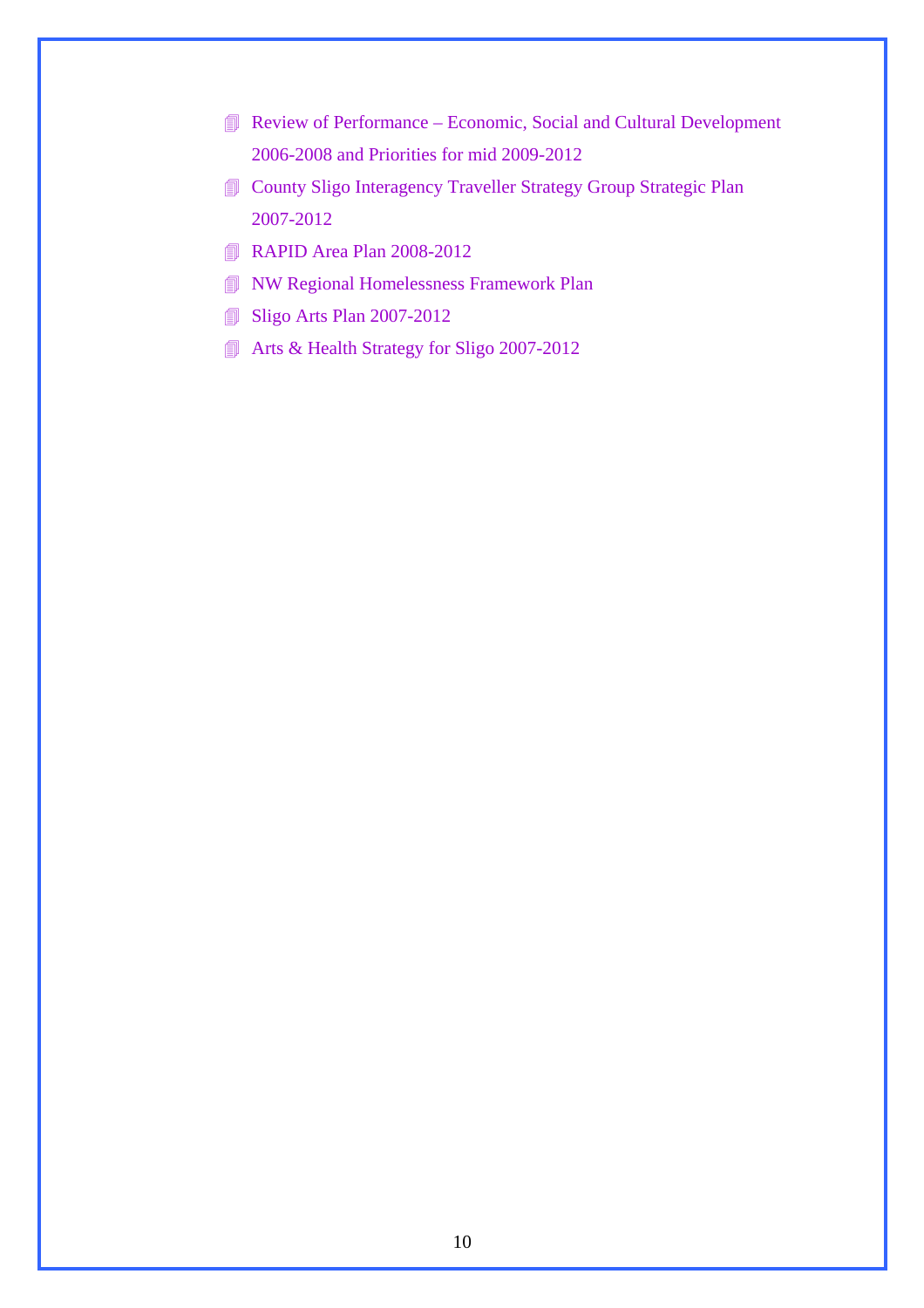# *TRANSFORMING PUBLIC SERVICES*

In April 2008 the OECD review of the Irish Public Service 'Towards an Integrated Public Service' outlined the potential for increasing value for money and achieving better quality and more efficient services for citizens. This review formed the context for the Government's Task Force on the Public Service, which was set up with the specific remit of developing a plan to respond to the findings and recommendations of the OECD report.

Delivery of a more efficient, effective and integrated public service will focus on a number of areas:

- Clarity of purpose
- Performance
- Citizen Engagement
- E-Government and shared services
- People and leadership
- **Governance**

# **Growing Expectations**

The public expects a public service that performs to best international standards, is responsive, fast, flexible, efficient and innovative. They also expect it to be costeffective, compliant with demanding governance and accountability requirements, and true to the values of an independent public service providing evidence-based policy advice and ensuring the delivery of public services in a fair and accountable manner. Increasingly, they expect it to tackle complex and interconnected and sometimes conflicting cross-public service policy objectives. (Report of the Task Force on the Public Service).

# **Efficiencies**

Sligo County Council is committed to delivering an efficient service, and an 'Efficiency Working Group' has been established to consider value for money potential in the areas of:

- *Waste Management*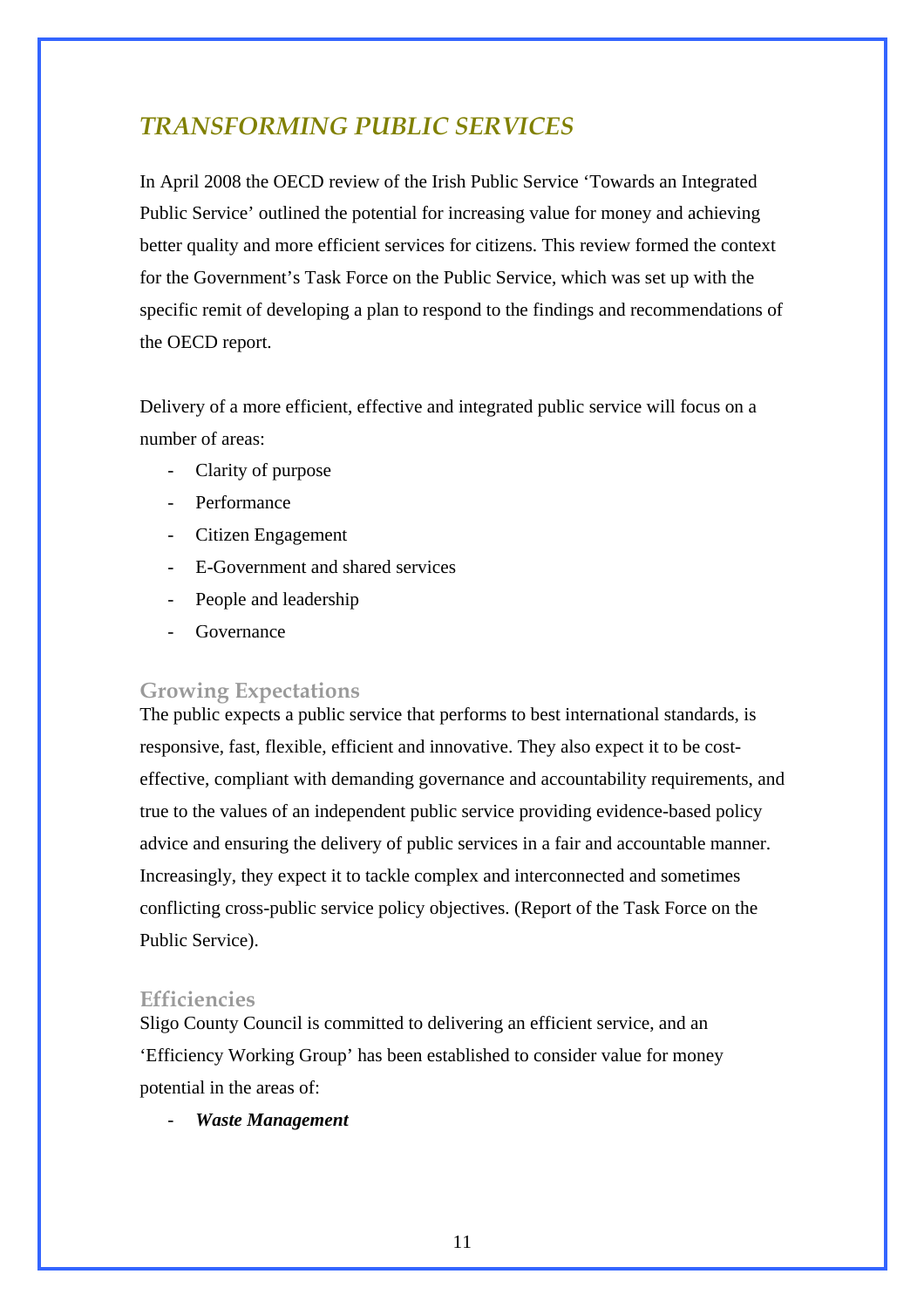Review disposal and recovery methods, develop an organisation policy on each waste type, promote and implement best practice techniques.

- *Building Maintenance* 

Review costs for electrical services, cleaning and general maintenance.

- *Stationery*  Develop a co-ordinated approach to orders, prepare terms and conditions for suppliers, review expenditure.

#### **Water Conservation**

Sligo County Council delivers 38 million litres of water a day to homes, schools, businesses and farms. This supply is delivered from 10 public water supply schemes, distributed through a network of 1,500 Kilometres.

Safeguarding our treated water supplies is one of the key challenges facing local authorities. Treated drinking water is a very valuable resource, and we have to do all in our power to ensure that treated water is used respectfully and protected against wastage. There are two basic ways to achieve this aim – to conserve water and to eliminate waste. This is important not just for the present generation but also for future generations. It has to be a combined effort to preserve our largest natural resource.

#### **Working with Consumers**

Sligo County Council is supporting the 'County Sligo Water Conservation and Network Management Project', which is being co-ordinated by Dr Tom Curran UCD and Dr John Bartlett of UCD. One of the aims of the initiative is to instil the practice of water conservation in all consumers across the County.

The fines under the Water Services legislation are quite severe, and are a reflection of the critical importance of this issue.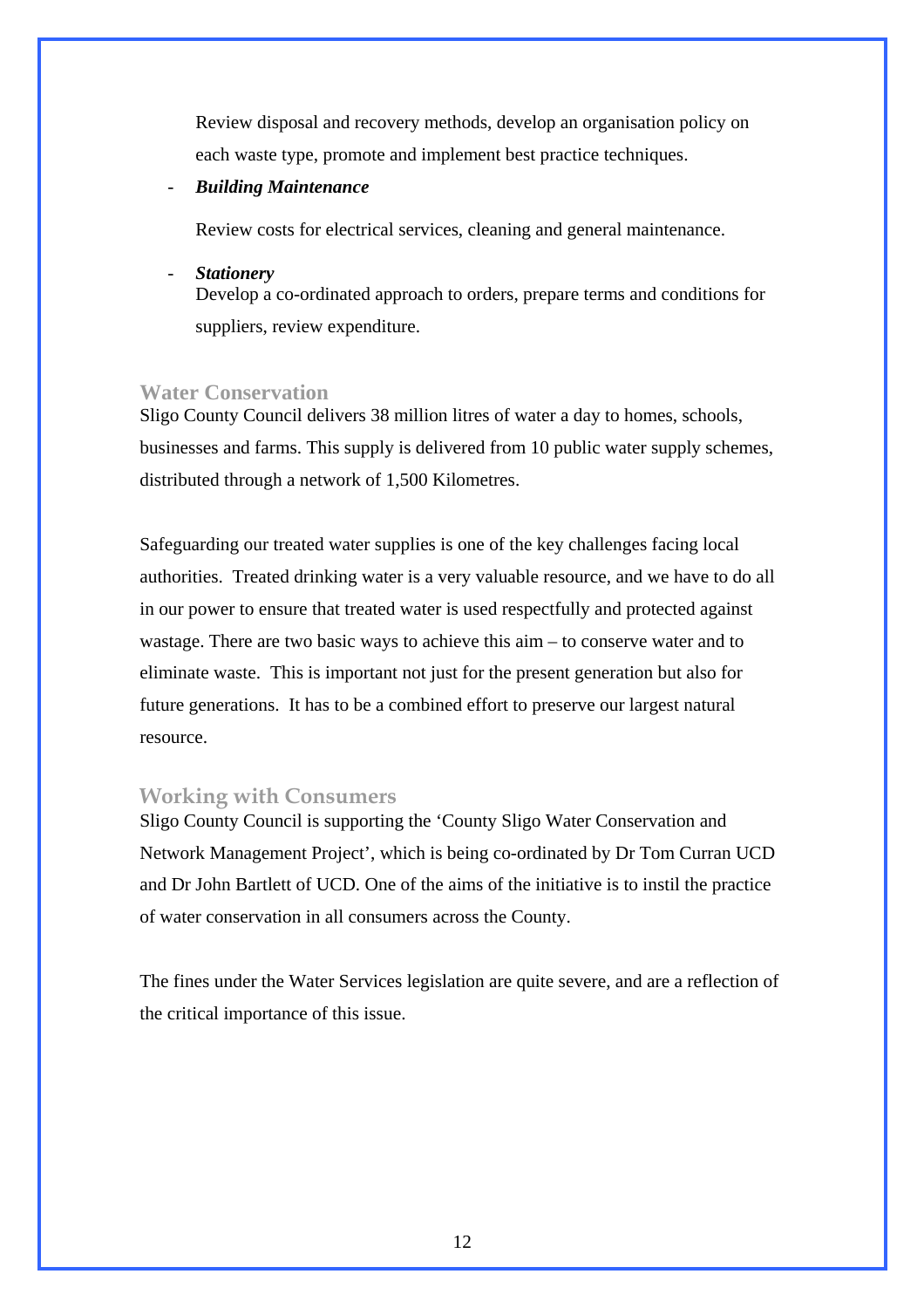# *HUMAN RESOURCE DEVELOPMENT*

# **Staff Mobility**

Staff mobility is a feature of Sligo County Council. The policy has many benefits which include staff having an opportunity to gain knowledge and understanding of different areas. Staff can benefit from being re-assigned to other operational areas in terms of personnel development and growth. The introduction of new personnel into an area can help to bring a new perspective and a fresh look with the potential benefits for service delivery.

It is the policy of the Sligo County Council that the practice of staff mobility be continued. In implementing this policy the following safeguards will be applied:

- The avoidance of an unacceptable level of turnover among staff to ensure that sufficient continuity will apply;
- Ensure that a high level of skills and knowledge are retained in an area.

# **Recruitment & Selection**

All positions within Sligo County Council are publicly advertised and filled following competition. Responsibility for the filling of a number of senior positions however rests with the Public Appointments Service. It is the policy of Sligo County Council to give careful consideration to the filling of vacancies by determining the purpose and deliverables of each position.

# **Training & Development**

It is widely accepted that Training & Development is key to a successful organisation. The Council is committed to helping all staff gain the knowledge, skills and attitudes to achieve the goals set out in the Corporate Plan. The Council is also dedicated to providing relevant Health & Safety training to all staff.

# **Performance Management**

A performance management and development system (PMDS) was rolled out nationally in 2005. The development of this system facilitated line managers and staff to work together to identify employees duties, work objectives and any areas for development. Work is presently being undertaken by the Local Government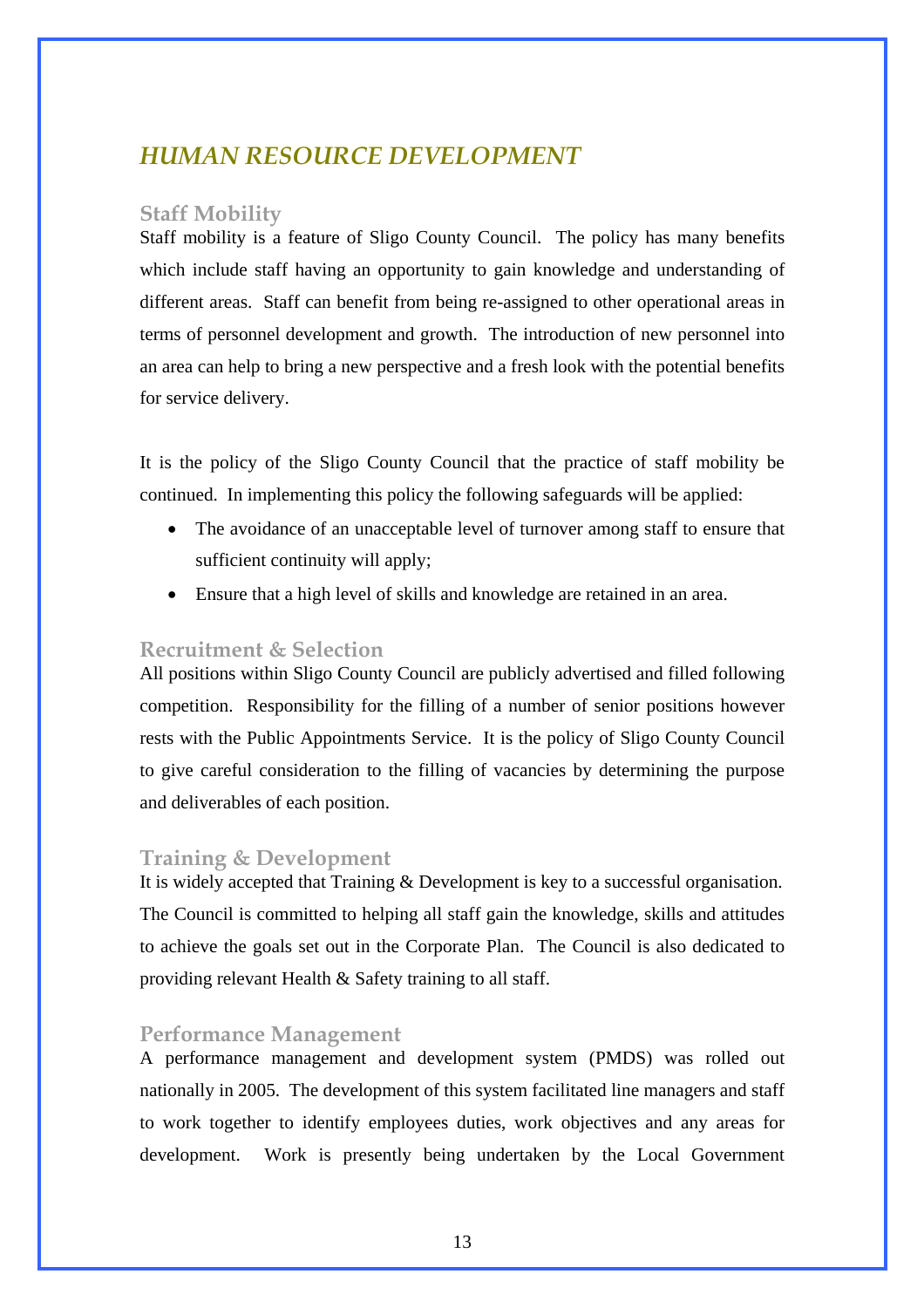Management Services Board on the re-design of the Performance Management Development system.

# **Managing Performance**

Managing Performance (formerly referred to as PMDS) is concerned with ensuring that strategic objectives contained in the County Council's Corporate Plan are translated into operational objectives for teams and individual employees throughout the organisation. The Corporate Plan is used a foundation to generate Team Development Plans within every department and this in turn leads to the creation of Personal Development Plans for every employee. These plans will contain goals, targets and timeframes that are designed to ensure that staff in the organisation contribute effectively to delivering a quality service to the public.

#### **Industrial Relations**

Regular meetings take place between HR staff and Union representatives/officials where IR issues arise. The Council is committed to resolving IR issues as soon as possible once an issue arises and thus avoid escalation of the issue.

#### **Superannuation**

Pension and lump sum calculations are carried out on a regular basis by the HR department. Once an employee is nearing retirement age or indicates their intention to retire from the Council, their lump sum and pension entitlement is calculated and arrangements are made for the payment of the relevant sum. Work is at an advanced stage on the implementation of a system where Superannuation statements will be readily available to all employees.

#### **HR, Payroll & Superannuation System**

The Council is committed to the continued roll out and maintenance of the new integrated HR, Payroll & Superannuation system. The following modules have been implemented:

- Organisational Structure
- Time & Attendance
- Payroll
- **Recruitment**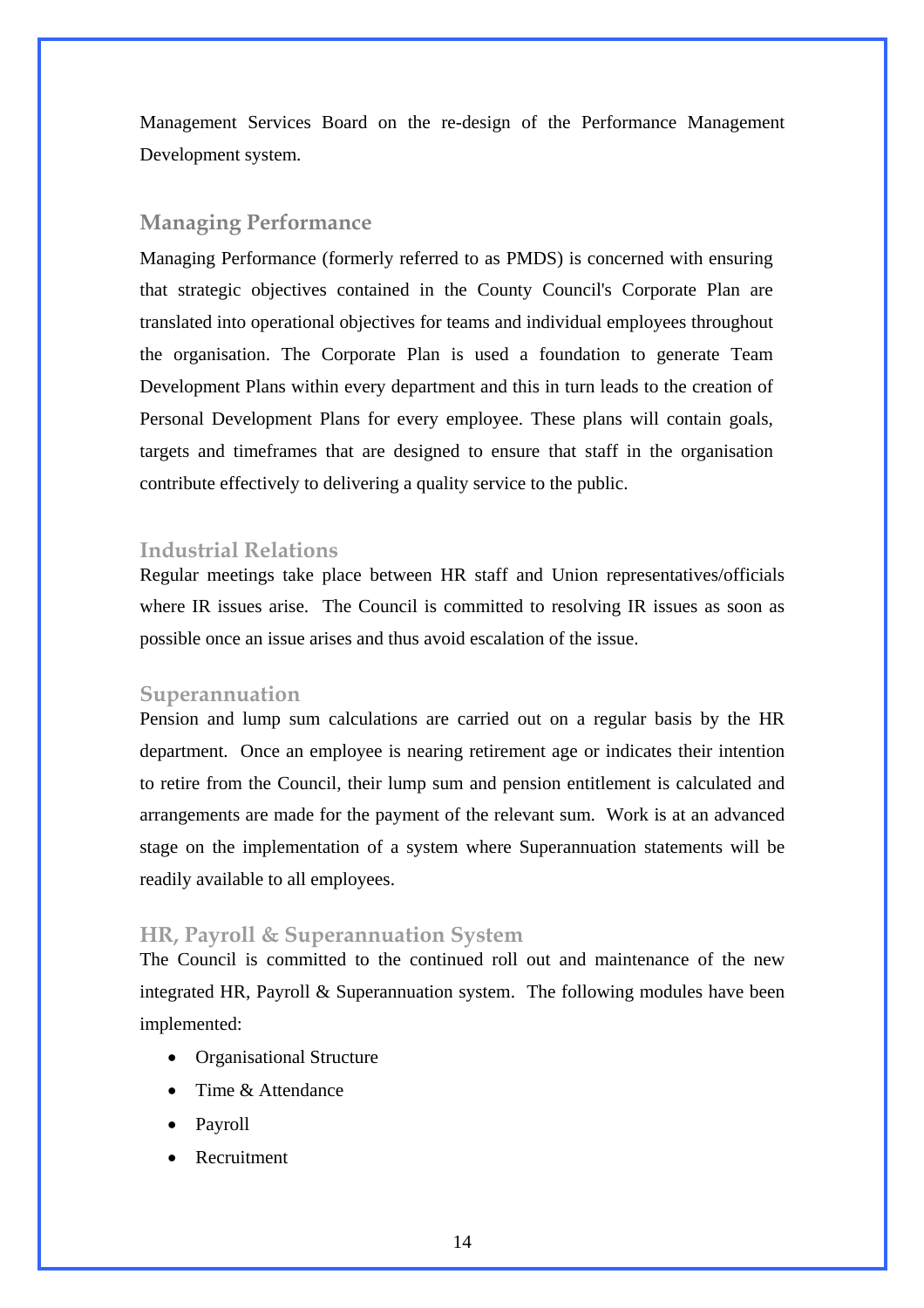• Central Statistics Office Returns

Work is at an advanced stage on the implementation of the Superannuation module and work is progressing on the implementation of the Training module.

# **Human Resources Policies & Procedures**

Sligo County Council has the following Human Resources policies and procedures in place:

- Annual Leave
- Flexi Leave
- Parental Leave
- Study Leave
- Force-Majeure Leave
- Adoptive leave
- Paternity leave
- Carers Leave
- Sick-Pay scheme
- Shorter Working Year
- Work-sharing
- Policy on Attending Courses/Conferences/Seminars
- Staff Education Scheme
- Mobile Phone Policy
- Dignity at Work Policy
- Non Smoking Policy
- Grievance & Disciplinary Procedures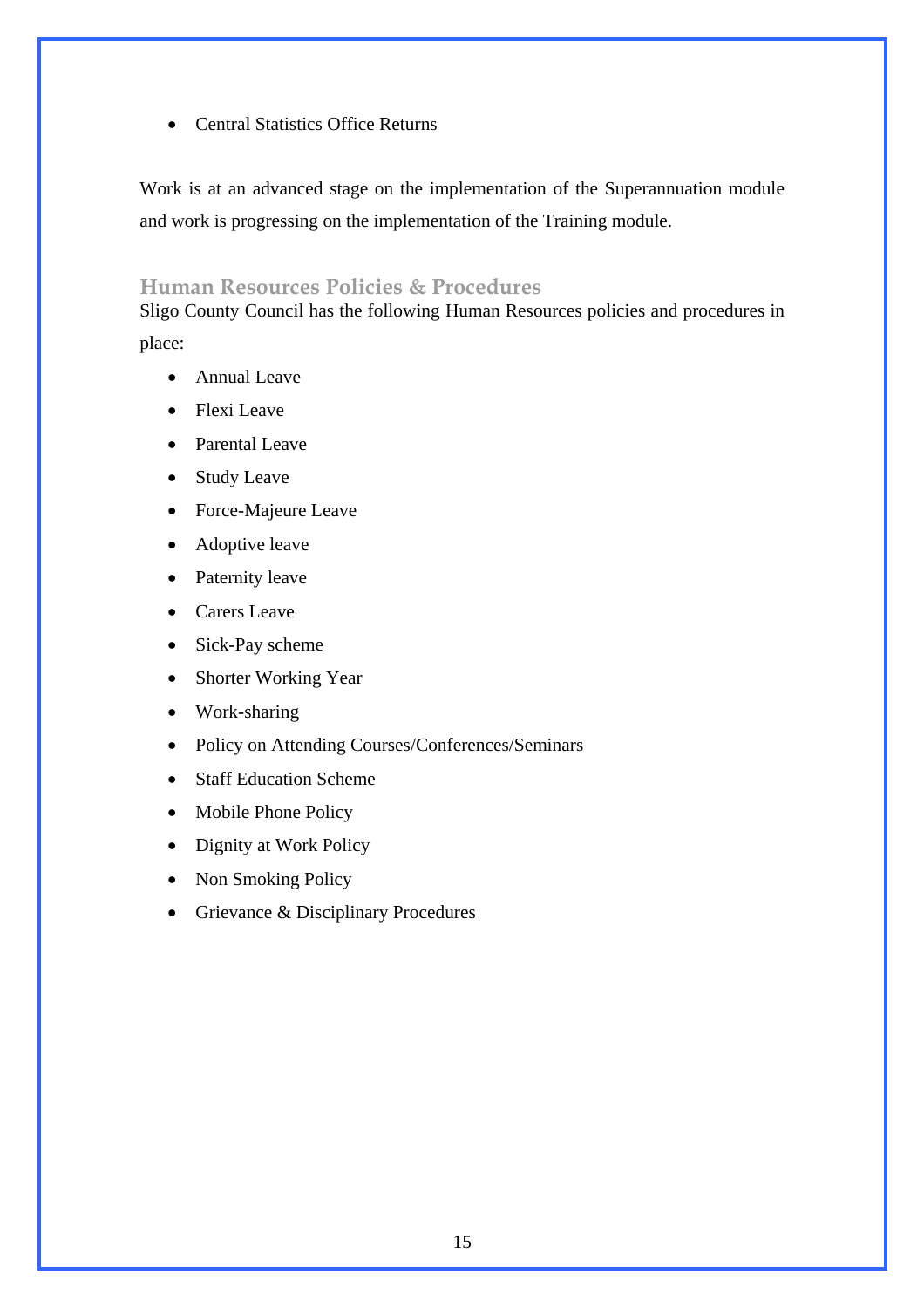# *KEY DEVELOPMENT FACTORS*

County Sligo encompasses a total land surface of approximately 1,837.11 km2, bordered by Counties Leitrim, Roscommon and Mayo, and flanked to the west by almost 200 km of Atlantic coastline.

# **Landscape Setting**

The County has a varied natural landscape with spectacular limestone mountains, such as Benbulben and Benwiskin, other interesting upland terrain (e.g. the Ox and Bricklieve Mountains), numerous picturesque lakes (Loughs Gill, Arrow, Glencar, Easkey, Gara and Talt), enclosed farmland and a diverse coastline comprising lowlying cliffs, indented shoreline and sandy beaches. These topographical attributes combine to give Sligo an outstanding landscape setting.

#### **Heritage and Culture**

Sligo possesses unique archaeological and historical remains, with more than 5,000 recorded archaeological sites dating back over 6,000 years, including the prehistoric sites of Carrowmore, Carrowkeel and Creevykeel.

The beauty of the countryside coupled with a rich cultural and historical past has inspired musicians, artists and poets alike, including the Yeats family, St. Colmcille and Michael Coleman. This has provided Sligo with strong international recognition on which to base a thriving tourism industry.

In recent years, County Sligo has benefitted from the development of a range of cultural facilities such as the Coleman Music Centre, The Folk Museum, The James Morrison Teach Ceoil and Teach Laighne, Tobercurry Community Library, and the redevelopment of the Model Arts Gallery in Sligo. The character of the county has been enhanced through public art commissions, which have been integrated with village renewal schemes.

#### **Economic Trends**

The Gateway City of Sligo has developed as an important industrial, commercial and residential centre supporting a regional airport, a railway terminus, a port, two thirdlevel colleges and a general hospital. Sligo serves as the administrative, commercial, service, health and educational centre for a large hinterland. It also acts as an important distribution centre in the North-West.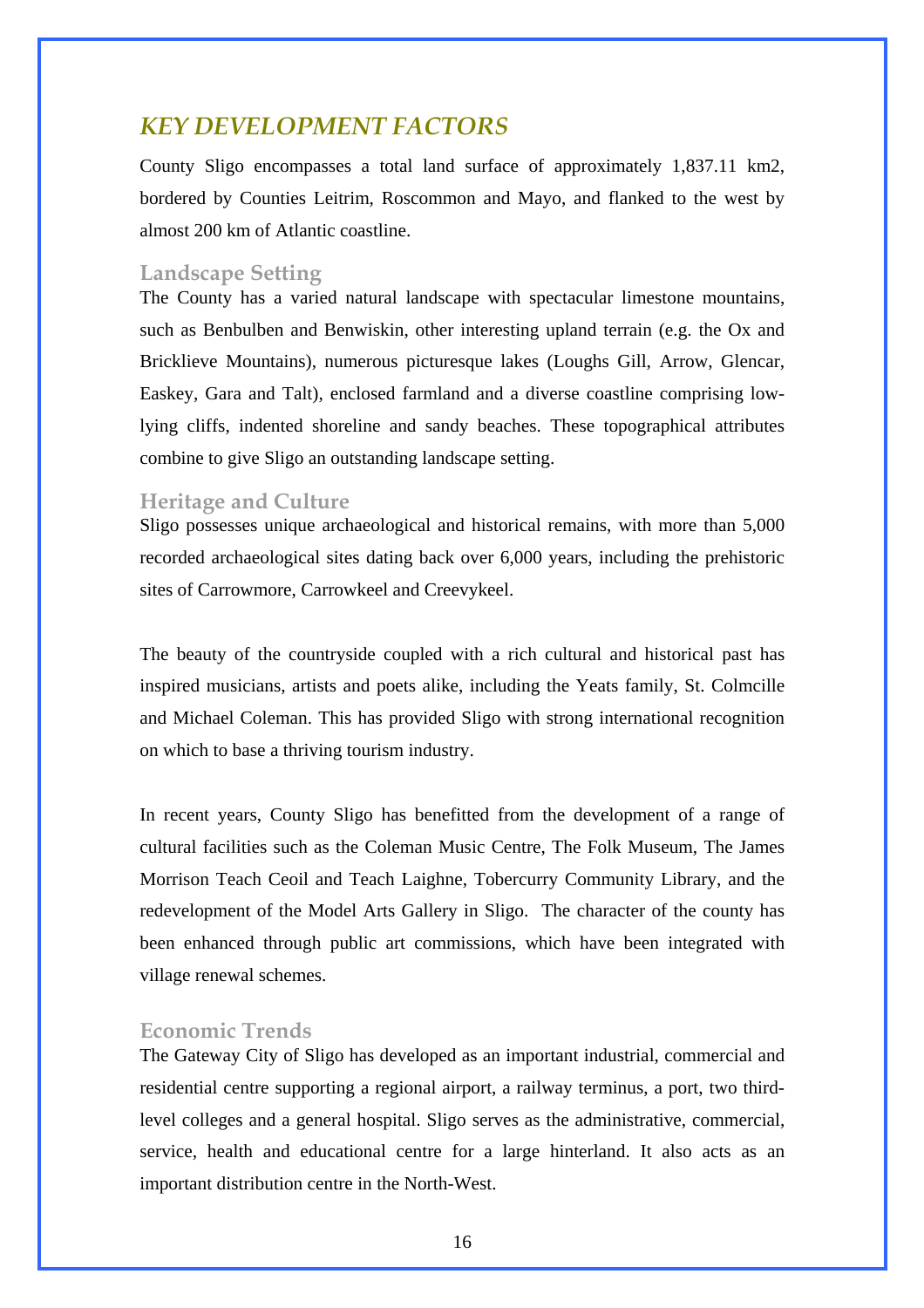As in other Western counties, employment in Sligo tended to be in sectors that are lower-skilled, lower-value-added and more vulnerable in the recession (**e.g.** construction, retail), with lower shares in the higher-skilled and high-value-added sectors (**e.g.** information and communications technology, financial services). These factors will have implications for the County's ability to respond and adapt to the decline.

### **Economic and Regional Policy**

According to the Western Development Commission (*Work in the West: The Western Region's Employment and Unemployment Challenge*, December 2009), the current tendency for economic and regional policy to focus on the role and potential of the major cities may further exacerbate the difficulties, as the Western Region, particularly its northern part, is predominantly rural, with small towns and villages where the decline in construction had a profound impact in employment terms. In the context of this employment profile, the Western Development Commission has identified three key employment challenges facing the Western Region.

# **Recent Trends and Implications for the County Development Plan**

Taking account of recent policy developments, economic and demographic trends, the major implications for the formulation of a renewed development strategy for County Sligo to 2017 and beyond are as follows:

- $\triangleright$  County Sligo should strive to retain and increase its population, building on its strategic location in the North-West, its quality of life and its natural and cultural heritage attributes, in order to realise the vision for balanced regional development presented in the NSS. Employment creation, education, training and investment in critical infrastructure are essential in retaining and growing the County's population.
- $\triangleright$  To support national efforts towards balanced regional development and achieve important regional and local benefits, there is a need to focus on the Gateway City of Sligo, by taking a strategic approach to the planning and development of Sligo and its environs and aiming to deliver a compact,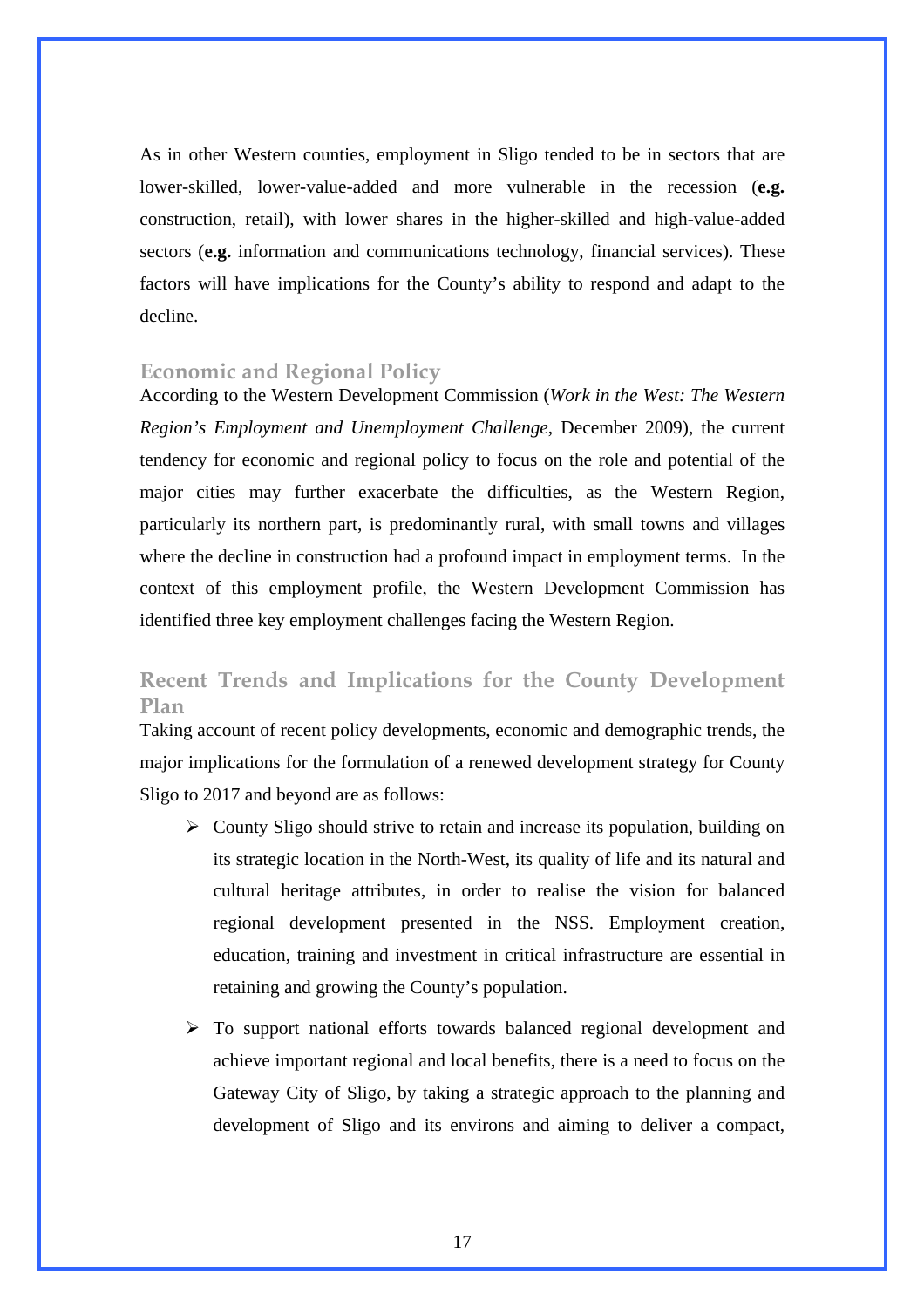accessible, physically attractive, public transport-based and businessfriendly city with cohesive communities and a strong cultural identity.

For balanced development to take place within County Sligo, the role of the Gateway needs to be partnered with a focus on specific development roles for other urban areas in the County, such as:

- The larger towns of Ballymote, Enniscrone and Tobercurry
- The Gateway satellites
- The smaller villages

Rural areas in Sligo have experienced significant economic, demographic and physical changes:

- $\triangleright$  Some areas have grown rapidly in population, pointing to the need to carefully manage overspill development associated with Sligo reaching outwards;
- $\triangleright$  Extensive areas of upland and marginal agricultural land present new opportunities for diversifying the rural economy;
- $\triangleright$  The County's coastline, uplands, rivers together with its cultural heritage give it a recognisable national and international identity and are a resource to be wisely managed in sustaining the development of the County into the future.
- $\triangleright$  County Sligo has benefited from investment in critical enabling infrastructure, such as the Sligo Inner Relief Road, upgrading of the Sligo-Dublin rail line, improvements to Sligo Regional Airport, extension of broadband services, upgrading of energy and telecommunication networks, construction and upgrading of water supplies and wastewater treatment infrastructure. This process should continue. However, to capture the maximum gain, there is a continued need for focused investment to help develop the Gateway and consolidate the towns in the County as local economic engines.
- $\triangleright$  As we move forward, Sligo's cultural offering must become stronger and more diverse if the County seeks to attract increased visitor numbers and an internationally mobile workforce. By making it a priority in the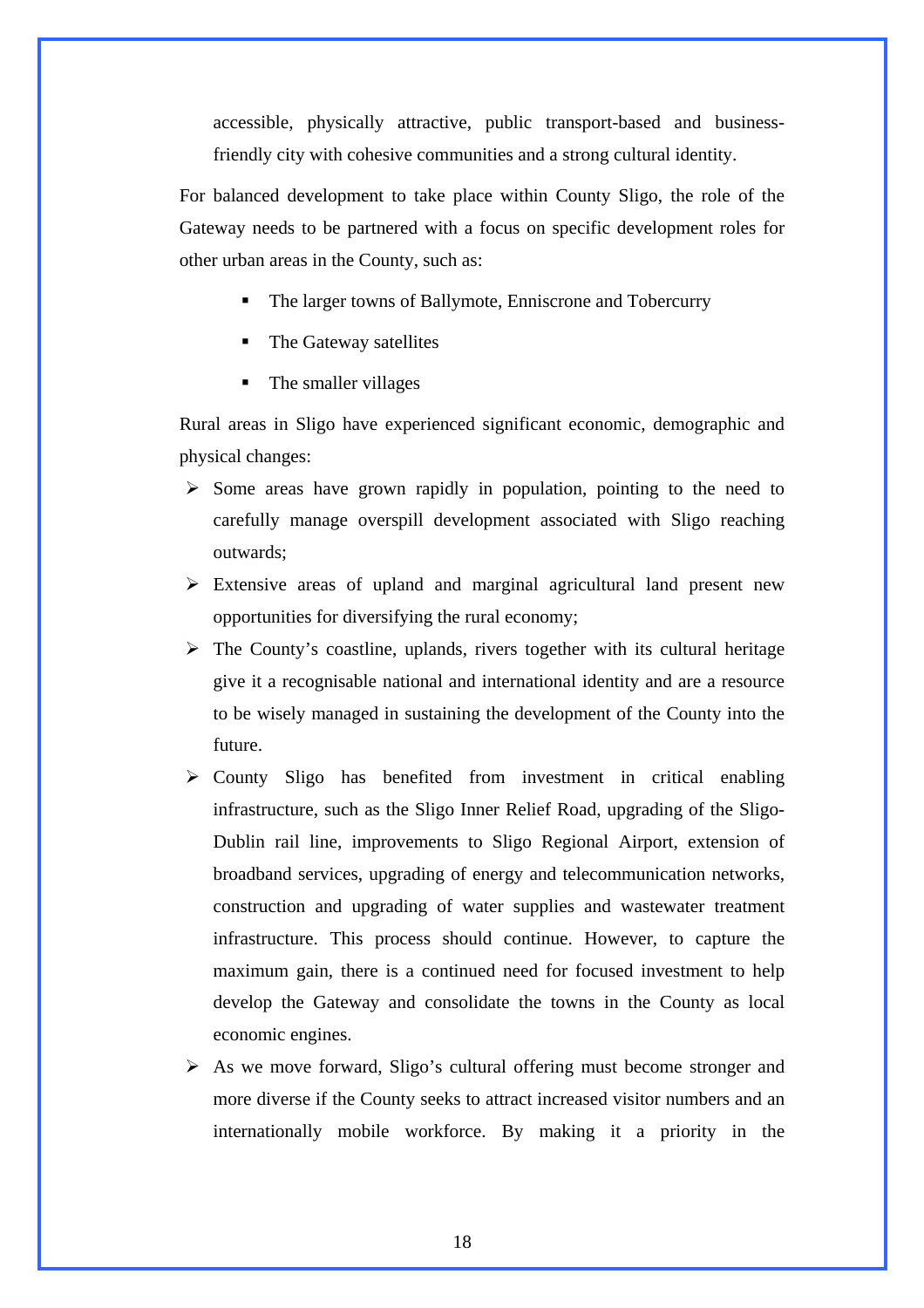development plan, the County Council intends to protect and develop Sligo's character and culture for the future wellbeing of the County.

# **Gateway Population**

The population of the Gateway is defined in this Plan as the total population living inside the SEDP boundary. This figure includes the population of the Borough and Environs as enumerated by the Census, plus the population living in the suburban fringes and in the rural areas within the Plan limit.

As detailed Census, figures for the entire Plan area are not available, the Gateway population is approximated by the total population of the Borough and the five adjoining Electoral Divisions (Calry, Drumcliff East, Drumcliff West, Kilmacowen and Knockaree) minus the population of Strandhill, Rosses Point, Ballincar, Rathcormac and Drumcliff (for the last two settlements, estimates were used). Thus, the population of the Gateway was estimated at 24,755 in 2006 (a fall of 492 persons compared to 2002).

#### **Socio-Economic Trends**

As a significant regional centre for employment, retail, healthcare, education and recreation, Sligo serves a hinterland extending far beyond the County boundaries. There is an important manufacturing base in Sligo City, particularly in IDA's business park at Finisklin, with names such as Abbott, Fort Dodge and Stiefel Laboratories, all pharmaceutical companies. Indigenous firms like Loftus Automation, Avenue Mould solutions, Garmoore and Infacta are engaged in tool-making, precision engineering and information technology.

While the number of manufacturing jobs has been constantly falling, employment in retail and professional services has seen a rapid expansion. Public-sector jobs also continue to represent a sizeable proportion of the City's employment, due to employers such as Sligo Regional Hospital, Sligo County Council, primary and secondary schools, third-level institutions, and several sections of central government departments.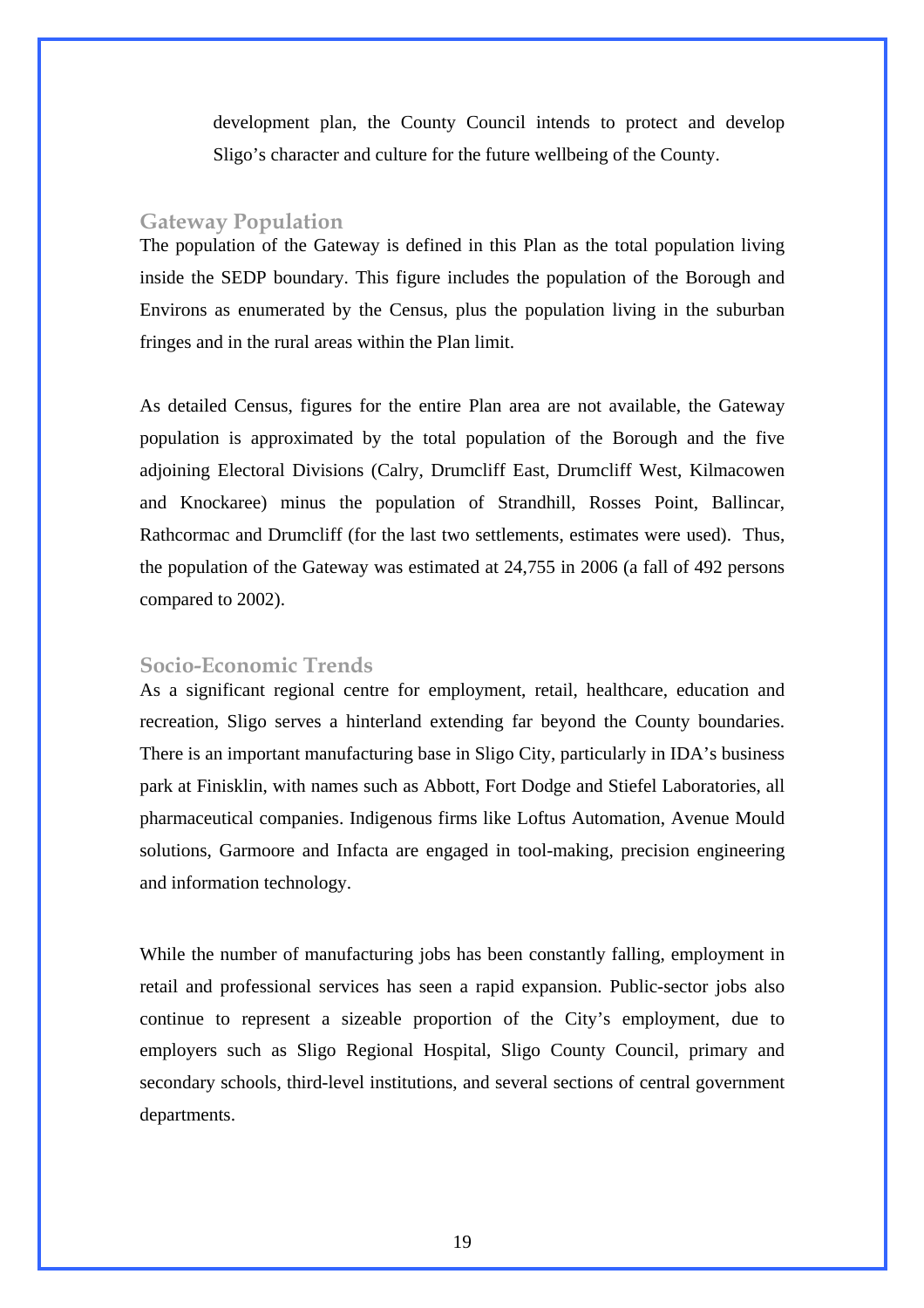Over the decade 1996 to 2006, there have been substantial changes not only in the local economy but also in the social fabric of Sligo City. The following two subsections outline the main features of these changes as reflected in statistical data collected by the Censuses of 1996, 2002 and 2006.

#### **Social Change: Number of People**

The Census reports of 1996, 2002 and 2006 provide figures for Sligo Borough and Sligo Environs, which is a smaller area than that covered by the Sligo and Environs Development Plan. However, the main trends for the Plan area can be discerned from examining the available Census figures.

Having grown by 6.62% (1226 persons) between 1996 and 2002, the population of (Census-defined) Sligo and Environs then fell by 1.69% (333 persons) between 2002 and 2006. It is not clear from the CSO statistics whether this "lost" population moved just outside the enumeration boundaries, yet remained in the SEDP area, or went further away.

### **Spatial Mobility**

Census data indicates an increasing mobility of Sligo's population, in particular residential mobility. While in 2002 the Census counted 982 persons who moved to Sligo City from the County and 587 who came from the rest of Ireland during the year before the Census, in 2006 the number of people in the same situation was 1306 and 690 respectively.

It must be added that in 2002 there were 380 persons who had an address abroad one year before the Census, while in 2006 there were 858 such people. It appears that Sligo's core population  $-$  i.e. those who were enumerated at the same address in successive censuses – consists of just over 15,800 residents, and there has been significant in- and out-migration between 1996 and 2002, in the range of 12-14% of the total number of residents. As a proportion, the number of Sligo-born residents has fallen slightly between 1996 and 2006, by 96 people (2.49%). At the same time, the number of Sligo residents who were not born in the city has grown constantly during the decade 1996-2006: 12.37% more residents born in Northern Ireland; 26.22% more people born in England, Scotland or Wales; 14.43% more persons born in the rest of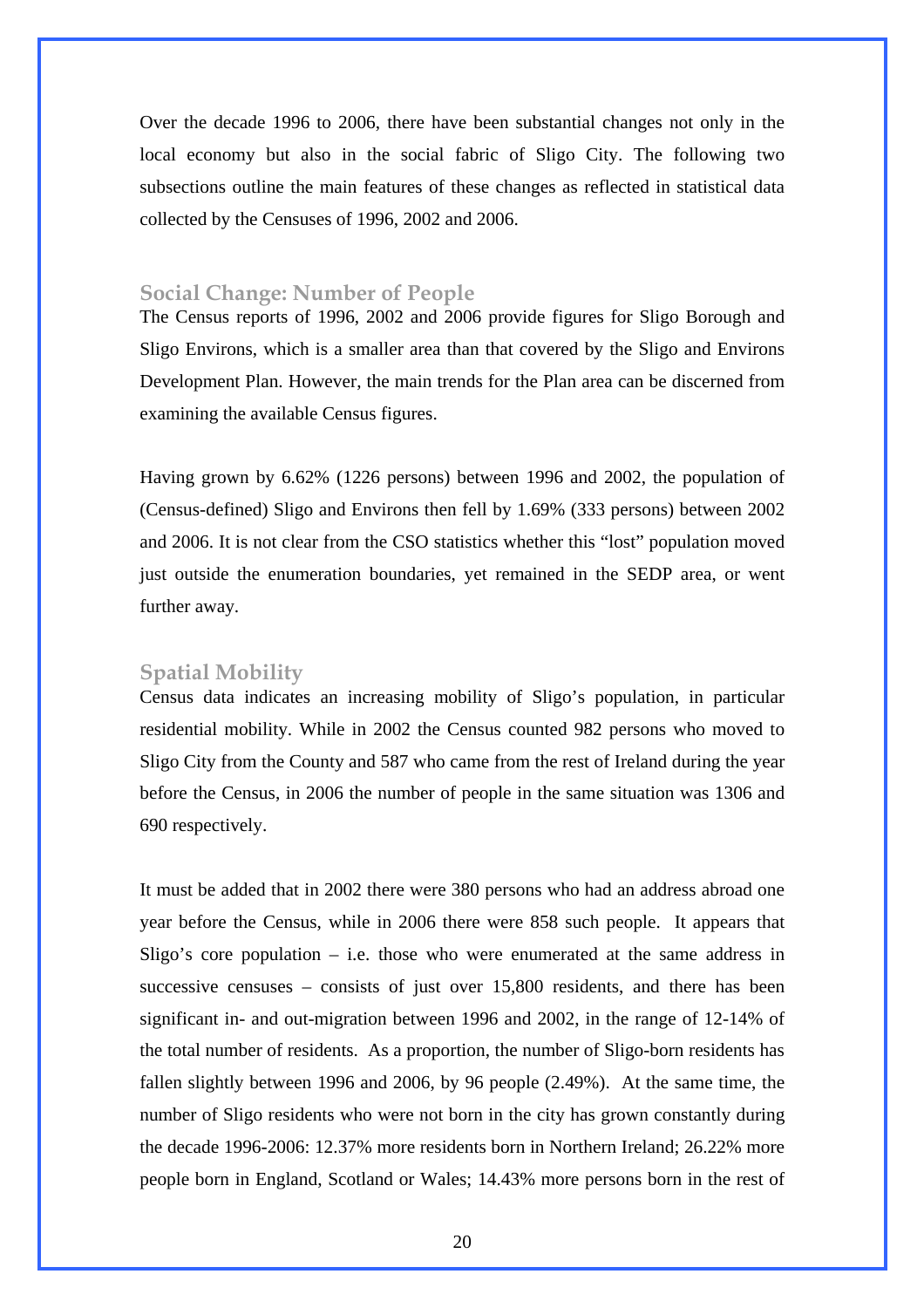the EU (excluding the UK); and almost three times more (+ 202.35% or 535) persons born in countries outside the EU.

#### **Better Education**

A positive trend has been noticed in the field of education, with fewer people ceasing their education at primary or secondary level and more enrolling in third-level education. Between 1996 and 2006 the number of persons with primary education only has fallen by 836. In the same period, the number of those educated to degree level has grown from 1250 to 1949. The number of students aged over 15 and engaged in full-time education was 3315 in 2006 compared to 2156 in 1996 – a rise of over 50%.

#### **Social Mobility**

Social classes, as defined by the Census, bring together people with similar levels of occupational skills. In determining social class, no account is taken of the differences between individuals on the basis of other characteristics such as education. Social class ranks occupations by the level of skill required.

In social class terms, upward social mobility has become apparent in Sligo and Environs. A fall of 43% (533) in the number of unskilled manual workers between 1996 and 2002 has been accompanied by significant rises in the numbers of semiskilled, technical and professional workers (419, 351 and 186 respectively). There was also a noticeable growth in the number of persons who cannot be precisely allocated to one of the six other classes. Those gainfully occupied but not readily categorised grew in numbers from 2647 in 1996 to 4290 in 2006 (increase of 62%).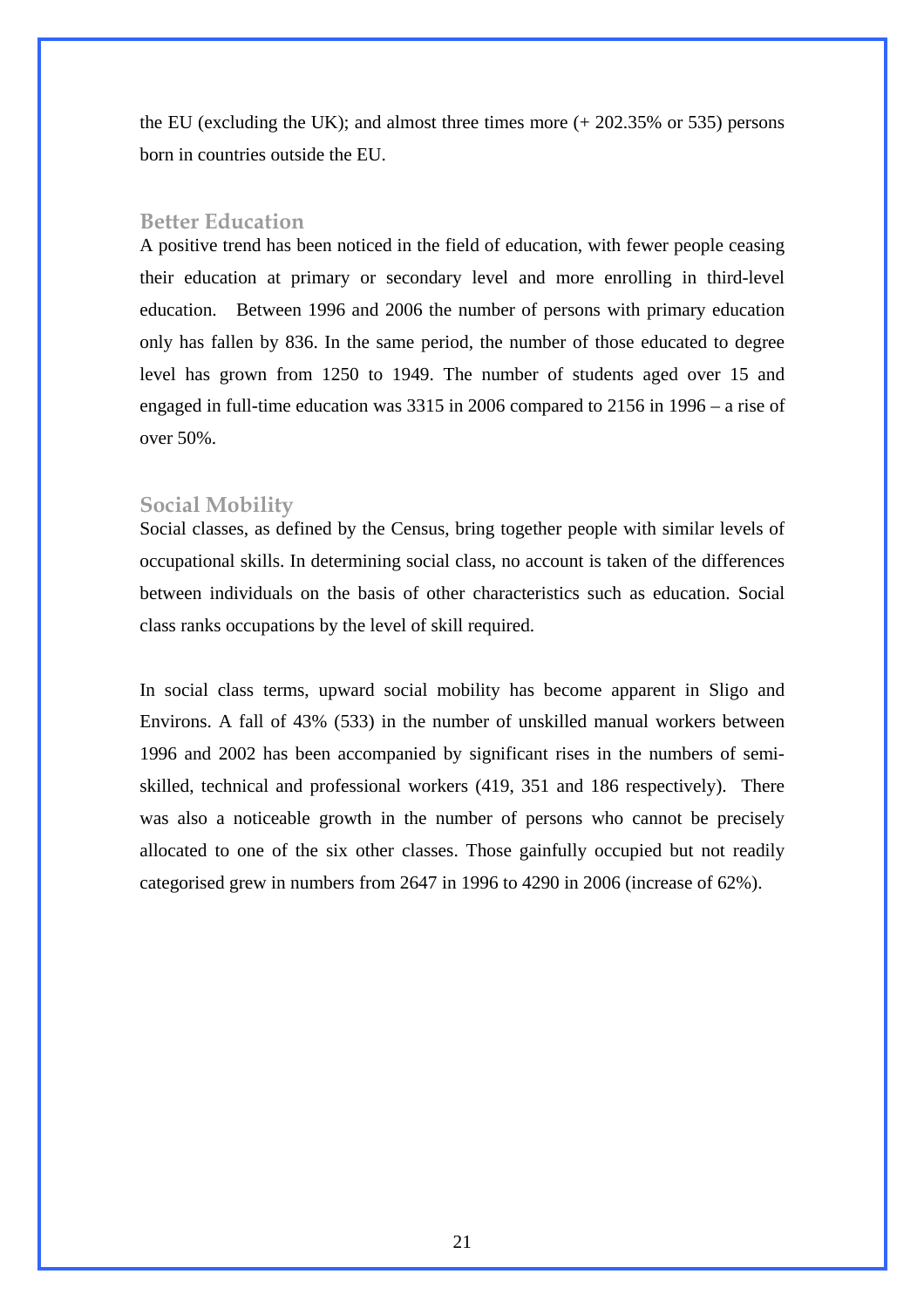# *EQUALITY*

On foot of the Equality, Equal Status & Disability legislation a tremendous amount of work has been carried out in Sligo County Council. The orientation and emphasis from an equality perspective has broadened to a major focus on equality in disability areas and from there to expanding and delivering on equality inclusive measures, policies and codes of practise which reflect the Equal Status Act and take into account the need to address intercultural issues in delivery of services, accessibility and public service.

Another current focus in the equality brief of policy review and proofing is the Dignity At Work Policy and more recently also our Child Protection Policy.

The equality brief is one where although specific emphasis on particular issues overtime may change , the overall objective is to build on the areas already being developed and one of actively encouraging and promoting equality both in the workplace and the public services we deliver to the communities we serve.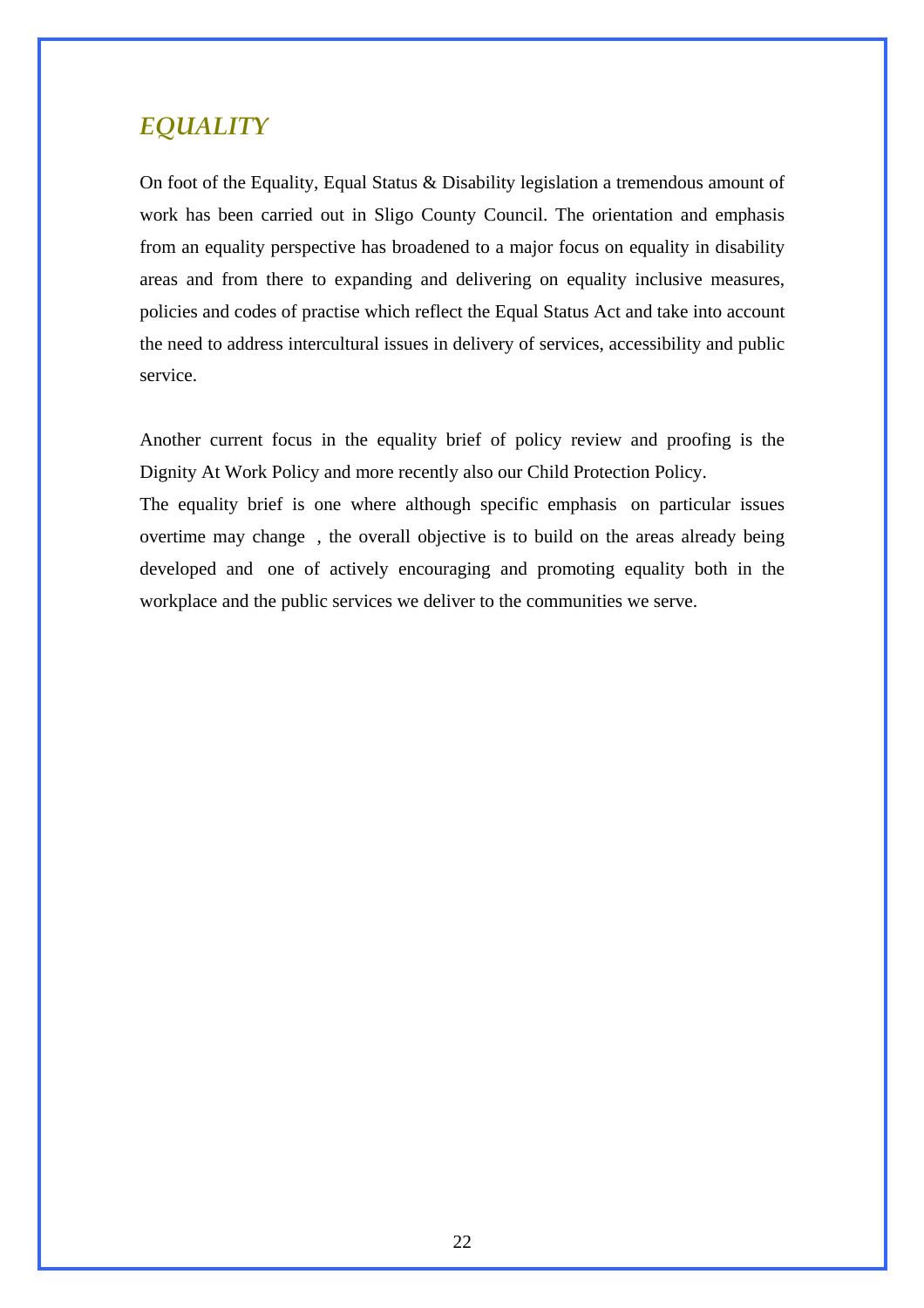# *LIFELONG LEARNING*

#### *Library Service Mission Statement:*

*"To provide a responsive, accessible and inclusive library service for all our customers, which fosters reading, stimulates the imagination and contributes to lifelong learning and cultural recreation".* 

Sligo County Library has a long and distinguished tradition of service to the citizens of Sligo and plays a major role in the development of the cultural and artistic life of Sligo. Sligo County Library is one of the longest established public libraries in Ireland, being the fourth county service in Ireland and the first to be established in Connacht. Today, Sligo Central Library is the busiest Cultural venue in County Sligo with on average 480 visits per day.

Sligo Library services are provided through a countywide branch network which includes, Tubbercurry, Ballymote, Enniscrone, Central Library and the Reference and Local Studies Library. Alongside the branch network, Sligo Library service provides a Mobile library service and schools service to over 65 primary schools.

Under the Local Government Act 2001, all County Libraries were required to prepare and adopt programmes for operation and development. The Act sets down the broad content of such plans, which must include:

- An outline of existing services
- The objectives and priorities for the future
- The measures needed to meet the objectives
- The financial implications of the programme as a whole

The Library Development Plan 2006 – 2010 provides a framework for action that allows the Library to meet its obligations under the Act and provide a strategic framework for developing its services. The library development Plan will be reviewed in 2011.

# **National Policy Context**

In 2008, the Government published their second comprehensive review of public library policy in the report "Branching Out: Future Directions". The report took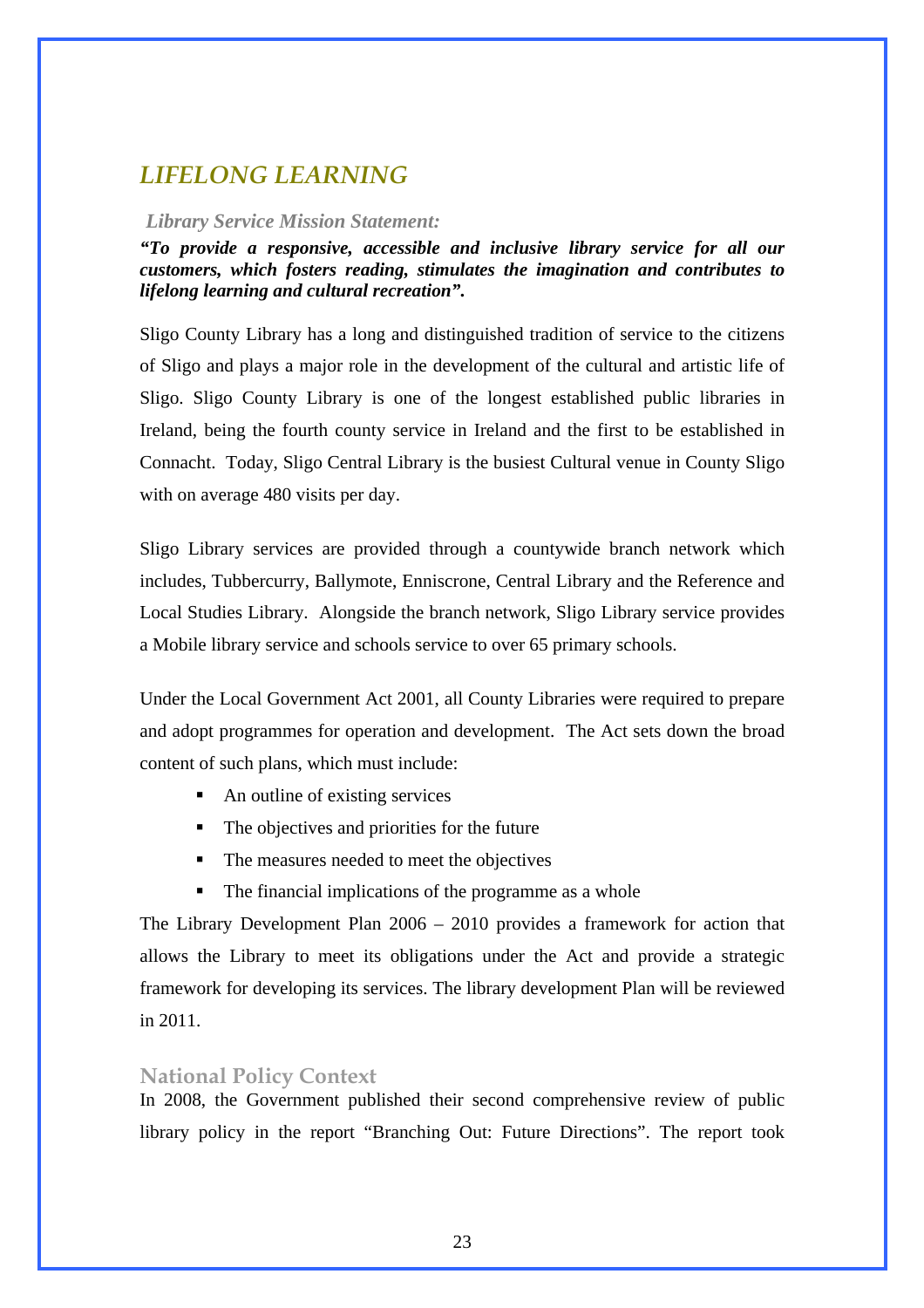regard of two wider national policies, ensuring that Ireland embraces the opportunities of the "Information Society" and the establishment of an inclusive society.

"Branching Out: Future Directions" identified key issues for Irish public libraries, including the following;

- Delivering better services through the continuation of the multi annual infrastructure programme.
- Uniquely in the cultural sector the measurement of the quality of services delivered, through the use of service indicators, with an emphasis on opening hours, collection development and staff training.
- **Improvement in the primary School Library service.**
- The affirmation of Libraries as Centres of Culture through the provision of cultural programmes and the continued development of libraries as community cultural spaces.
- Co-operation within local authorities in areas of education and broader cultural areas.
- Marketing and research.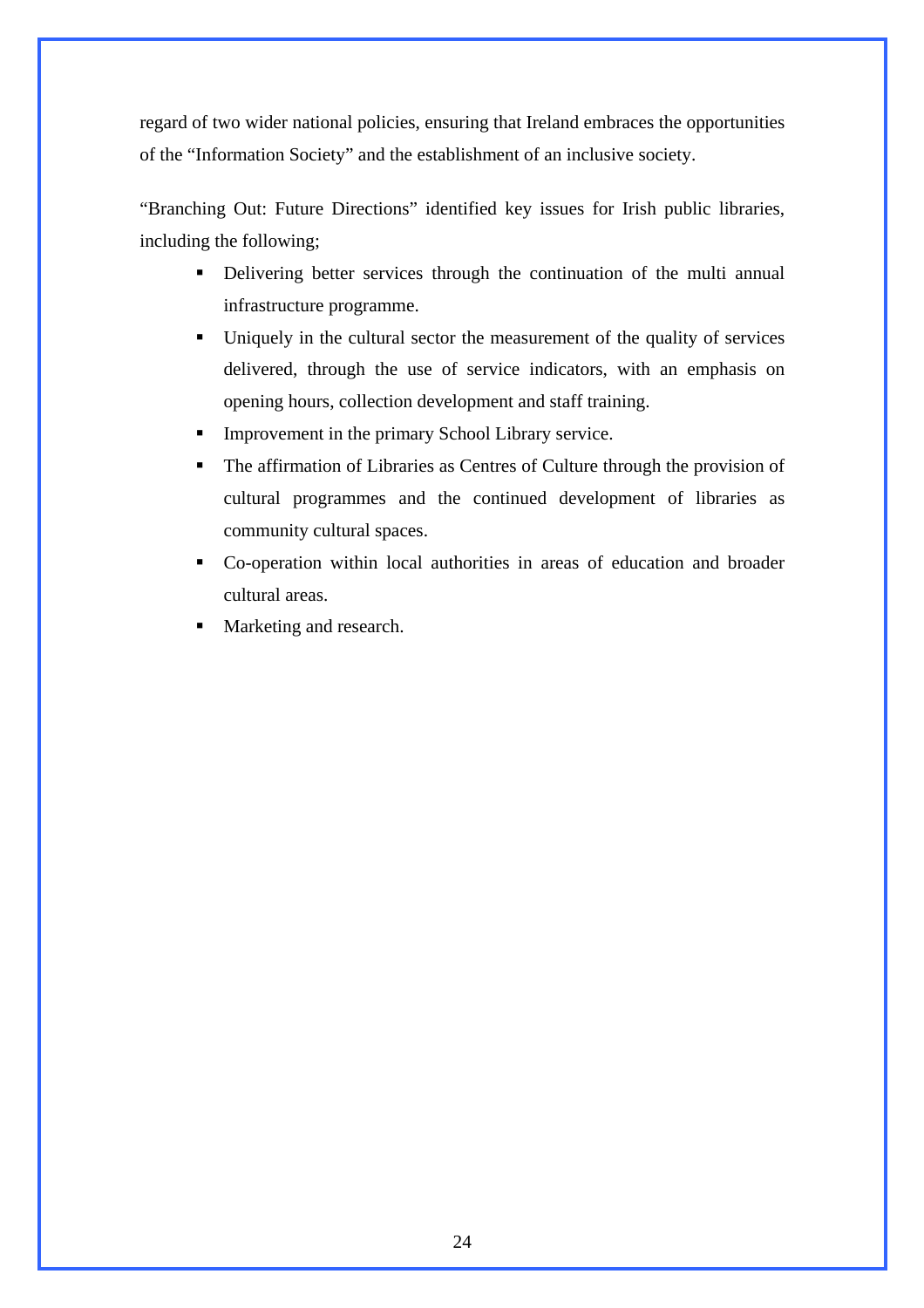# *CONTEMPORARY CULTURE*

Sligo's contemporary culture, along with its unique cultural heritage, is a defining feature of our identity, a vital component of our quality of life, and a key differentiator of Sligo as a cultural tourist destination.

In Sligo a significant level of creativity has been nurtured and developed since the arts were introduced to the range of public service provisions in 1997. *Space for Art* Sligo Arts Plan 2007-2012 was published after feedback from local artists & arts organisations and in response to extensive county-wide public consultations. The plan sets out an overall strategy for the development of the arts in the city and county, in accordance with the Arts Act 2003. Through the publication of the arts plan Sligo County Council supports the arts for the betterment of artists, arts organisations and the practice of the arts in a wide range of social and community settings across the generations in both the city and county. Sligo's large population of artists and creatives are valued members of our community and a vibrant sector which can bring innovative thinking to the challenges and complexity of local planning and development. The Arts Plan identifies strategic action areas which will be the key areas of focus for the development of the arts, and development through the arts, in Sligo over the coming years.

Implementation of the Arts Plan coincides with a period of significant physical, social and environmental change. Sligo County Council and Sligo County Development Board will continue to develop Sligo's long standing reputation as a cultural county through delivery of a Creative Sligo initiative to develop Sligo's rich cultural assets into sustainable jobs and new cultural products & services.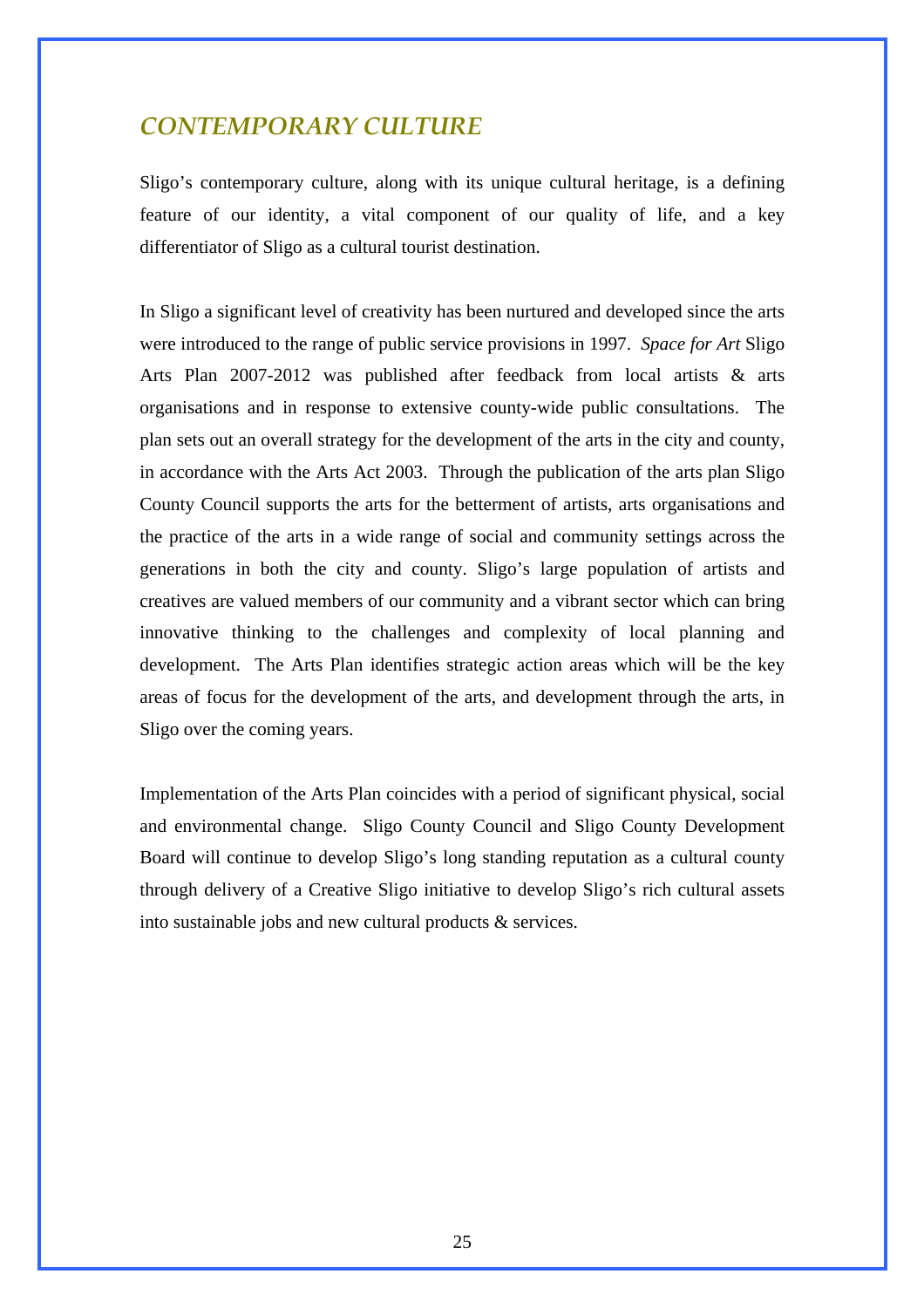# *MANAGING & PROTECTING OUR HERITAGE*

Sligo has an exceptionally rich and diverse heritage, and the Heritage Forum and the County Sligo Heritage Office work to provide a positive mechanism for the Council to engage with the community in relation to heritage. This process highlights the importance of heritage in the economic, social and cultural development of the county.

Four strategic themes are identified in the County Sligo Heritage Plan 2007-2011 to facilitate structured heritage development over five years. These themes are:

- Heritage information
- Best practice in heritage conservation and management
- Awareness and education
- Promoting partnerships and participation

The Heritage Plan was produced by Sligo County Council in partnership with the Sligo Heritage Forum. The Plan sets out 63 actions to be delivered within the lifetime of the plan to support the implementation of the strategic themes. Implementation of the Plan is overseen by the Heritage Forum with appropriate working groups and will be supported and co-ordinated by the Heritage Office. During 2011 a new Heritage Plan will be developed for County Sligo through consultation with all stakeholders. In addition, a Biodiversity Action Plan has also been developed for County Sligo, and as a subset of the Heritage Plan will be the mechanism for taking action for biodiversity in the County into the future.

The Plan is funded by Sligo County Council in partnership with The Heritage Council. In supporting the implementation of the plan, Sligo County Council aspires to improve the quality of life of the citizens of Sligo.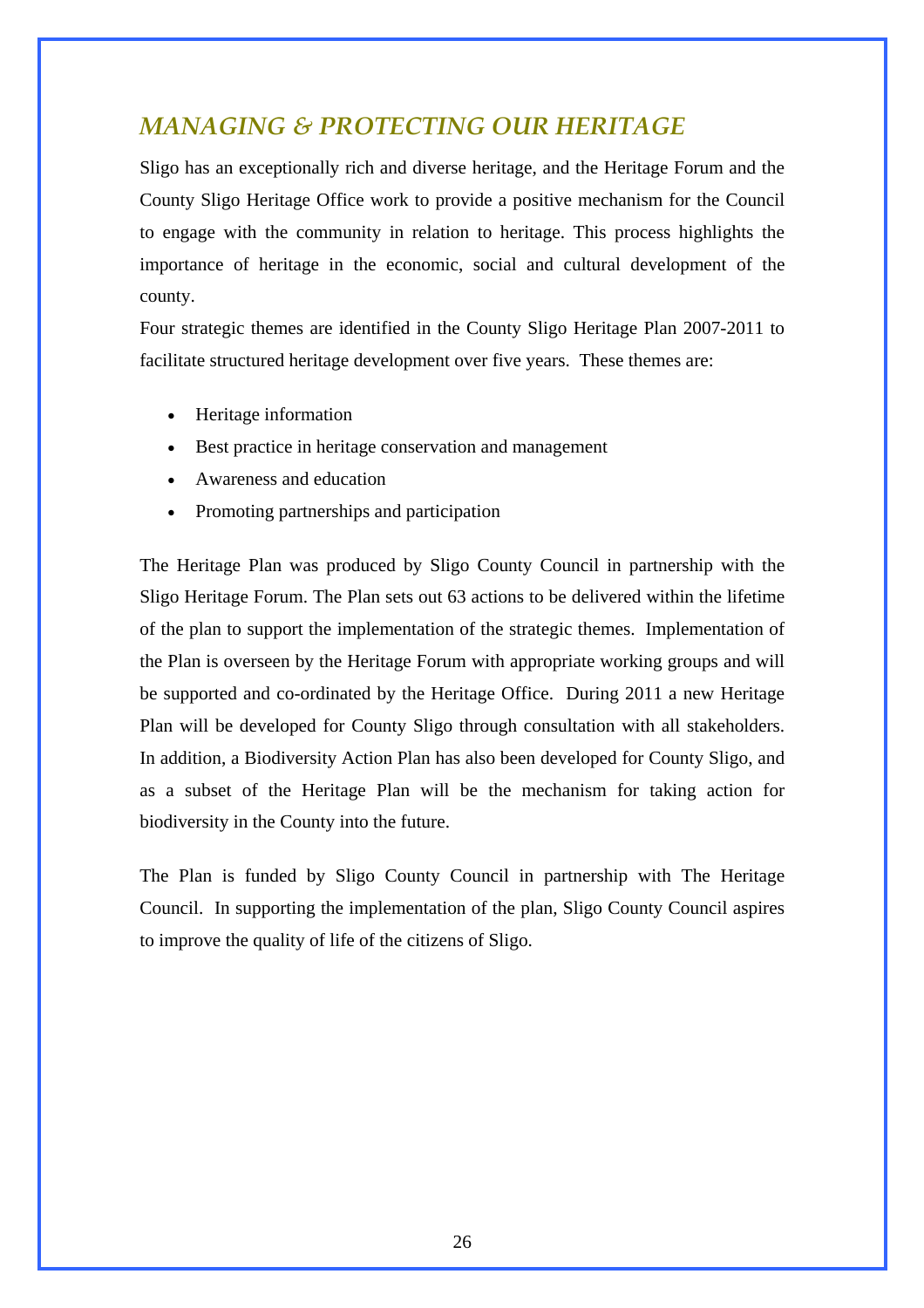# *RENEWAL THROUGH PARTNERSHIP*

# **Integration of Local Government and Local Development Systems**

A key objective of the Government's Programme for Local Government Renewal is closer partnership between local authorities and local development bodies (Area partnerships, LEADER Groups and County/City Enterprise Boards) operating at local level. While these agencies were each doing good work, they had, to a certain extent, been operating in parallel. This reduced their effectiveness and led to duplication and overlap in some areas.

Against this background, the Government in June 1998 established an Interdepartmental Task Force on the Integration of Local Government and Local Development Systems, chaired by the Minister for the Environment and Local Government. The Report of the Task Force on the Integration of Local Government and Local Development Systems (August 1998) was approved by Government and the Task Force has been mandated to continue in order to oversee implementation of the Report's recommendations.

One of the principal recommendations of the Task Force Report was the establishment of County/City Development Boards (CDBs) in each of the 29 county councils, and in each of the 5 major cities to bring about an integrated approach to the delivery of both State and local development services at local level. Each CDB is required to prepare and oversee the implementation of a ten year county/city Strategy for Economic, Social and Cultural Development, which will provide the template guiding all public services and local development activities locally; in effect, bringing more coherence to the planning and delivery of services at local level. All thirty four Strategies for Economic, Social and Cultural Development have now been published.

#### **Sligo County Development Board**

Sligo County Development Board (CDB) had its inaugural meeting on the 27th March, 2000. Membership of the Board is drawn from Local Government, Local Development, State Agencies and the Social Partners including the Community and Voluntary Sector. By adopting this partnership approach it is intended that Sligo will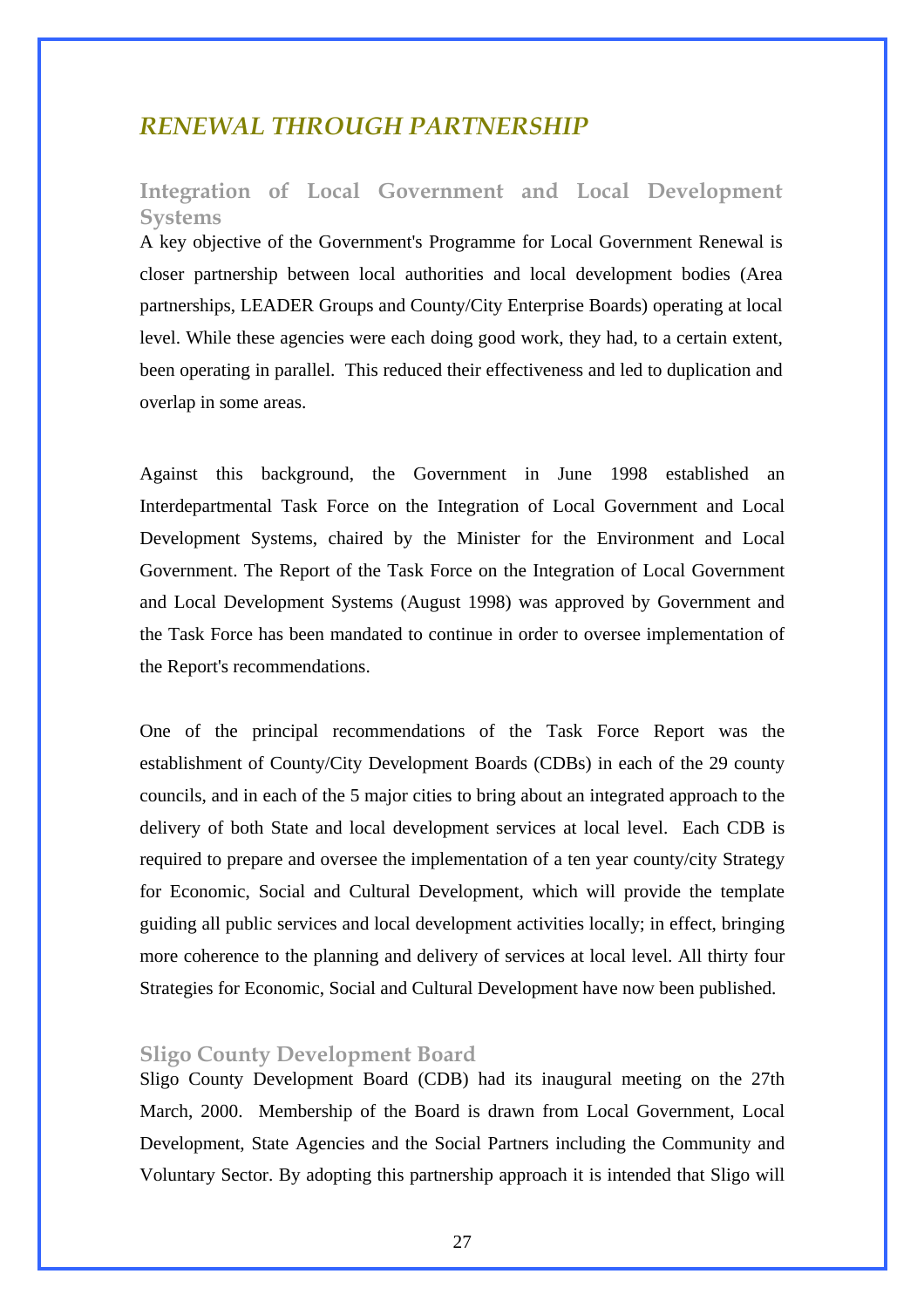develop in an integrated and cohesive manner with efforts being channelled to coordinate the provision of quality services. The Board's primary task was to prepare a Strategy for Economic, Social and cultural development for County Sligo for the period 2002-2012. The Strategy is the framework within which all agencies operating at local level agree to work together for more effective delivery of public services.

The main functions of Sligo CDB are to:

- Encourage constructive co-operation and active participation by all members of the Board based on a partnership approach.
- Identify gaps and duplication in local service delivery.
- Oversee the implementation of the Integrated Economic, Social and Cultural Strategy for County Sligo (2002-2012) and revised priorities for the period mid 2009 – 2012.

Key goals of the CDB process include:

- The development of a critical mass of infrastructure.
- Developments in enterprise, industry, agriculture, retail and tourism that maximise opportunities and employment potential in an environmentally sustainable way.
- The development of a co-ordinated and multi-agency approach in tackling the structural and attitudinal barriers surrounding social inclusion.
- The promotion of Sligo's cultural life whilst balancing accessibility and development with the need to protect and preserve the County's heritage and unique environment.

#### **Member Agencies of Sligo County Development Board Include:**

**Sligo County Council, Sligo Borough Council, HSE Northwest, FAS, Teagasc, Co Sligo VEC, Enterprise Ireland, IDA Ireland, Institute of Technology Sligo, St Angela's College, Western Development Commission, Dept. of Education and Science, Dept. of Social & Family Affairs, An Garda Siochana, Failte Ireland Northwest, Sligo County Enterprise Board, Sligo Leader Partnership Co, Sligo County Childcare Committee, Sligo Chamber of Commerce, ICTU, Sligo County Community Forum, ICMSA, Environmental Representative.**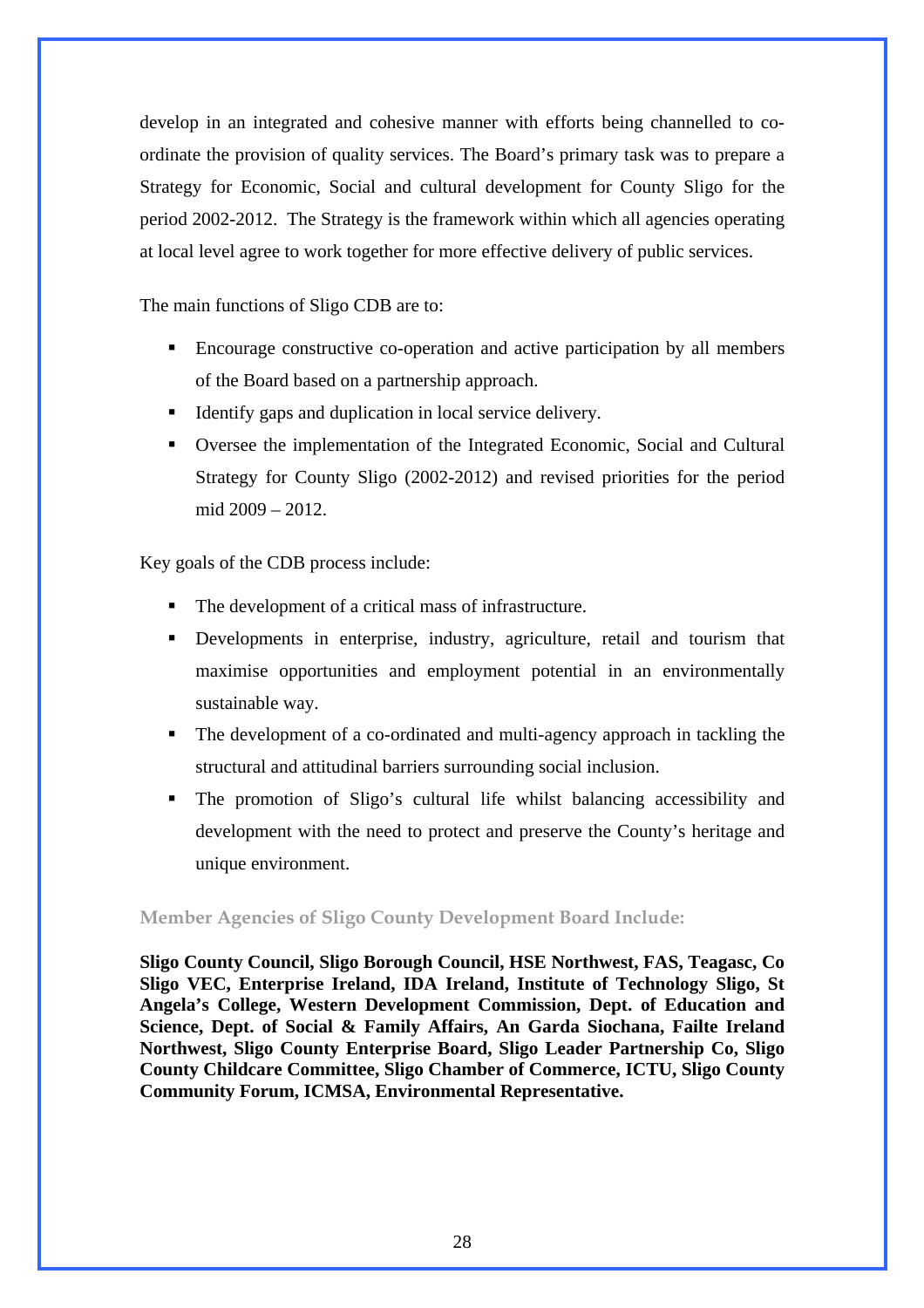# **Social Inclusion**

The Social Inclusion Measures Group is a sub-group of the County Development Board (CDB). The functions of the group are to:

- Provide a forum for co-ordinating the delivery of social inclusion activities in Co Sligo.
- Develop Integrated target group plans in line with DEHLG Circular LG04/04
- Monitor the implementation of the County Development Board Social Inclusion Strategy 2002-2012 and subsequent action plans.
- Monitor Sligo RAPID Programme

# **SIM Membership**

The membership of the SIM Working Group is determined initially by the County Development Board (CDB). The CDB identified organisations in Co. Sligo that are involved in delivering social inclusion work.

# **Economic Development**

The role of the Economic Development Sub-Committee is to provide a focal point for Economic Promotion of County Sligo and to monitor the implementation of the County Development Board's Economic Development Strategy. The following is an outline of the role of the Economic Development Sub-Committee:

- To maintain a positive attitude in the economic downturn;
- To develop an influencing role at local and regional levels;
- To remain strategic and influential and not become only another mechanism for service delivery;
- Co-operation/Co-ordination re: economic developments, including sharing between other County Development Boards and their respective economic sub-committees.
- Acting as the locally based inter-agency Task Force constituted in response to significant issues (e.g. closure of major businesses or development of specific economic initiatives) in line with any advice/guidelines from the Department of Enterprise, Trade and Employment.
- Provide a focal point for economic promotion in the county.
- Provide a consultative mechanism to facilitate economic input to the drafting of the county/borough council development plan.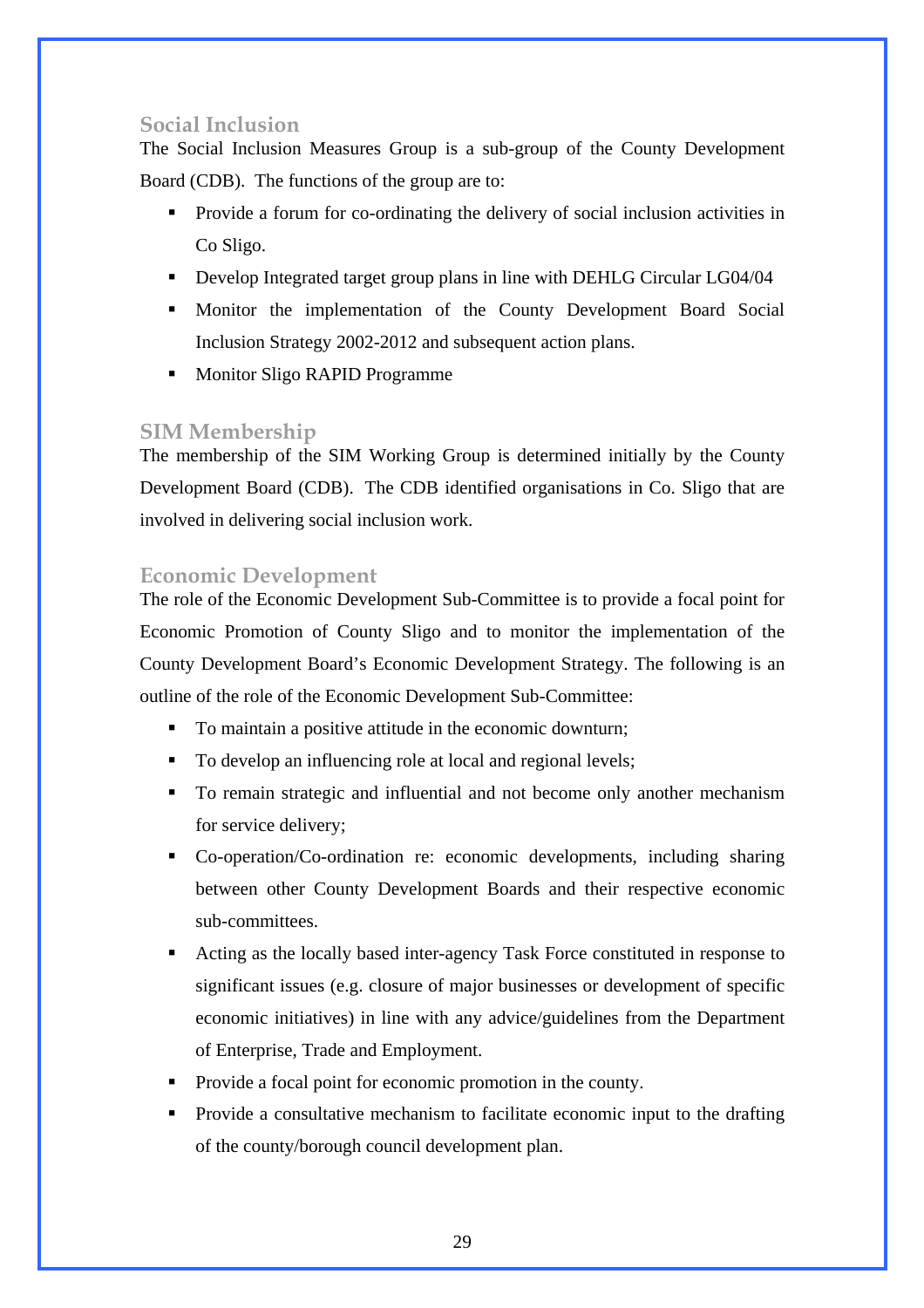- Carry out such other relevant tasks as requested by the County Development Board, or national body.
- Have lead agencies for particular initiatives/actions as identified by the committee.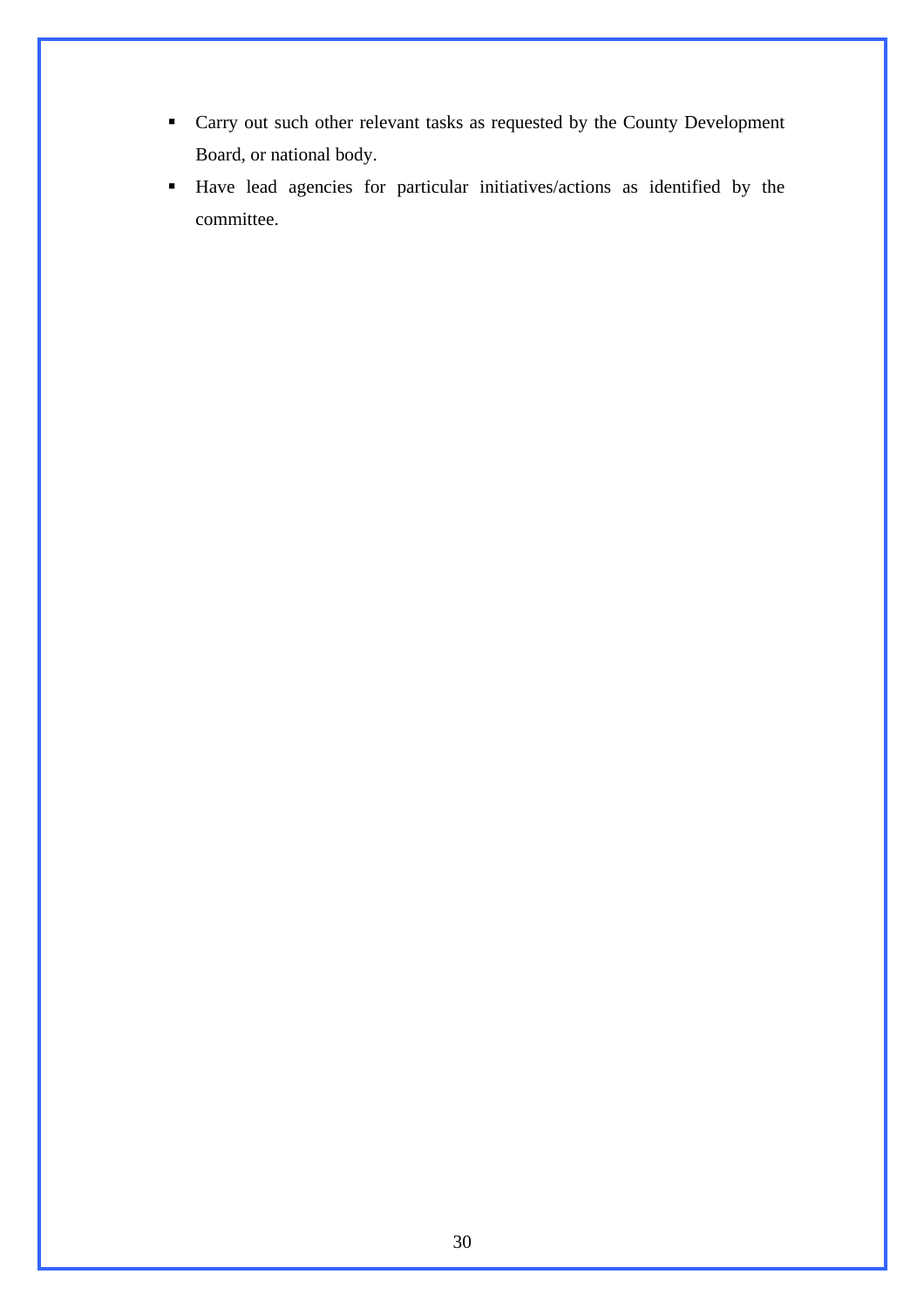# *CREATIVE SLIGO*

One of the overarching objectives of the Board is to develop Sligo's profile to ensure that the County is profiled as an attractive place to visit, live, work and invest in raising the profile of Sligo. The Board played an integral role in the development of the [www.sligo.ie](http://www.sligo.ie/) portal which provides targeted on-line information on services and events in Sligo for the interest of people sourcing details on business and enterprise, education, tourism, public services and current events in Sligo.

The site contains topical information on tourism, business & enterprise, education and public services, and will be an important resource in promoting Sligo to a global audience.

Sligo's attractive location and its pool of creative talent are highlighted by the Board as unique assets of the County. Recent research from the Western Development Commission shows that Sligo has the second highest percentage of people working in the Creative Sector in the Western Development Commission Region at 4.2% of the county's total employment. With this in mind, the County Development Board is looking at the role that creativity can play in the Economic, Social and Cultural Development of the County and has adopted the development of the Creative Sligo Initiative as one of its strategic priorities. The planning and implementation of this initiative on behalf of the county involves collaboration between the Department of Community and Enterprise and the Arts Service on behalf of the County Development Board.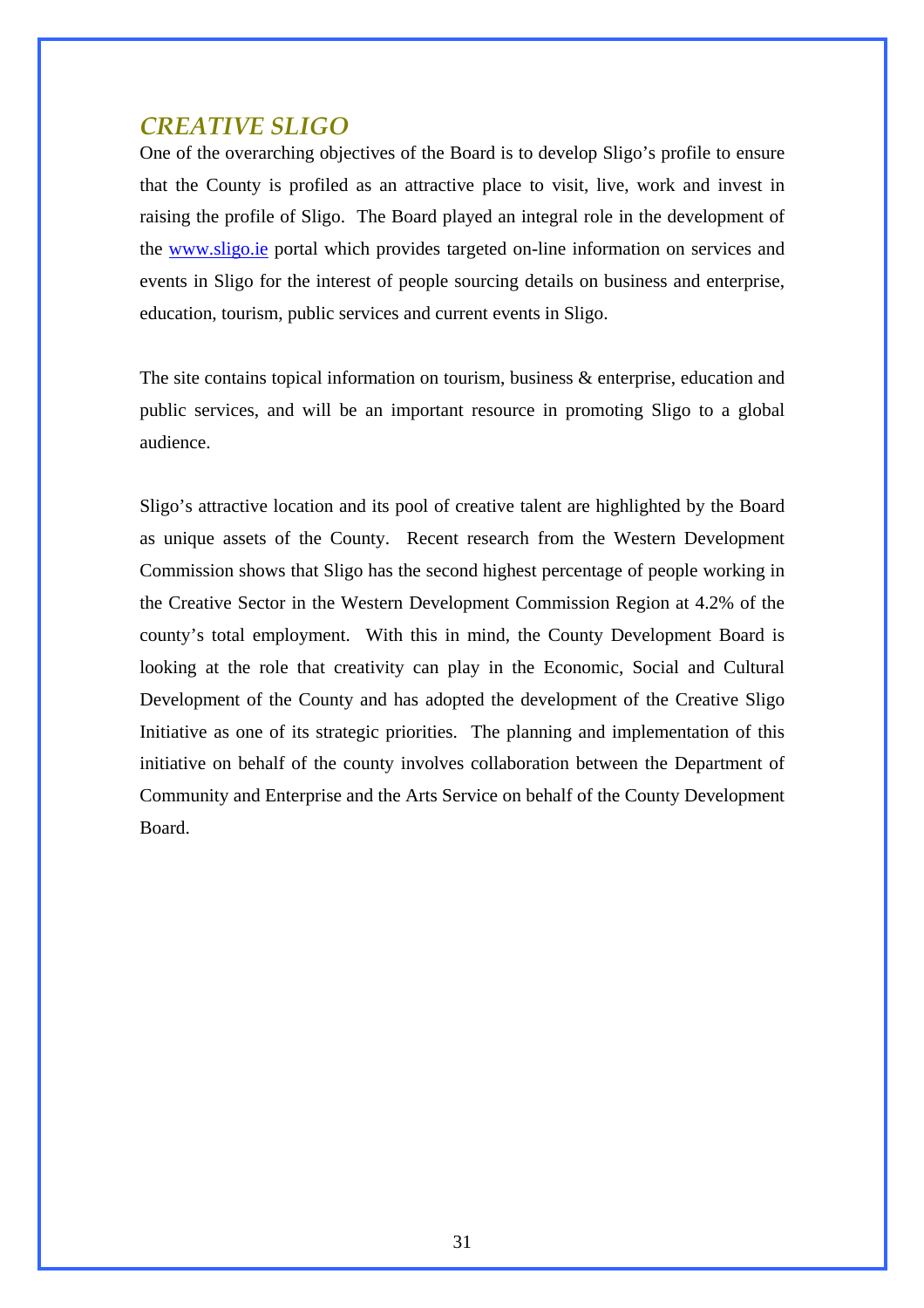# *WORKING WITH COMMUNITIES*

#### **Community & Enterprise**

The Community and Enterprise Department is mainly concerned with supporting the community and voluntary sector, enterprise development and with managing interagency co-operation and strategic planning for the County, through the County Development Board (CDB). The services of the Department have a direct connection with the communities of Co. Sligo and the partnerships made with other agencies seek to promote social inclusion and active citizenship in the County.

# **Providing Supports**

Communities are supported to enhance their areas through various initiatives, these include the Tidy Towns competition, Community & Voluntary Grant Scheme and Pride of Place Competition.

There has been a steady increase, year on year in the number of *Tidy Towns Committees* entering the National Tidy Towns competition and in the marks awarded to Sligo groups in recent years. The provision of information, support and grant aid is met through the *Community and Voluntary Grant Scheme* along with providing support to the County's Burial Ground Committees to help maintain burial grounds albeit with reduced resources.

Pride of Place is an all-island Competition and since the inception of the competition Sligo entries have been highly commended and shortlisted at national level.

#### **The Community Forum**

This is a representative structure for more than 600 community and voluntary groups in Co. Sligo and is supported by the Community and Enterprise Department where its office is located.

#### **Voluntary Sector**

Support is also provided for the *Volunteer Centre*. The Department of Community & Enterprise aims to develop the natural synergies which exist between it and the community and voluntary sector.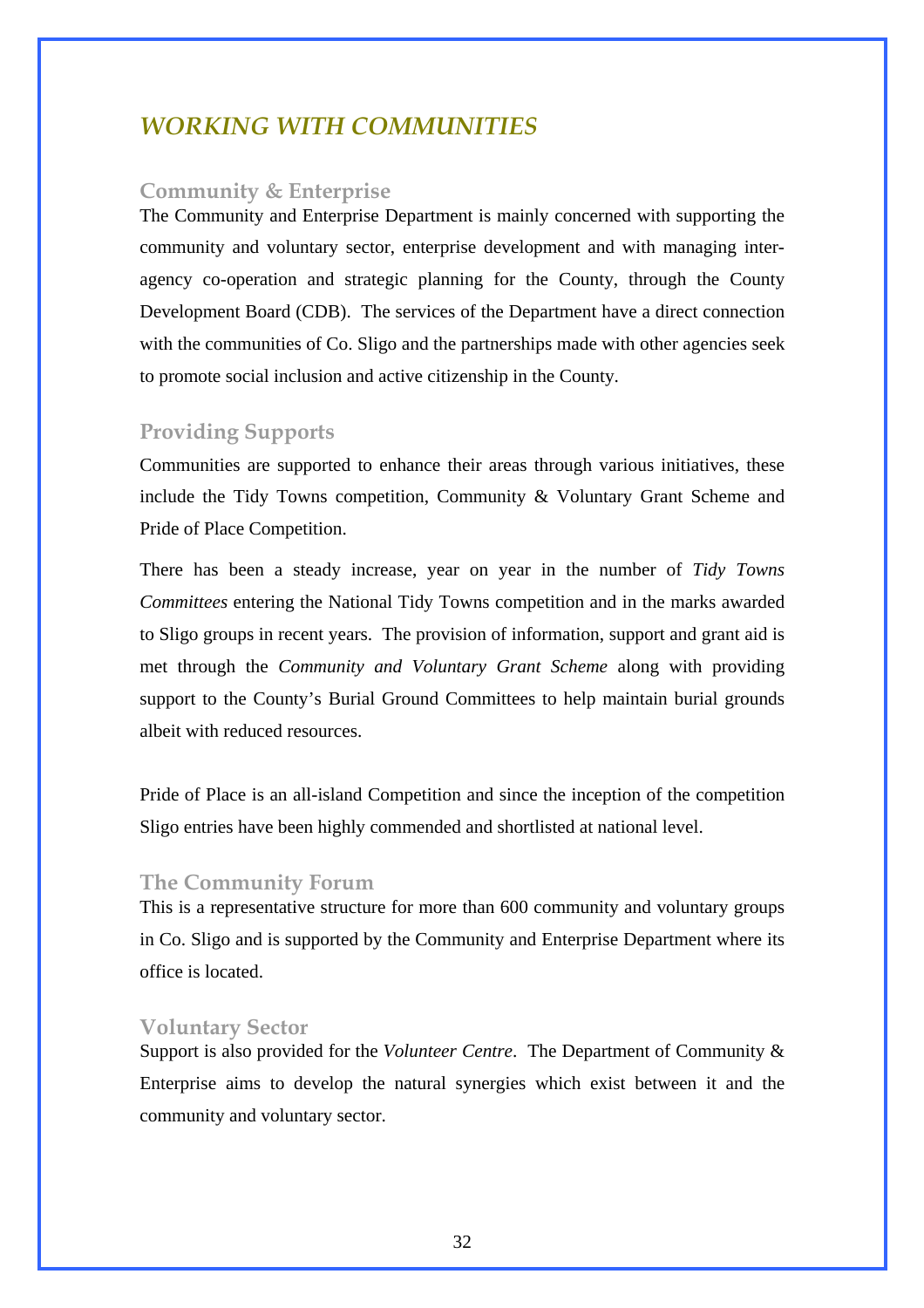# **Targeting Disadvantaged Areas**

The RAPID Programme provides supports to specified disadvantaged areas in Sligo town and the Coordinator with the Area Implementation Team directs the work of RAPID on an interagency and community basis.

### **Tourism Development**

The Community and Enterprise Department plays a lead role within the County Council and as a member organisation of the CDB in tourism development for County Sligo. Some of the projects delivered by Community and Enterprise in conjunction with other agencies include the provision of new car-park facilities, the development of new walk-ways and upgrading of existing routes.

Support is also provided for unique events and various festivals which take place annually along with funding for Marketing Sligo Forum and Failte Ireland's marketing programme for Sligo. We are currently working in partnership through the County Development Board structure to develop a unique Co Sligo Tourism Strategy to attract significant additional visitors to Sligo.

# **Social Inclusion and Equality**

The Board's Social Inclusion Measures Sub Group coordinates a range of initiatives dealing with early school leaving, domestic violence, childcare, children's services and new communities as well as services to Travellers, Older People, People with Disabilities and unemployed people.

#### **Sligo Peace and Reconciliation Partnership Committee**

The Sligo Peace and Reconciliation Partnership Committee is a sub-committee of the County Development Board and is managed by the Department of Community & Enterprise. It secured  $\bigoplus$ .9m under the EU Peace III Programme for the delivery of the Sligo Peace Action Plan 2008-10. This funding is being used to deliver an extensive programme of activities in communities across the county addressing sectarianism, racism and conflict resolution and includes projects dealing with sport and peace, a churches initiative, women and peace, new communities, diversity work, urban and rural peace building to name some. A plan for phase II of Peace III has been developed with the hope that further funding will be made available in 2011.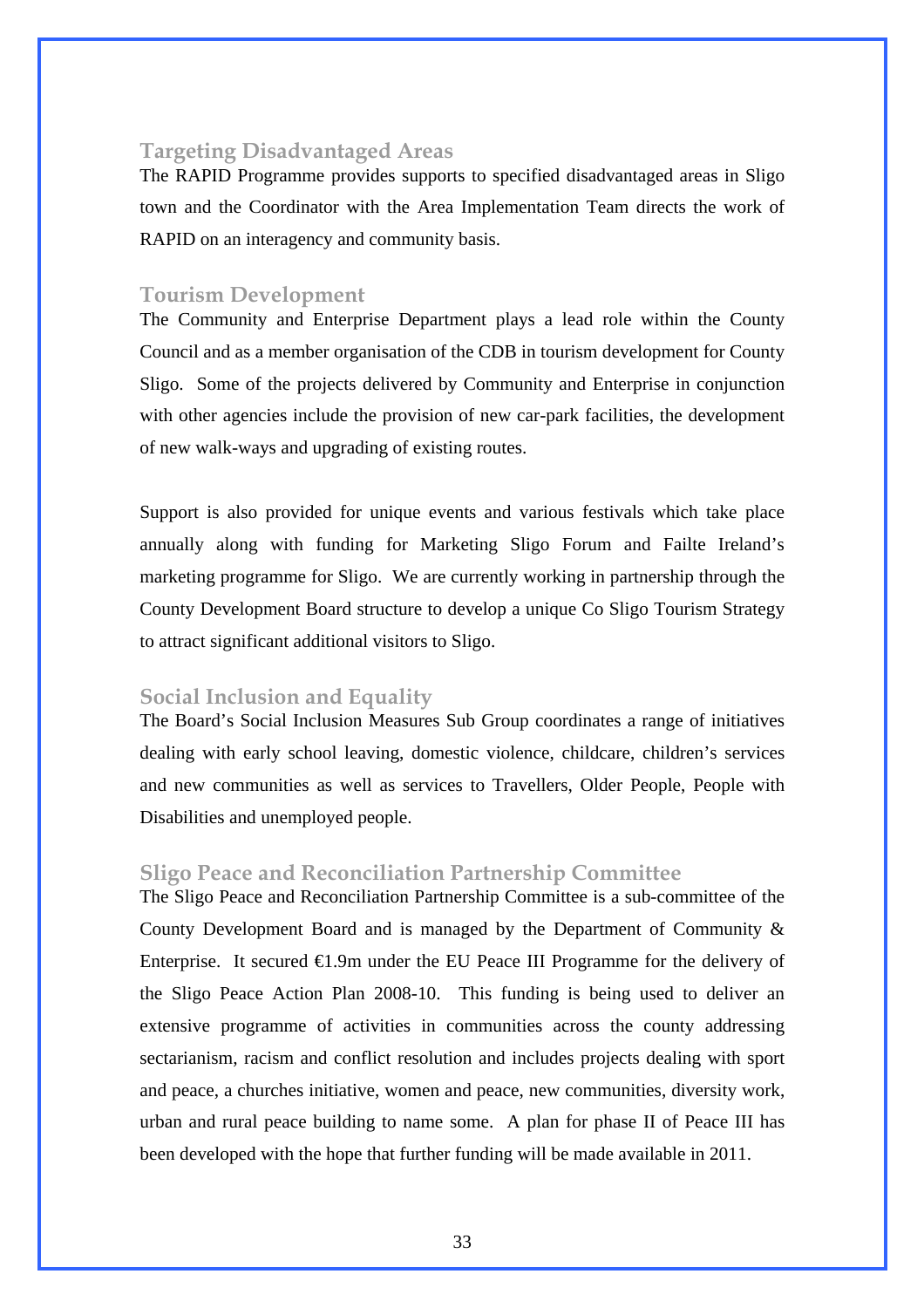# *ACCESS & PARTICIPATION*

Sligo County Council recognises the importance of delivering on the Disability Act 2005, regarding persons with disabilities. The Authorities are also committed to meeting the needs of persons with disabilities, as described in the Barcelona Declaration. The Declaration supports the rights of disabled persons to participate as equal citizens. It is a priority of Sligo County Council to continuously improve disability access within all areas of their remit.

In 2007, a Disability Implementation Plan was published for the period 2008 to 2015. This conforms to Department of Environment, Heritage and Local Government (DOELG) policy documents, and guidelines of the Local Government Management Services Board. The plan was based on audits on accessibility for disabled persons. Priority has been given to local authority buildings and other facilities to which access is most frequently required, as well as accessible public footpaths, streets and crossings in urban areas. Organisations representing persons with disabilities were consulted in the preparation of the Plan, and cost estimates were also carried out.

Regarding disability access, significant improvement work has been undertaken to date. It is intended that this will continue to 2015 and beyond, subject to sufficient National Disability Strategy funding from the DOEHLG. This will greatly enhance disability access for all areas within our remit. It is proposed to carry out a review of the current plan, for the years 2011-2015. This will identify any new items of work to be carried out, and will re-prioritise all work items.

The Access Team (Access Officer, Inquiry Officer, Disability Liaison Officer, SEO and Director of Services) also have other direct and indirect roles regarding ongoing delivery of the 2005 Disability Act. They include the following:

- Motivating of staff.
- Identifying actions and targets to improve accessibility.
- Examining areas such as access to: Customer Services, built environment, and information / communications technology.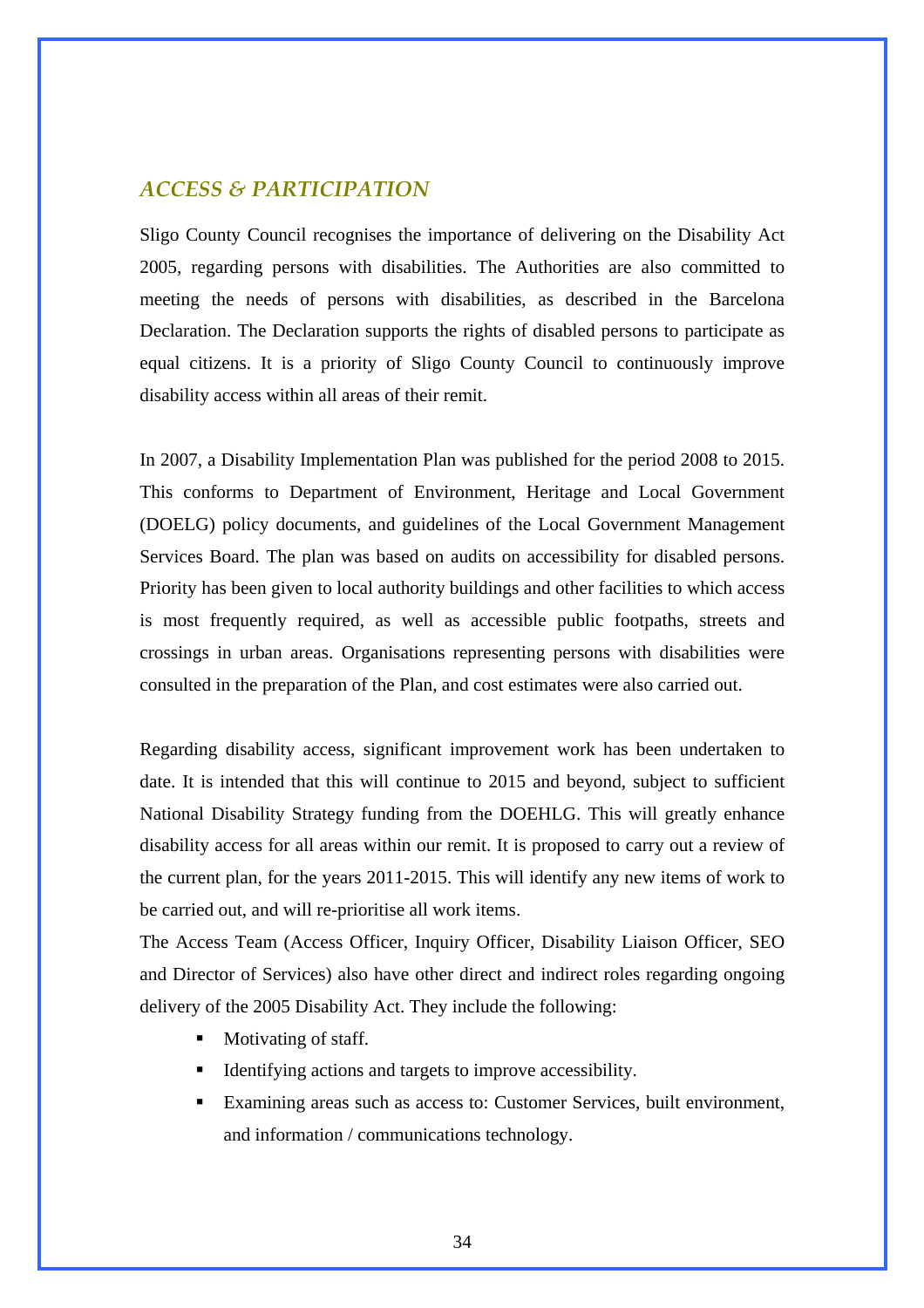Guiding of activities within SLA, including the optimal spending of disability funding.

Sligo County Council has delivered disability awareness training to its staff, including Disability equality training, universal access auditing, and complaints handling procedures. It is anticipated that this training will be continued through to 2014 and beyond, subject to sufficient funding.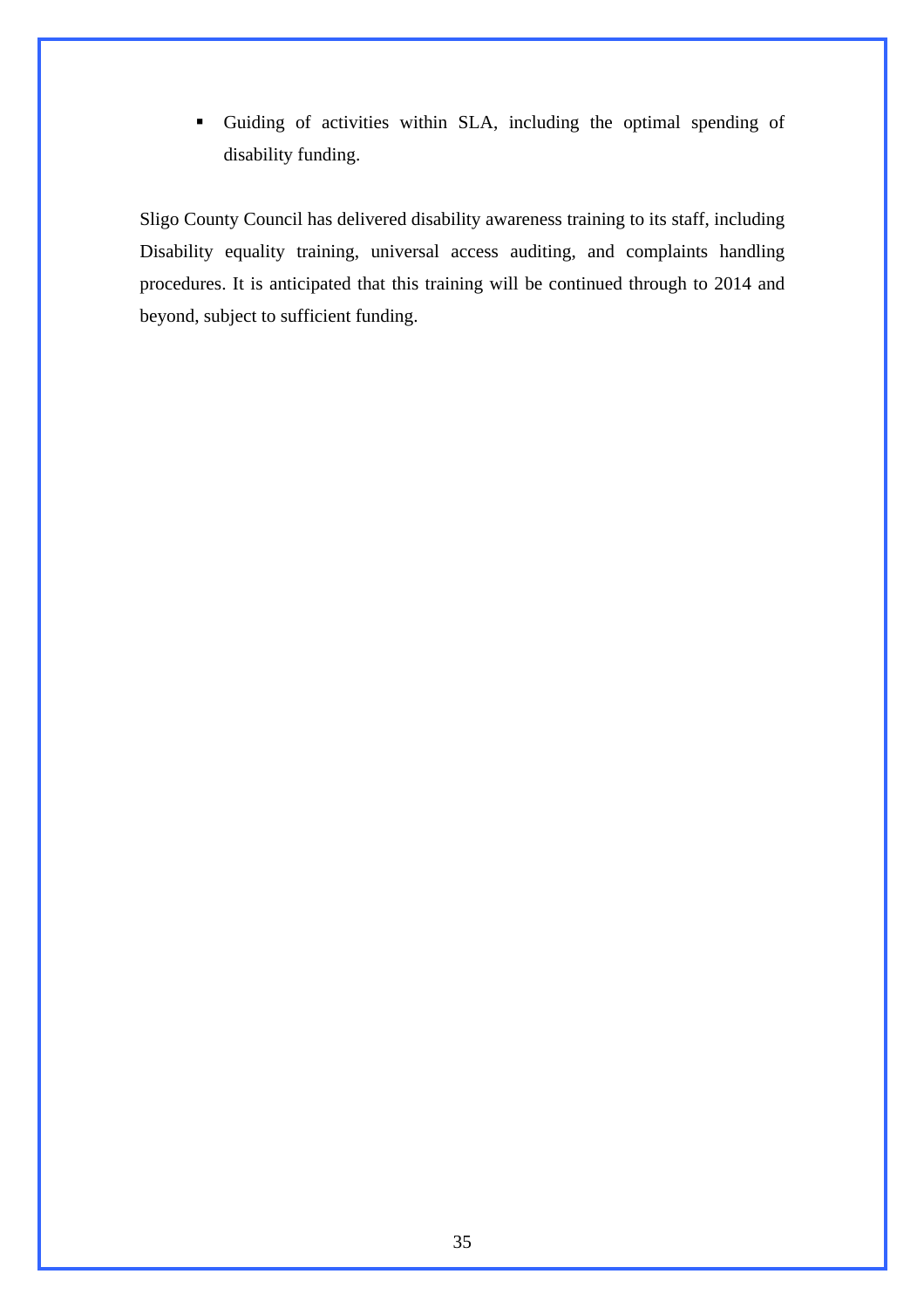# *CLIMATE CHANGE & ENERGY EFFICIENCY*

Sligo County Council believes it can make a meaningful contribution to Climate Action and are committed to achieving an overall reduction of 33% in energy consumption by 2020.

The *National Climate Change Strategy 2007 – 2012* maintains that the Public Sector must lead with mandatory programmes of energy efficiency measures. This means adopting specific targets for reducing CO2 emissions and measuring and reporting on progress annually. Local Authorities aim to achieve their targets in a direct manner by reducing emissions through their own energy use and procurement activities, and indirectly through their statutory functions in the areas of housing, planning and transportation etc.

The National Energy Efficiency Action Plan 2009-2020 'Maximising Ireland's Energy Efficiency' identifies the extent of the challenge facing our society; 'Improving Ireland's energy efficiency is an essential component of our sustainable energy policy. Energy efficiency is internationally recognised as the most costeffective means of reducing dependence on fossil fuels.'

In December 2008, the County & City Managers' Association published a paper on Climate Change 'Best Practice and Current Initiatives' which stated that "In developing climate change policy, local authorities should consider all aspects of their functions, identify their energy usage and appropriate action to reduce that usage, specify targets and timeframes by which reductions can be achieved, outline the savings that will accrue and outline a plan for implementation. That plan should also indicate the structures in place and procedures being pursued by the local authority to ensure appropriate monitoring of progress on an annual basis."

Climate Action and Energy Efficiency within Sligo County Council are championed by a cross-departmental Climate Change/Energy Efficiency Working Group and supported by dedicated staff in the Environment Section. Energy usage data are being gathered against which to measure progress and key actions are underway across a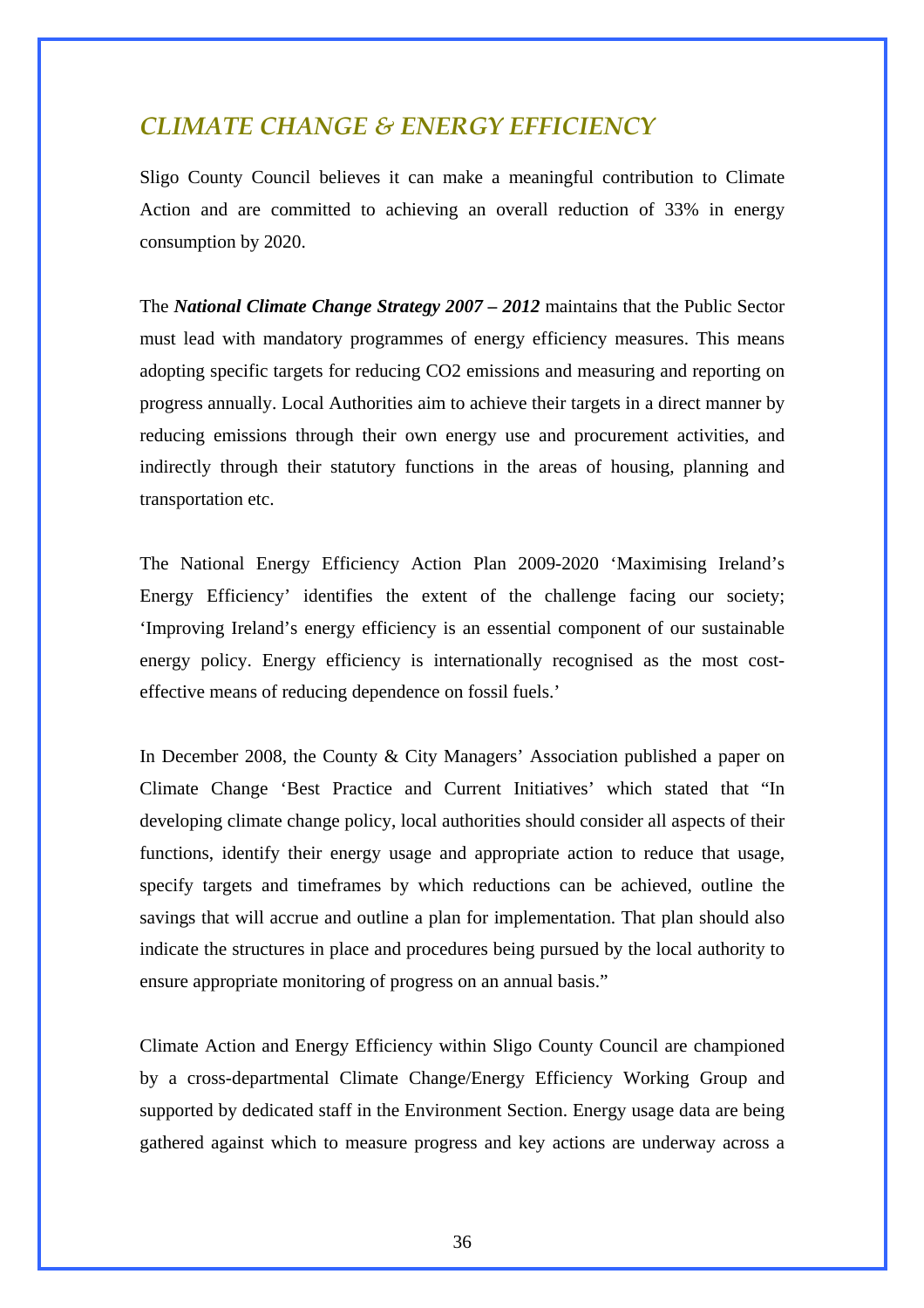range of services to reduce energy consumption. These and other measures will play a major role in the ongoing delivery of improved efficiencies.

Preparing and implementing a comprehensive Climate Change & Energy Efficiency Strategy is a corporate priority and will position the organisation to meet its formal public sector energy-efficiency targets.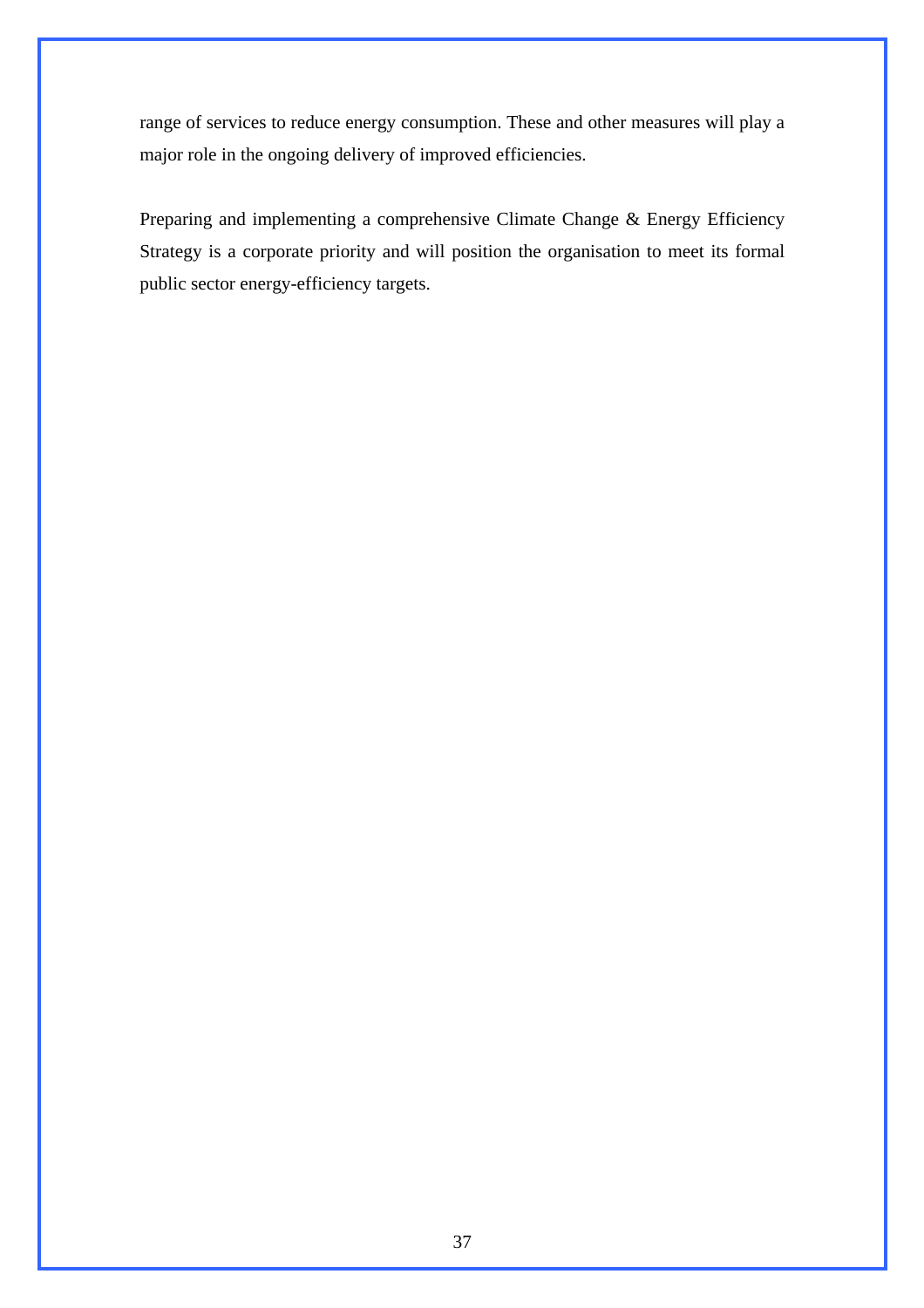# *MAJOR EMERGENCY MANAGEMENT*

The approach to Major Emergency Management involves a five-stage systems approach including:

- Hazard Analysis / Risk Assessment
- Mitigation / Risk Management
- Planning and Preparedness
- Co-ordinated Response; and
- Recovery

Hazard Analysis / Risk Assessment is a process where the hazards facing the community are identified and assessed in terms of the risk which they pose. Initially, Sligo County Council is responsible for undertaking the risk assessment process from its own perspective.

The information from each Principal Response Agency was provided to the North West Region Major Emergency Regional Working Group who undertook to produce a regional risk assessment from an inter-agency perspective. The relevant outcomes from the regional process were then incorporated into Sligo Local Authority's **Major Emergency Plan.** The primary purpose of the Risk Assessment is to establish priorities for Major Emergency Planning.

# **Framework Requirement**

The Framework for Major Emergency Management requires that:

*"Each Principal Response Agency shall, in association with its partner principal response agencies, carry out a risk assessment in accordance with the procedures set down in Section 2 of the Framework for Major Emergency Management and The Guide to Risk Assessment in Major Emergency Management. The initial risk assessment shall be reviewed and updated annually, or as circumstances require."* 

#### **Establishing the Context**

The characteristics of County Sligo will influence both the likelihood and impact of a major emergency. Establishing the context enables a better understanding of the vulnerability and resilience of the area to emergencies. The context of the County Sligo is summarised in four main areas: Social context, environment, infrastructure, hazardous sites.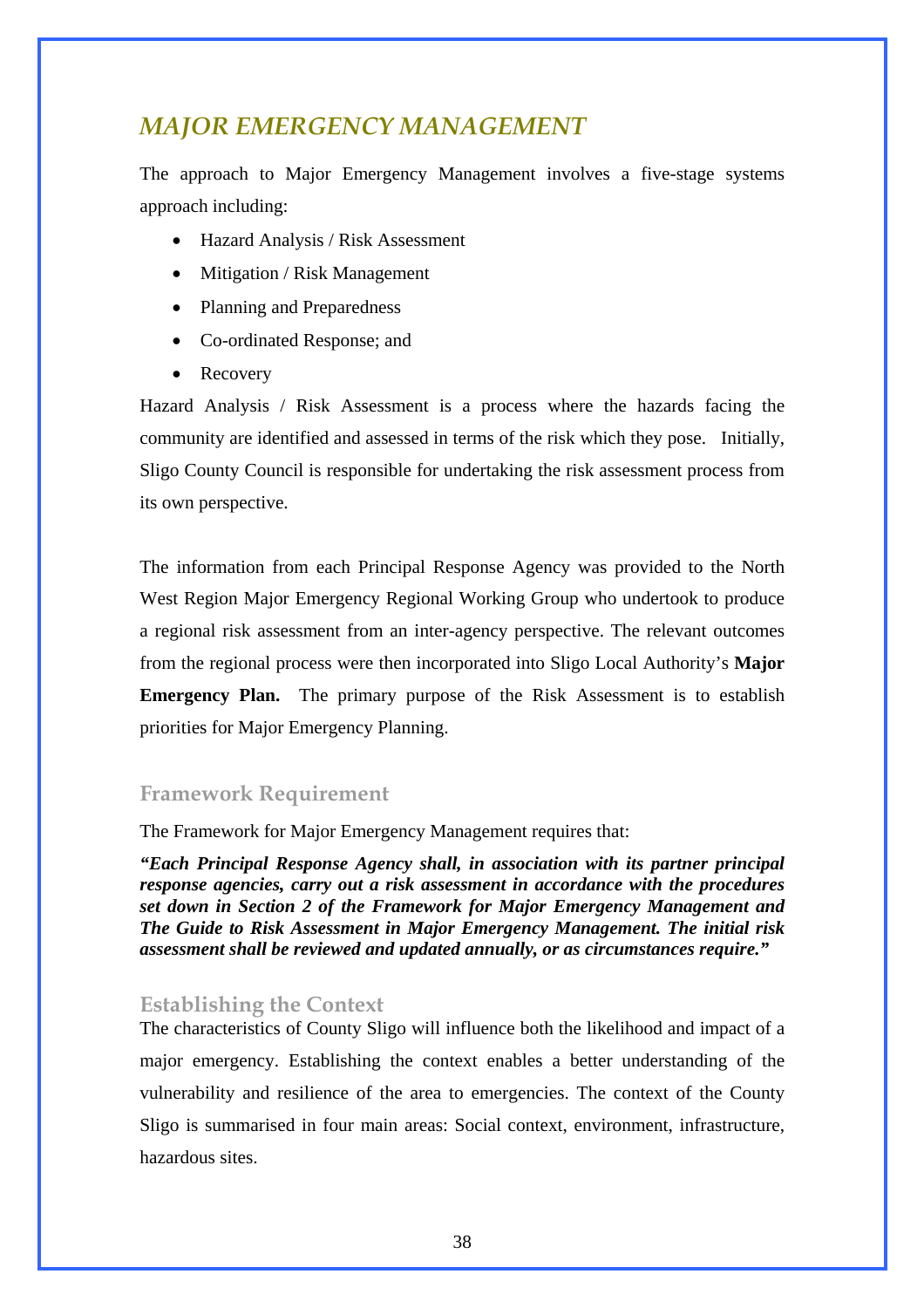# *CIVIC LEADERSHIP*

# **Substance Abuse Strategy – A Multi-Agency Approach**

### Background

Many of the complex cross-cutting problems facing citizens, communities and governments (**e.g.** financial austerity; care for an ageing population; alcohol and drug misuse; crime and the fear of crime) cannot be resolved simply by more legislation, finance or public services, but demand innovative changes in attitudes, behaviours and responsibilities by citizens, and the co design of solutions with the public.

The effects of excessive alcohol consumption and substance abuse are creating a major public health, societal and environmental problem that is common to every County in Ireland. Sligo County Council intend to work with those charged to address these issues and support their drive for a local leadership process that will promote public value and adaptive leadership to tackle tough problems that include alcohol and other substances.

Mobilising a collaborative advantage will endorse and support a multi-agency approach to changing the alcohol and substance abuse culture in Sligo that will impact positively on all citizens' lives.

# **Proposed Strategic Objective**

Sligo County Council will support the development and facilitation of a civic process by the relevant agencies, to protect Sligo from the negative impacts of alcohol culture on our citizens and visitors, and will encourage all stakeholders to play a key role in developing socially acceptable alcohol behaviour.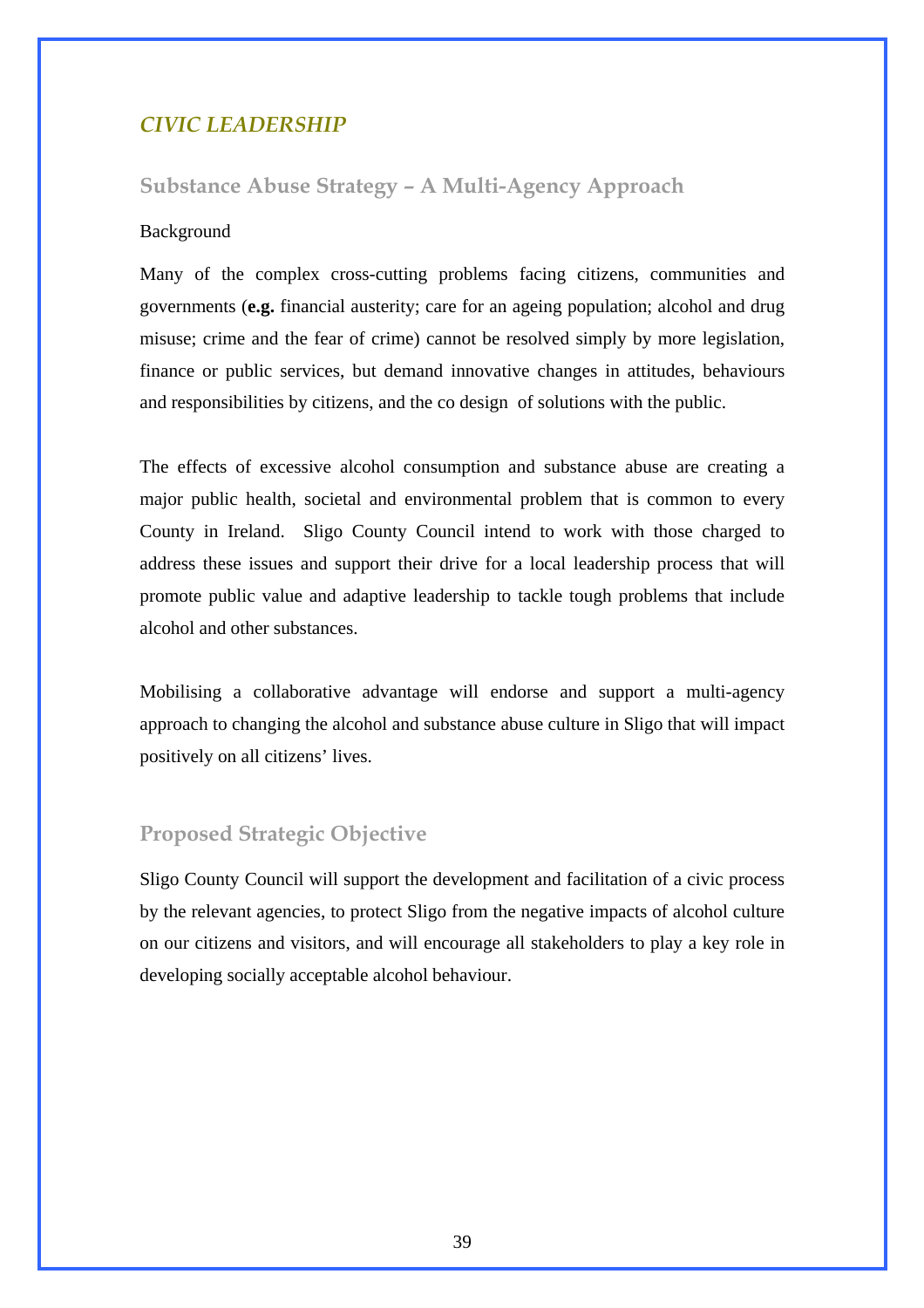# APPENDICES

Appendix 1…………Sligo County Council Organisational Chart

Appendix 2…………Elected Members

Appendix 3………….Strategic Policy Committee Membership

Appendix 4 …………Customer Action Plan

Appendix 5 …………Customer Charter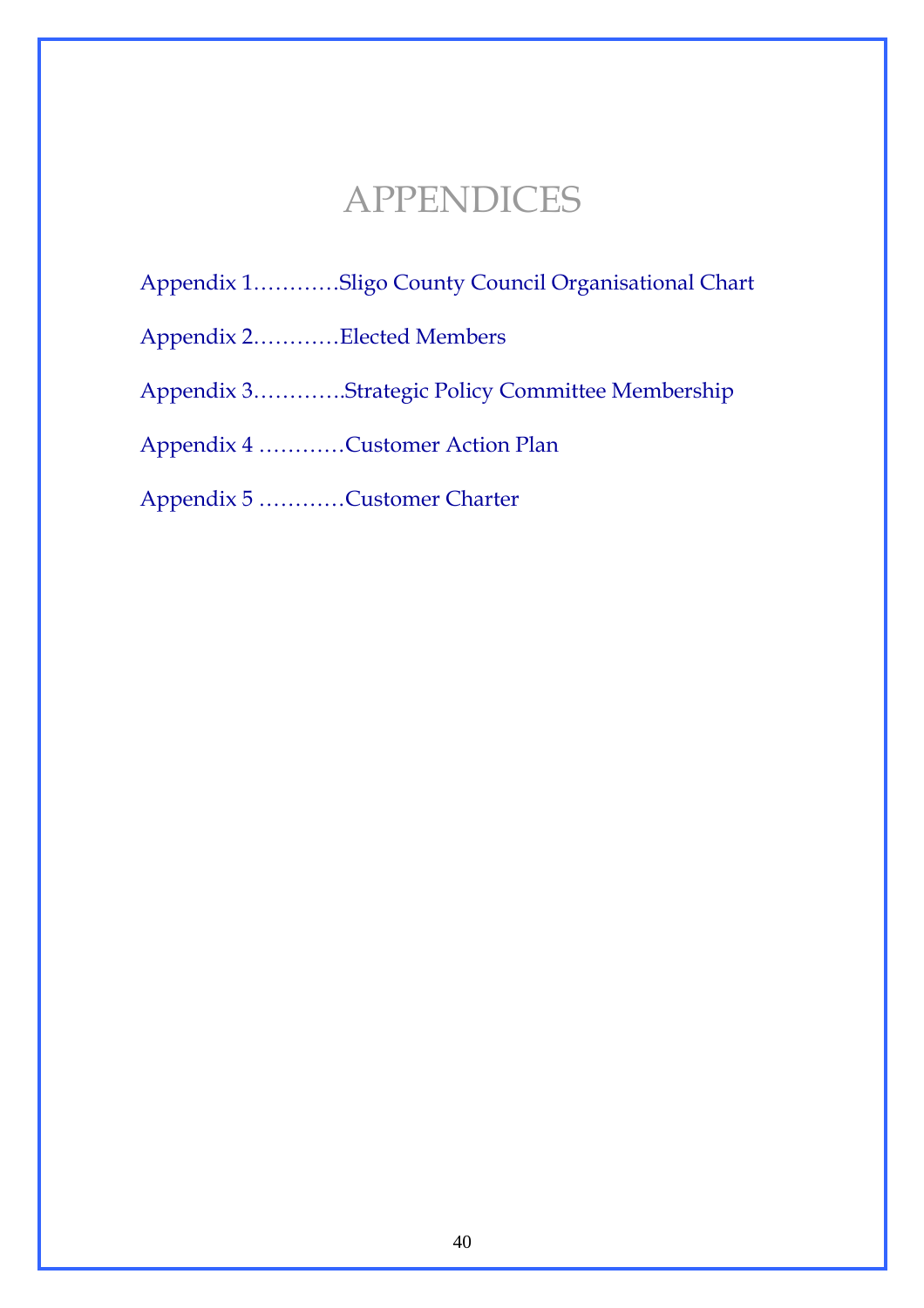

# **Appendix 1 SLIGO LOCAL AUTHORITIES ORGANISATIONAL CHART**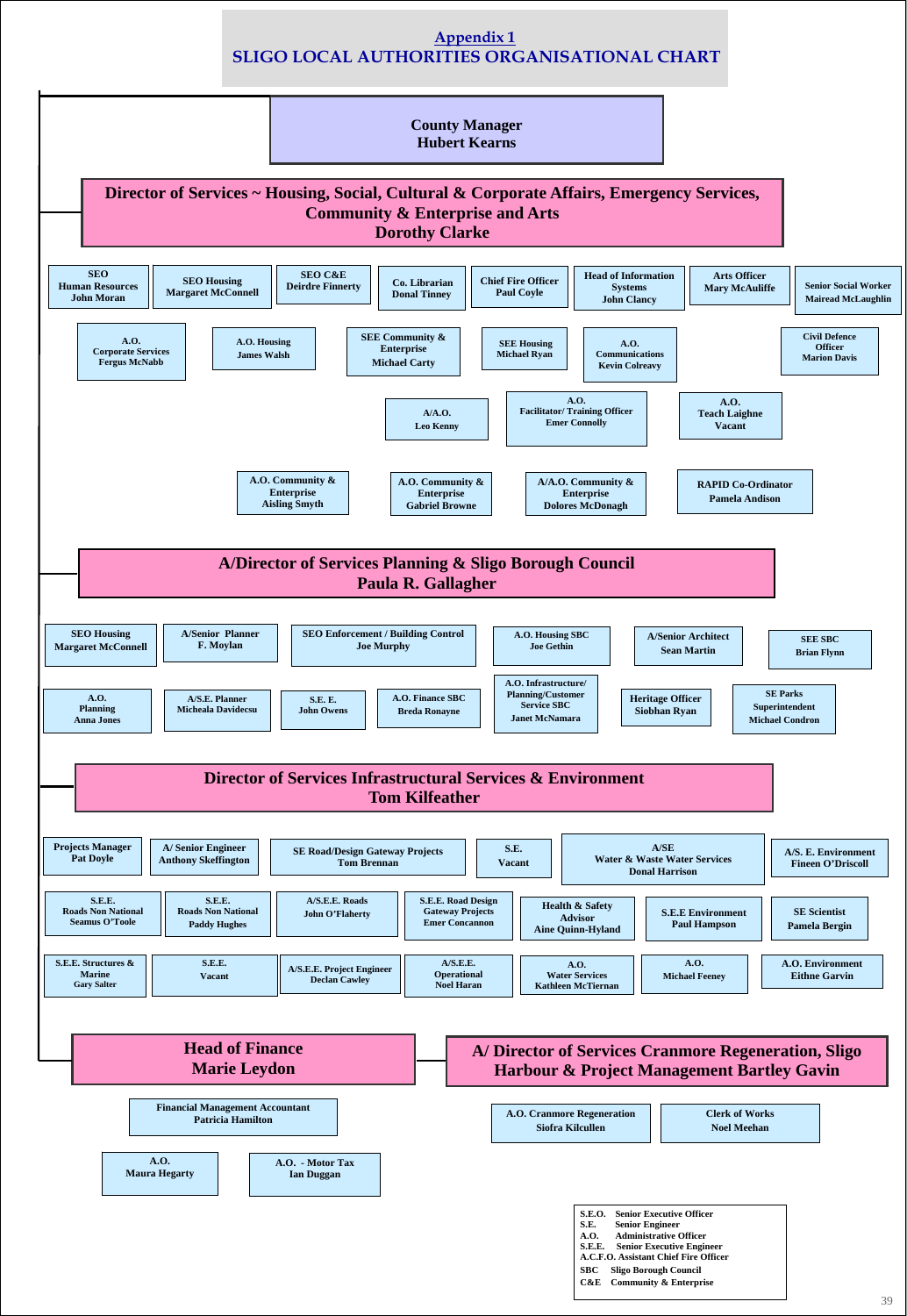# **Appendix 2**

# **Elected Members Details**

# *Members of Sligo County Council*

| <b>NAME</b>                             | <b>ELECTORAL AREA</b>   |
|-----------------------------------------|-------------------------|
| <b>Councillor Patrick Barry</b>         | <b>SLIGO/DRUMCLIFFE</b> |
| <b>Councillor Veronica Cawley</b>       | <b>SLIGO/DRUMCLIFFE</b> |
| <b>Councillor Jude Devins</b>           | <b>SLIGO/DRUMCLIFFE</b> |
| <b>Councillor Hubert Keaney</b>         | <b>SLIGO/DRUMCLIEFE</b> |
| <b>Councillor Joe Leonard</b>           | <b>SLIGO/DRUMCLIFFE</b> |
| <b>Councillor Matt Lyons</b>            | <b>SLIGO/DRUMCLIFFE</b> |
| <b>Councillor Imelda Henry</b>          | <b>SLIGO/STRANDHILL</b> |
| <b>Councillor Deirdre Healy McGowan</b> | <b>SLIGO/STRANDHILL</b> |
| <b>Councillor Sean MacManus</b>         | <b>SLIGO/STRANDHILL</b> |
| <b>Councillor Jim McGarry</b>           | <b>SLIGO/STRANDHILL</b> |
| <b>Councillor Declan Bree</b>           | <b>SLIGO/STRANDHILL</b> |
| <b>Councillor Tony McLoughlin</b>       | <b>SLIGO/STRANDHILL</b> |
| <b>Councillor Rosaleen O'Grady</b>      | <b>TUBBERCURRY</b>      |
| <b>Councillor Jerry Lundy</b>           | <b>TUBBERCURRY</b>      |
| <b>Councillor Michael Fleming</b>       | <b>TUBBERCURRY</b>      |
| <b>Councillor Margaret Gormley</b>      | <b>TUBBERCURRY</b>      |
| <b>Councillor Gerry Murray</b>          | <b>TUBBERCURRY</b>      |
| <b>Councillor Martin Baker</b>          | <b>BALLYMOTE</b>        |
| <b>Councillor Pat McGrath</b>           | <b>BALLYMOTE</b>        |
| <b>Councillor Gerard Mullaney</b>       | <b>BALLYMOTE</b>        |
| <b>Councillor Thomas Collery</b>        | <b>BALLYMOTE</b>        |
| <b>Councillor Mary Barrett</b>          | <b>DROMORE WEST</b>     |
| <b>Councillor Michael Clarke</b>        | <b>DROMORE WEST</b>     |
| <b>Councillor Dara Mulvey</b>           | <b>DROMORE WEST</b>     |
| <b>Councillor Joseph Queenan</b>        | <b>DROMORE WEST</b>     |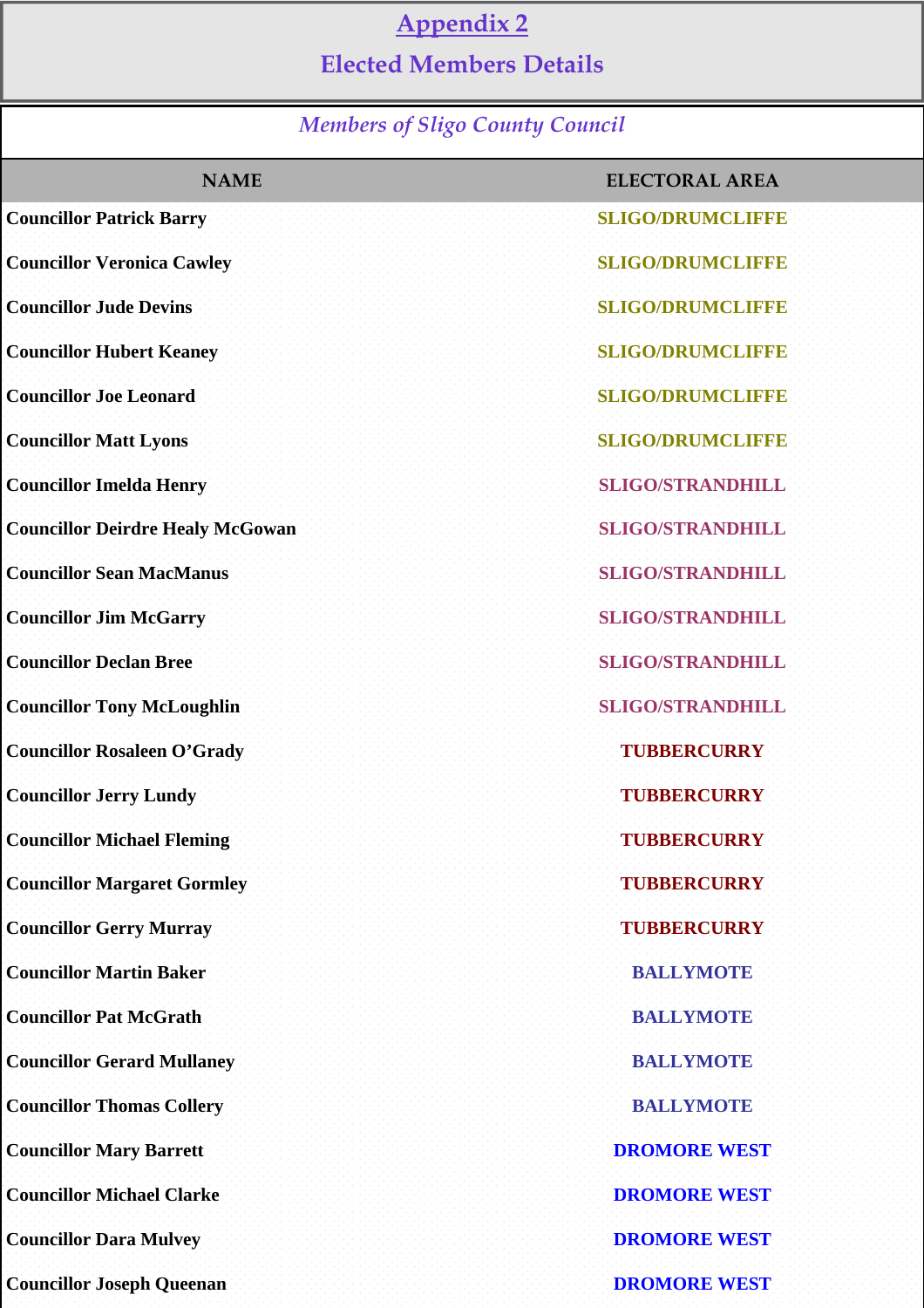# **Appendix 3**

# Strategic Policy Committees' Membership

# **SPC 1 - ECONOMIC DEVELOPMENT AND PLANNING POLICY**

- **1.** Councillor Jim McGarry Chair
- **2.** Councillor Veronica Cawley
- **3.** Councillor Thomas Collery
- **4.** Councillor Deirdre Healy McGowan
- **5.** Councillor Matt Lyons
- **6.** Councillor Rosaleen O'Grady
- **7.** Councillor Sean MacManus
- **8.** Mr Gerard Queenan Farming Pillar
- **9.** Mr Tom Currid Business Pillar
- **10.** Ms Tracy Godfrey Environmental Pillar
- **11.** Mr Francis Flanagan Community Representative
- **12.** Ms Maura McCormack Community Representative

# **SPC 2 – ENVIRONMENTAL POLICY**

- **1.** Councillor Pat McGrath Chair
- **2.** Councillor Mary Barrett
- **3.** Councillor Hubert Keaney
- **4.** Councillor David Cawley
- **5.** Councillor Dara Mulvey
- **6.** Councillor Marcella McGarry
- **7.** Ms Kathleen Henry Farming Pillar
- **8.** Mr John Cawley Trade Union Pillar
- **9.** Mr Guy Marsden Environmental Pillar
- **10.** Mr Brendan Queenan Community Representative
- **11.** Ms Kathleen McGuinness Community Representative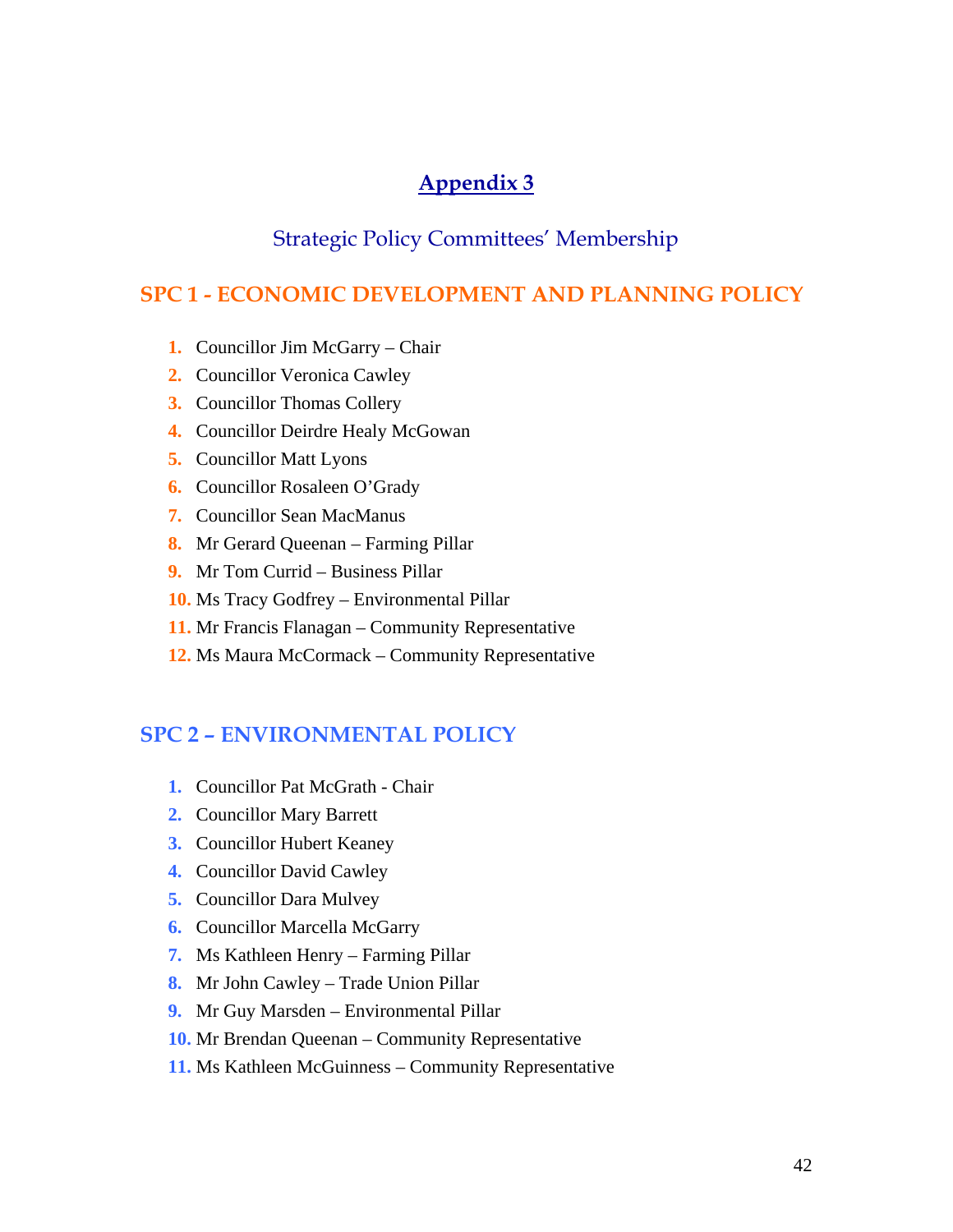# **SPC 3 – TRANSPORTATION AND INFRASTRUCTURE POLICY**

- **1.** Councillor Patsy Barry Chair
- **2.** Councillor Michael Clarke
- **3.** Councillor Jude Devins
- **4.** Councillor Margaret Gormley
- **5.** Councillor Gerry Lundy
- **6.** Councillor Gerry Murray
- **7.** Mr Tom Ford Business Pillar
- **8.** Mr Chris Davis Community Representative
- **9.** Mr Michael Rochford Community Representative

# **SPC 4 – HOUSING POLICY, SOCIAL AND CULTURAL DEVELOPMENT**

- **1.** Councillor Gerard Mullaney Chair
- **2.** Councillor Martin Baker
- **3.** Councillor Declan Bree
- **4.** Councillor Michael Fleming
- **5.** Councillor Imelda Henry
- **6.** Councillor Joe Leonard
- **7.** Councillor Joe Queenan
- **8.** Mr Trevor McDaid Business Pillar
- **9.** Mr Joe McDonagh Trade Union Pillar
- **10.** Ms Sharon Boles Community Representative
- **11.** Ms Helen Rochford Brennan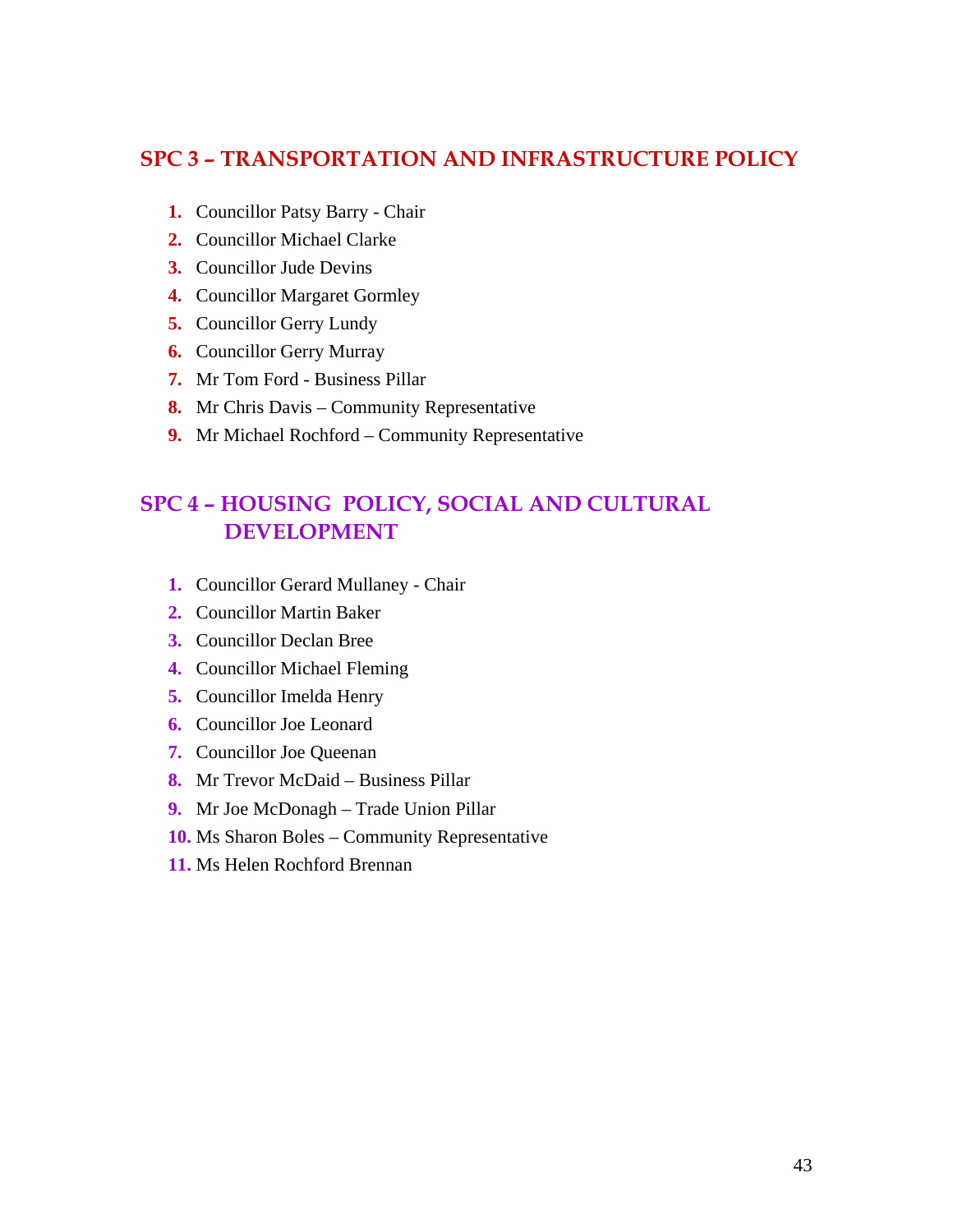# **APPENDIX 4**

# **CUSTOMER ACTION PLAN**

In their dealings with the public, Sligo County Council is committed to taking significant steps over the next number of years to improve its services. Some of these will yield immediate improvements at certain points of contact such as improvements in information technology, improvements to public offices and improved quality of the telephone service.

Sligo County Council is committed to the following:-

# **QUALITY SERVICE STANDARDS:**

A Customer Charter has been published that outlines the nature and quality of service which Customers can expect.

# **PHYSICAL ACCESS:**

Provide clean, accessible public offices that ensure privacy, comply with occupational and safety standards and, as part of this, facilitate access for people with disabilities and others with special requirements.

#### **INFORMATION:**

Take a proactive approach in providing information that is clear, timely and accurate, is available at all points of contact, and meets the requirements of people with specific requirements. Ensure that the potential offered by Information Technology is fully availed of and that the information available on public service websites follows the guidelines on web publication.

Continue the drive for simplification of rules, regulations, forms, information leaflets and procedures.

# **TIMELINESS & COURTESY:**

Deliver quality services with courtesy, sensitivity and the minimum delay, fostering a climate of mutual respect between provider and Customer.

Give contact names in all communications to ensure ease of ongoing transactions.

# **COMPLAINTS:**

Maintain a well-publicised, accessible, transparent and simple-to-use system of dealing with complaints about the quality of service provided.

# **APPEALS:**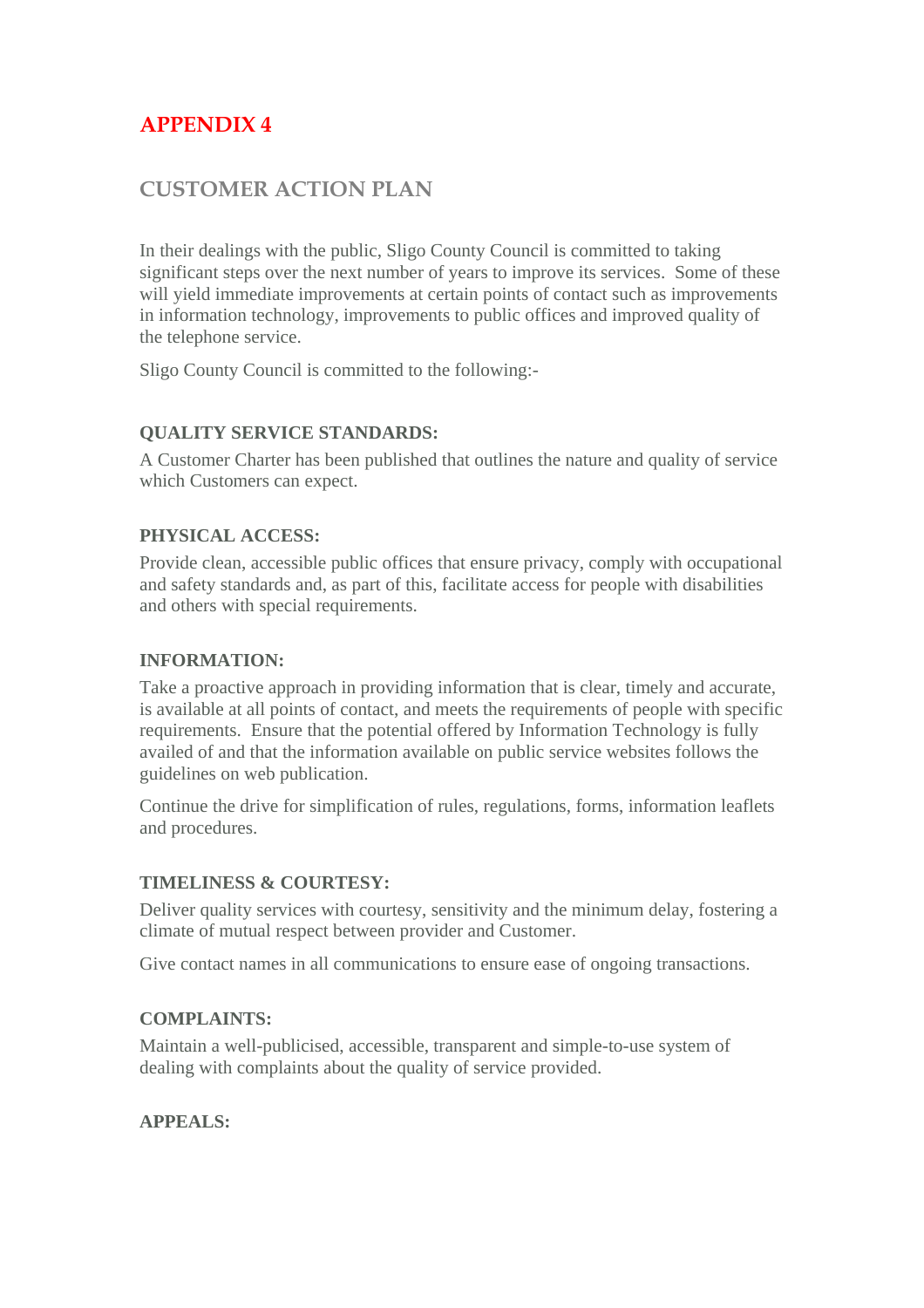Similarly, maintain a formalised, well-publicised, accessible, transparent and simpleto-use system of appeal/review for Customers who are dissatisfied with decisions in relation to services.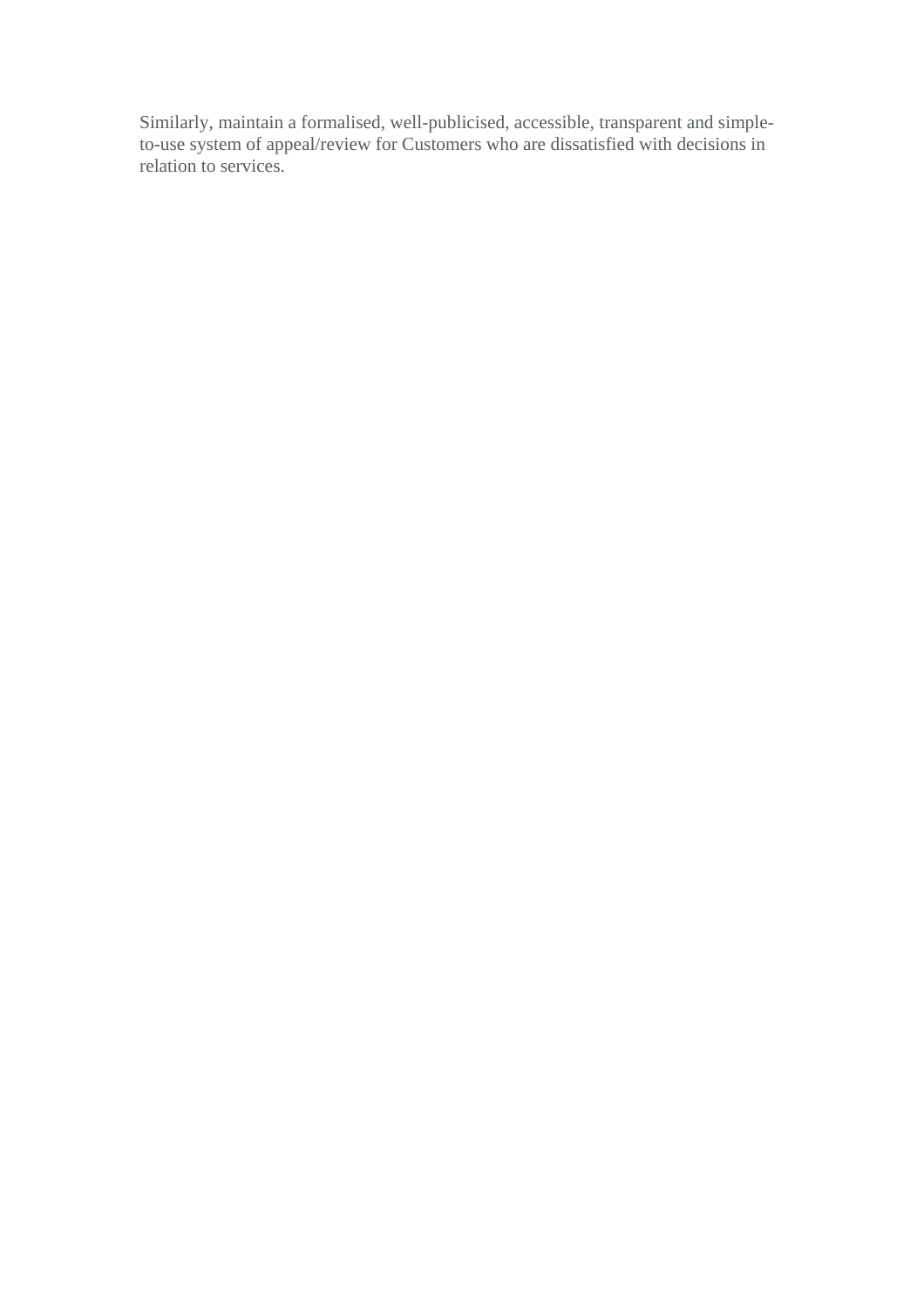# **CONSULTATION & EVALUATION:**

Provide a structured approach to meaningful consultation with, and participation by, the Customer in relation to the development, delivery and review of services. Ensure meaningful evaluation of service delivery.

# **CHOICE:**

Provide a range of choices, where feasible, in service delivery. Use available and emerging technologies to ensure maximum access and choice, and quality of delivery.

# **BETTER CO-ORDINATION:**

Foster a more coordinated and integrated approach to delivery of public services.

# **QUALITY CUSTOMER SERVICES:**

Sligo County Council is committed to the principles of Quality Customer Service approved by the government and has introduced this Action Plan which sets out how we will implement these principles. In addition we will integrate training on Customer service issues into general training courses and council procedures and practices. Improvements in service delivery are expected to arise from increased utilisation of information and electronic technologies. These include the new financial management system. A Customer service ethos will be promoted throughout the organisation and Customers and staff will be encouraged to comment and improve upon existing practices.

# **CUSTOMER ACTION PLAN:**

# **What you can expect from us?**

Sligo County Council is committed to delivering an efficient courteous and quality service to its Customers. We will ensure that each Customer has equal access and opportunity. We will be sensitive to our Customers needs and take into account any special requirements. We will, at all times, be aware of the difficulties that can arise with complex rules and procedures and will make every effort to clarify and respond to any requests for information.

# **When providing service by telephone we will aim to:**

- Staff will be available to take your call from 9.00 a.m. to 5.00 p.m. Monday to Friday.
- Be helpful and provide you with clear and accurate information.
- Always give you a contact name and telephone number.
- Respond properly and courteously.
- Take details and call you back if we cannot answer your query immediately.
- Indicate when you can expect to hear from us if we have to call you back.
- Provide an improved telephone system for our Customers.
- Keep internal telephone directories up-to-date.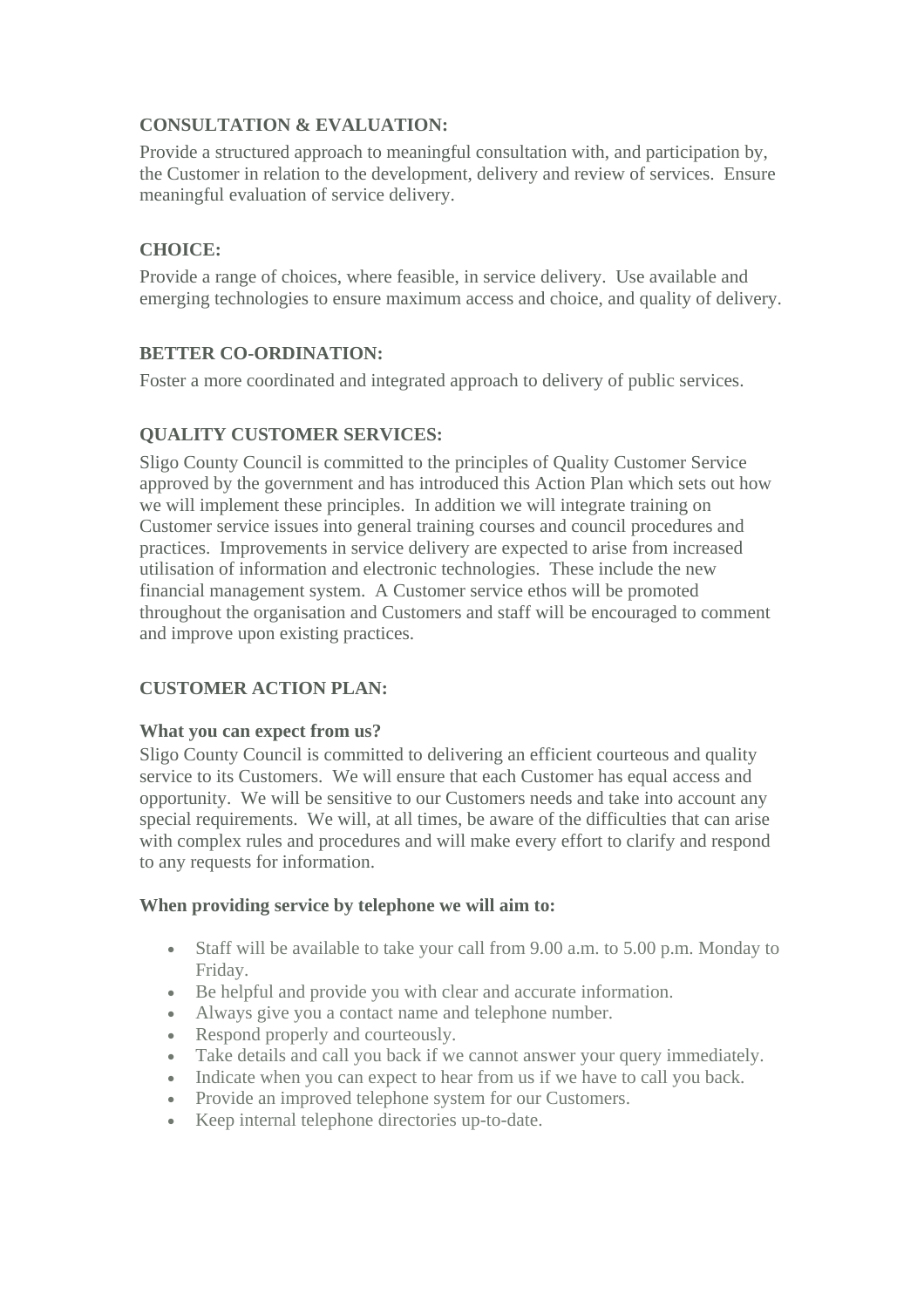# **If you visit our offices we will aim to:**

- Meet with you punctually if you have an appointment
- Respect your privacy.
- Deal with you in a polite, courteous and fair manner.
- Deal with your enquiry and provide any relevant information that we have as quickly as possible.
- Keep our offices clean and safe.
- Continue to improve accessibility for all our Customers including people with a disability and special requirements.

Note: Customers need to be aware that, due to work commitments, it may be necessary to make an appointment in advance to meet with some members of staff.

### **In corresponding with you we will aim to:**

- Use clear and simple language and keep the technical terms to a minimum.
- Include a contact name, telephone and extension number, e-mail address and reference number on all correspondence that we issue.
- Make every effort to ensure that correspondence is replied to where possible when individual staff members are absent.
- Some correspondence requires considerable research before a full reply can issue. Where appropriate, correspondence will be acknowledged. Ensure that service departments are allocated an e-mail address.
- Ensure that all payments are made in accordance with provisions of the Prompt Payments Act, 1997.

# **In producing forms and leaflets we will aim to:**

- Ensure that leaflets and forms are freely available, including in electronic format.
- Use clear and simple language.
- Explain exactly what information is required on application forms.
- Request only relevant information on application forms.
- Ensure that data supplied on forms will only be used for the purpose for which it is given in compliance with the Data Protection Act.
- Produce all documentation in a range of accessible formats suitable to the needs of people with disabilities.

# **Complaints:**

- If you are not happy with the quality of service we provide you are entitled to make a complaint.
- If you are not satisfied with the response received, you should contact the Complaints Officer, Corporate Services, in writing, who will respond to your complaint in writing within twenty eight days of receipt of complaint.
- You may also have a statutory right to complain to the Ombudsman whose role is to investigate complaints about administrative actions, delays or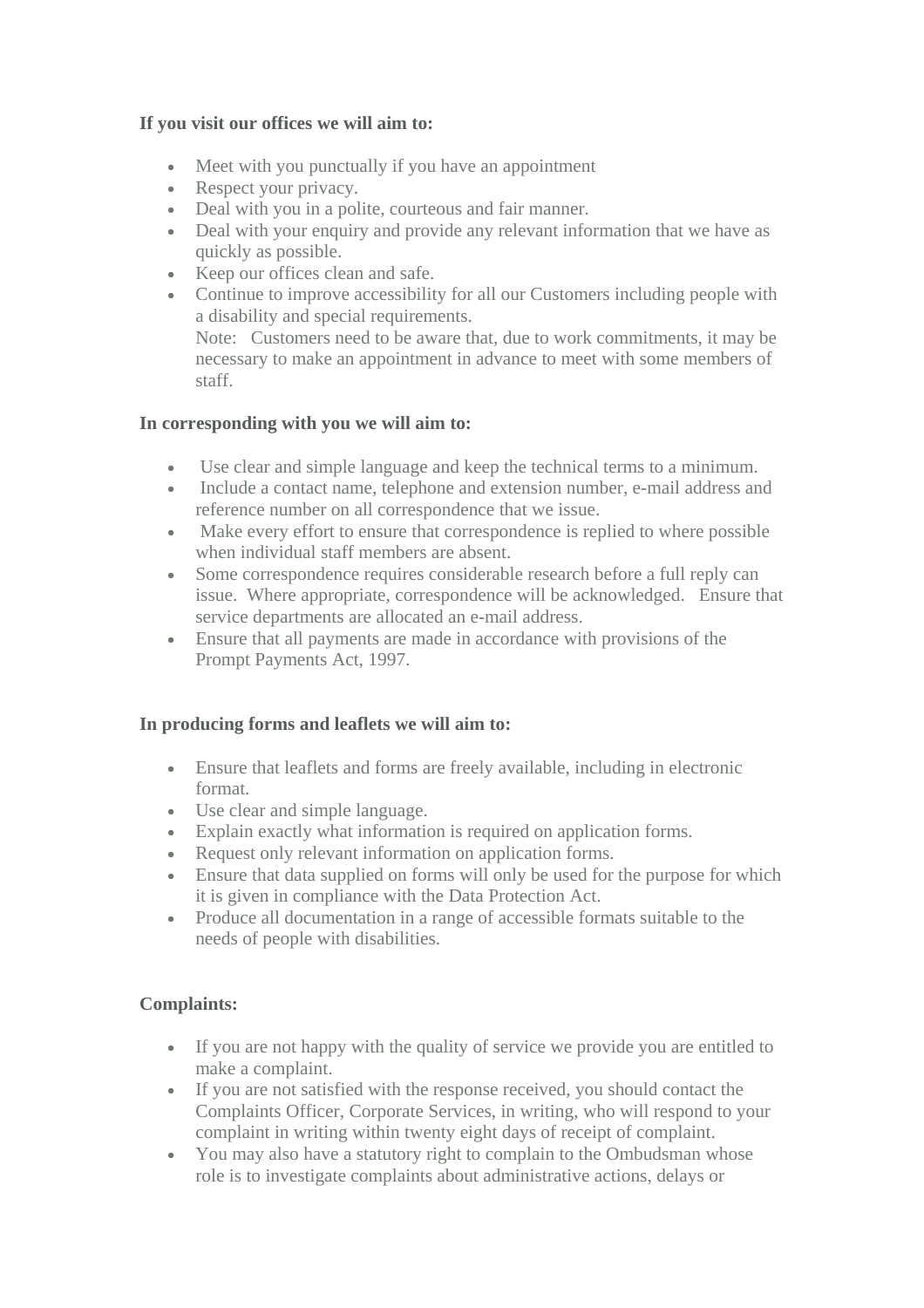inaction adversely affecting persons or bodies that are dealing with the County or Borough Council.

• All complaints will be dealt with properly, fairly and impartially.

# **Information and Communications Technology:**

• New technology will be availed of to the greatest possible extent to make services more accessible and improve service delivery. Over the period of the plan the information technology systems within Sligo County Council including the telephone system will continue to be upgraded.

# **Co-Ordination of Services:**

• Sligo County Council will foster a more co-ordinated and integrated approach to delivering of services.

# **Choice:**

- Sligo County Council will provide a range of choices, where feasible, in service delivery.
- Sligo County Council will use available emerging technologies to ensure maximum access and choice, and quality of delivery.

# **Consultation and Evaluation:**

- Sligo County Council will proactively support meaningful consultation with, and participation by, the Customer in relation to development, delivery and review of services.
- Sligo County Council will use the Strategic Policy Committees as one of the approaches to evaluating our service delivery.
- Sligo County Council will provide a comment sheet on our website [www.Sligococo.ie] to facilitate Customers who may wish to make suggestions or comments on the services which we provide.

# **Review of Customer Action Plan:**

• Sligo County Council will review and monitor the Customer Action Plan on a regular basis and welcomes feedback from its Customers and the Strategic Policy Committees.